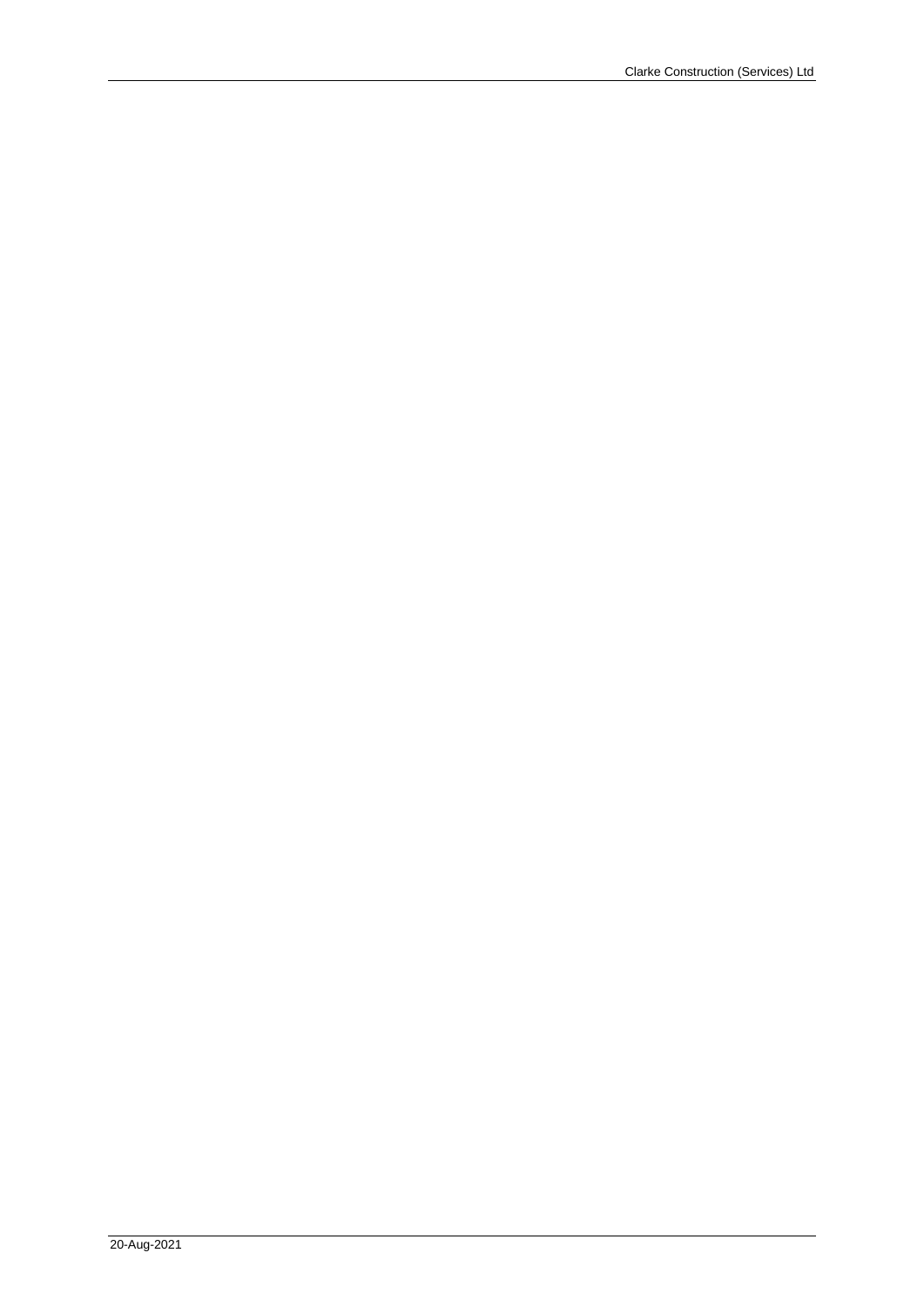# **CONTENTS**

**[ABSENCE](#page-4-0)**

**[ALCOHOL AND DRUGS MISUSE](#page-8-0)**

**[ANNUAL HOLIDAYS](#page-10-0)**

**[COMPUTERS AND ELECTRONIC COMMUNICATIONS](#page-12-0)**

**[CONDUCT AND STANDARDS](#page-16-0)**

**[DATA PROTECTION](#page-22-0)**

**[DISCIPLINARY POLICY AND PROCEDURE](#page-28-0)**

**[EQUALITY, DIVERSITY AND INCLUSION](#page-32-0)**

**[EXPENSES](#page-36-0)**

**[FLEXIBLE WORKING](#page-38-0)**

**[GRIEVANCE](#page-40-0)**

**[HARASSMENT AND BULLYING](#page-42-0)**

**[MATERNITY AND ADOPTION LEAVE](#page-44-0)**

**[MONITORING](#page-50-0)**

**[PARENTAL BEREAVEMENT LEAVE](#page-52-0)**

**[PARENTAL LEAVE](#page-56-0)**

**[PATERNITY LEAVE AND PATERNITY PAY](#page-58-0)**

**[PERSONAL RELATIONSHIPS AT WORK](#page-62-0)**

**[PUBLIC INTEREST DISCLOSURE \('WHISTLEBLOWING'\)](#page-64-0)**

**[SHARED PARENTAL LEAVE](#page-66-0)**

**[SICK PAY](#page-72-0)**

**[SOCIAL NETWORKING SITES AND BLOGS](#page-74-0)**

**[TIME OFF FOR DEPENDANTS](#page-78-0)**

**[TRAINING](#page-80-0)**

**[VEHICLES AND DRIVING](#page-82-0)**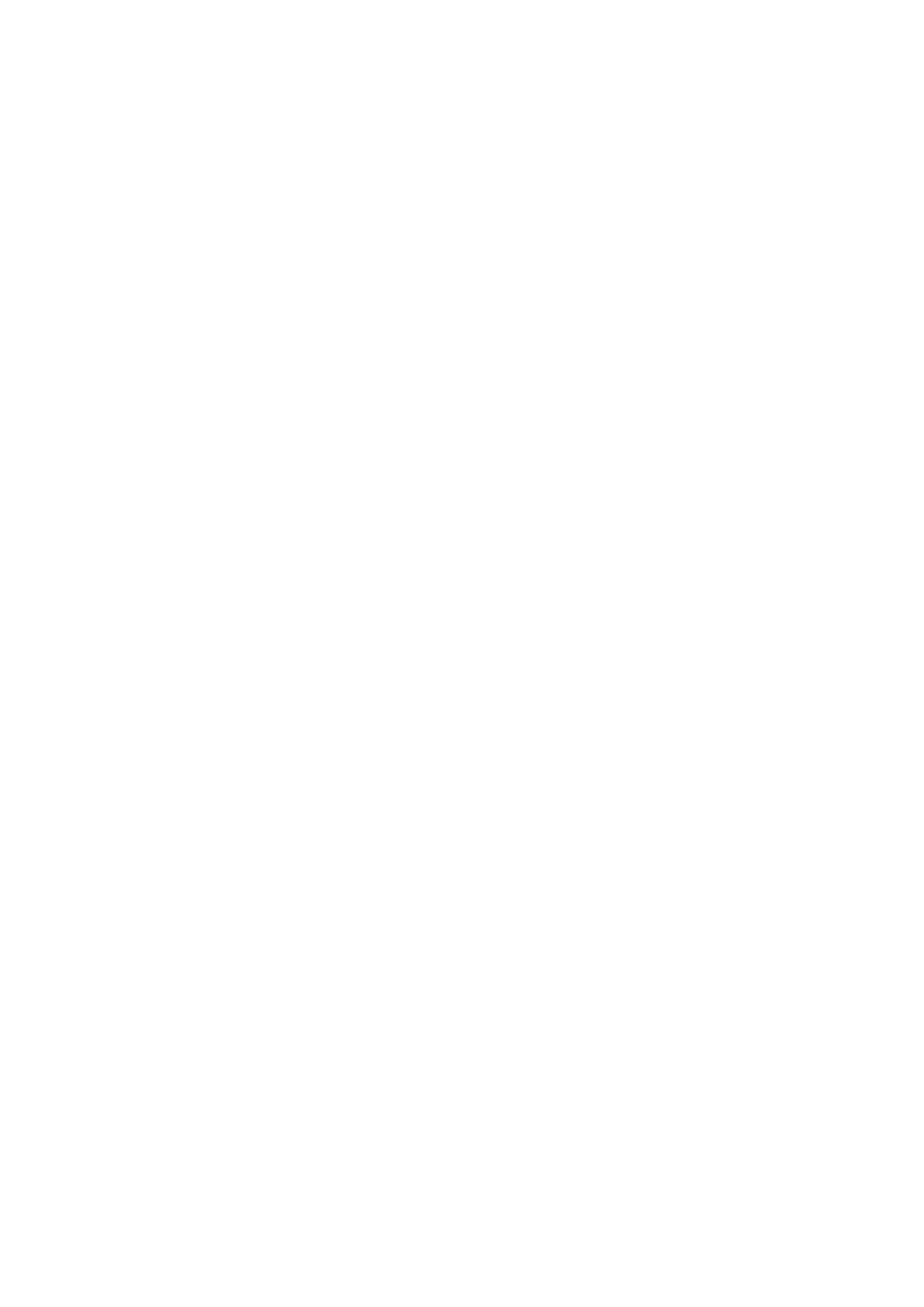# <span id="page-4-0"></span>**Absence**

# **What this policy covers**

This policy applies to employees and workers.

The purpose of this policy is to ensure that where you are genuinely unwell you are treated fairly and consistently, while minimising the impact of sickness absence on the Company.

The policy sets out procedures for reporting sickness absence and for the Company's management of short-term and long-term absence. Any absences that are disability-related will be managed in accordance with relevant legislation and related Codes of Practice.

This policy also contains information on your entitlements in relation to paid and unpaid time off work for reasons other than sickness.

# **Your responsibilities**

# Breach of absence procedures

Breach of any of the absence reporting procedures detailed below, including those relating to the notification of absence or provision of a medical certificate, may result in disciplinary action. Any periods of absence that are unauthorised may be treated as gross misconduct and could lead to your dismissal without notice from the Company. Unauthorised absence will not be subject to pay.

## Frequent short-term absence

Persistent absenteeism has a detrimental impact on your colleagues and on the Company as a whole. If it is considered that your absence level is a cause for concern, the Company may meet with you to investigate the situation fully. The Company may require you to undergo an Occupational Health assessment.

The Company cannot sustain frequent short-term absences, even if the reasons for the absences are genuine. Therefore, unacceptable levels of absence will be subject to disciplinary proceedings. The Company will take into account the reasons, frequency and pattern of your non-attendance in determining an appropriate course of action.

If you are issued with a formal disciplinary warning, you will be advised as to the level of attendance which the Company expects of you. If you fail to achieve this level of attendance further disciplinary action may be taken.

# Medical report

It may be necessary for the Company to obtain a medical report during the course of your employment in order to gather further information about your medical condition, its probable effect on your future attendance at work, your ability to do your job and whether there are any reasonable adjustments to be made, if appropriate.

Although you have the statutory right to withhold your consent to the Company to approach your GP or consultant for a medical report, if you do choose to withhold your consent to our application, the Company may need to assess your state of health and its impact on your continued employment without the benefit of professional medical advice.

You may also be required to undergo a medical examination by a doctor nominated by the Company. The Company will be entitled to receive any report produced in connection with any such examination, and the Company may discuss the contents of the report with the doctor in question.

If you refuse to undergo a medical examination without good reason, this may be viewed as a failure to follow a reasonable management instruction and could result in disciplinary action, up to and including dismissal without notice.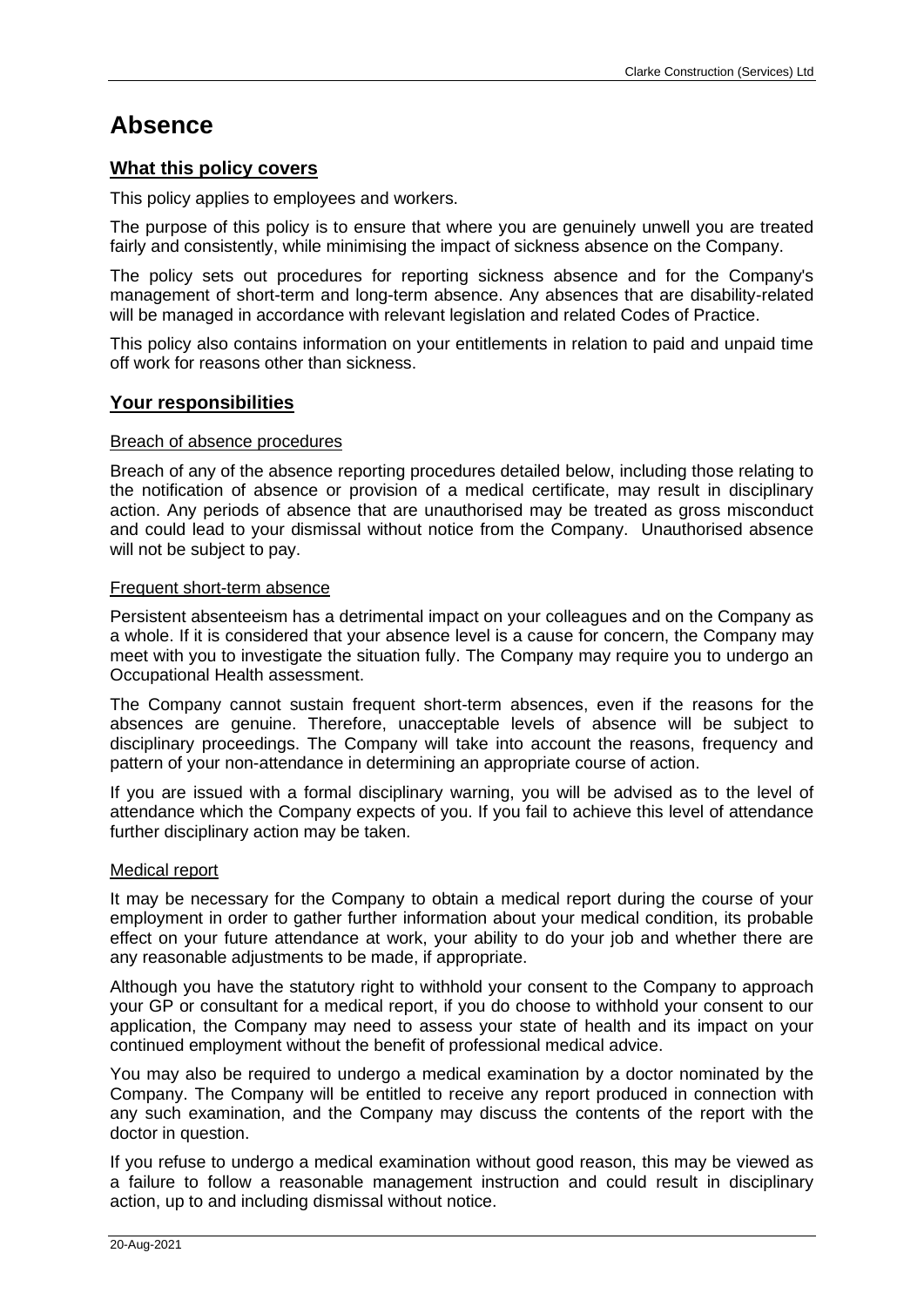## Medical suspension

If the Company becomes concerned about your health and safety at work, or that the health and safety of others is being affected by your physical and/or mental health, you may be suspended on medical grounds pending further investigation to establish that you are fit to work. You will receive full pay during the period of your suspension.

# **Your entitlements**

## Medical and dental appointments

Where possible, you are requested to arrange any medical or dental appointments outside working hours.

If this is not possible, you must obtain permission from management before taking any time off and appointments should be arranged at the beginning or end of your working day to minimise any disruption to the Company. Unless otherwise agreed, you will not be paid for any time off as a result of medical or dental appointments, with the exception of antenatal appointments.

## Jury service

You are entitled to time off work for jury service. You should notify management immediately on receipt of the jury summons, giving full details.

You will not normally be paid for this time off, and you are advised to claim the expenses to which you are entitled from the Court. These will typically include compensation for loss of earnings.

#### Time off for religious observance

You should make any requests for time off for religious observance to your manager as early as possible. Although you have no legal or contractual right to religious leave or time off to pray, the Company will consider all such requests.

Time off for religious observance must be taken from your rest periods or annual holiday entitlement. Alternatively, at the Company's discretion, you may work additional hours in lieu of the time taken off.

If you wish to take the time off as annual holiday, you should make the request in accordance with the Company's annual holiday procedures. For the avoidance of doubt, the Company's rules relating to annual holiday will apply.

#### Bereavement leave

In addition to your right to take reasonable unpaid time off following the death of a dependant, the Company may, at its discretion, permit you to take paid or unpaid leave following the death of an immediate or close relative. Please ask your manager for further information.

#### Adverse weather and other exceptional circumstances

If you are unable to attend work due to adverse weather conditions or other exceptional circumstances, you will not be paid for any periods of non-attendance. You may request to take paid holidays or work additional hours at an alternative time to make up for the time you have been absent. The Company reserves the right to refuse such requests depending on the needs of the business.

If the Company cannot operate due to these exceptional circumstances, it reserves the right to require you to take holidays during this time or impose a period of lay-off, when appropriate. The Company also reserves the right not to provide you with advance notice of this requirement.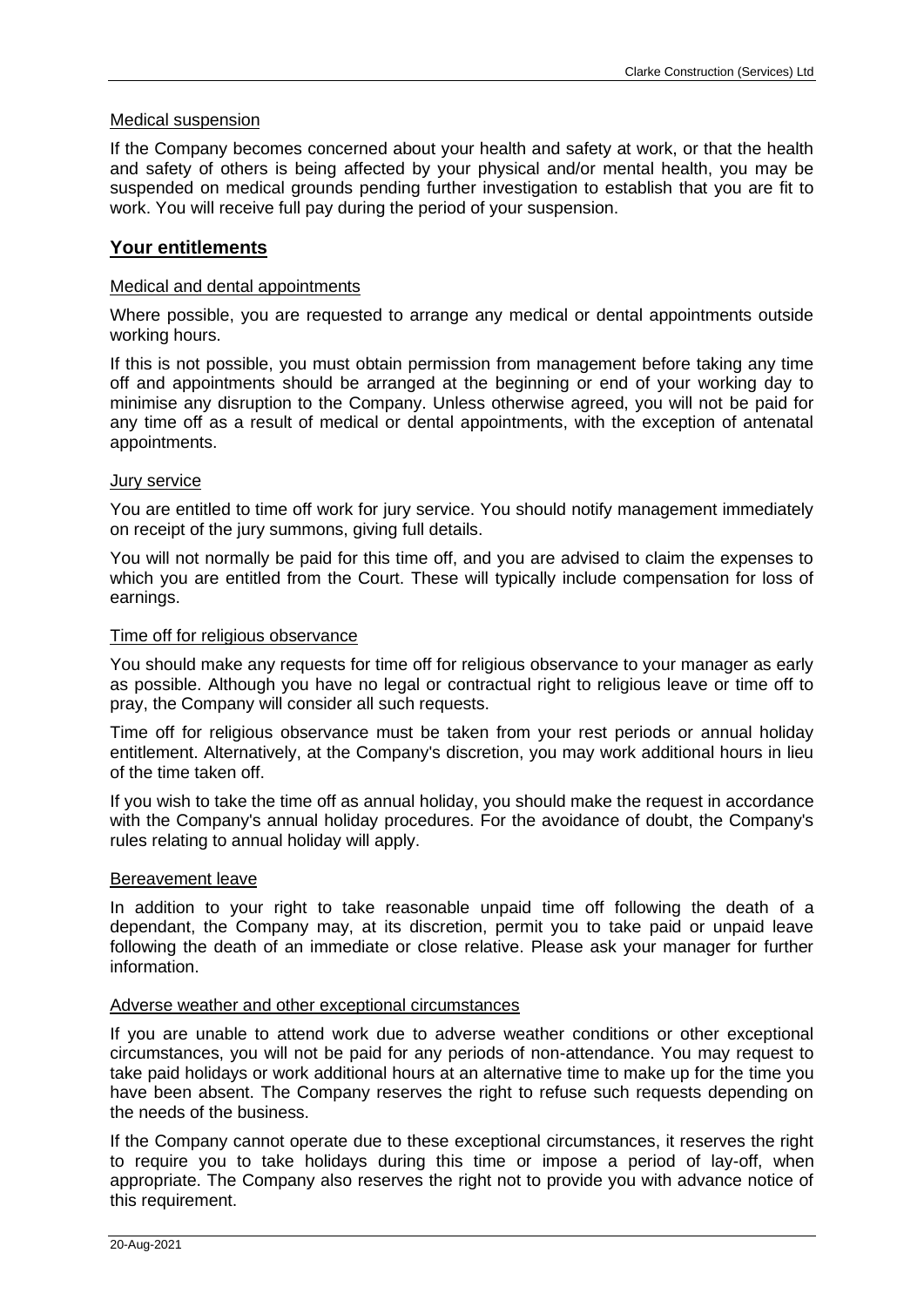## Other types of leave

The Company will adhere to statutory requirements in providing time off when you have commitments relating to public office or role, trade union duties and activities and the Armed Forces Reserves. You should discuss such requests for time off with your manager at the earliest opportunity in order to work out the necessary arrangements, allow planning time and work with your manager to minimise any potential disruption to the Company.

## **Disabilities**

If you have a disability that impacts on your attendance at work, the Company will give consideration to whether there are any reasonable adjustments that could be made to your job or other aspects of your working arrangements to minimise absenteeism or assist your return to work.

## **Absence-reporting procedures**

## Sickness absence reporting

You should notify the Company of your absence in accordance with the Absence Reporting clause contained within your Contract of Employment.

It is not acceptable for you to text, email, contact a colleague, leave a message or have a friend or relative call on your behalf. If your manager is unavailable you should contact someone in a position of authority in the Company.

You should provide the reason for your absence, an estimate of how long you expect to be off work, a telephone number by which you can be contacted and details of any outstanding or urgent work that requires attention.

#### Medical certification

If your absence lasts for seven calendar days or fewer, you must complete an absence form immediately upon your return to work.

However, if you are entitled to contractual sick pay (please see your contract of employment for details) you may also be required to provide the appropriate medical certification for absences of fewer than seven days.

If your absence lasts more than seven calendar days, you must forward a medical certificate, completed by a medical practitioner, to management in order to cover the absence.

The medical certificate must be submitted as soon as possible. If you unreasonably delay in providing a medical certificate, your absence will be classed as unauthorised.

If, on a medical certificate, your doctor recommends any adjustments to your duties, hours or working conditions, the Company will discuss these with you and implement the recommendations, if these are reasonably practicable.

Failure to comply with the arrangements to assist your return to work without good reason may be treated as misconduct and may result in disciplinary action.

It is essential that you keep the Company updated on the reasons for your continued absence and its estimated duration. You should contact the Company daily during periods of absence unless you are instructed otherwise by your manager. You should also contact the Company before the expiry of your medical certificate if you continue to be unwell. In addition, a further medical certificate should be submitted immediately on expiry of the previous certificate. Failure to contact the Company or submit a medical certificate at this time may result in the interim absence being classed as unauthorised.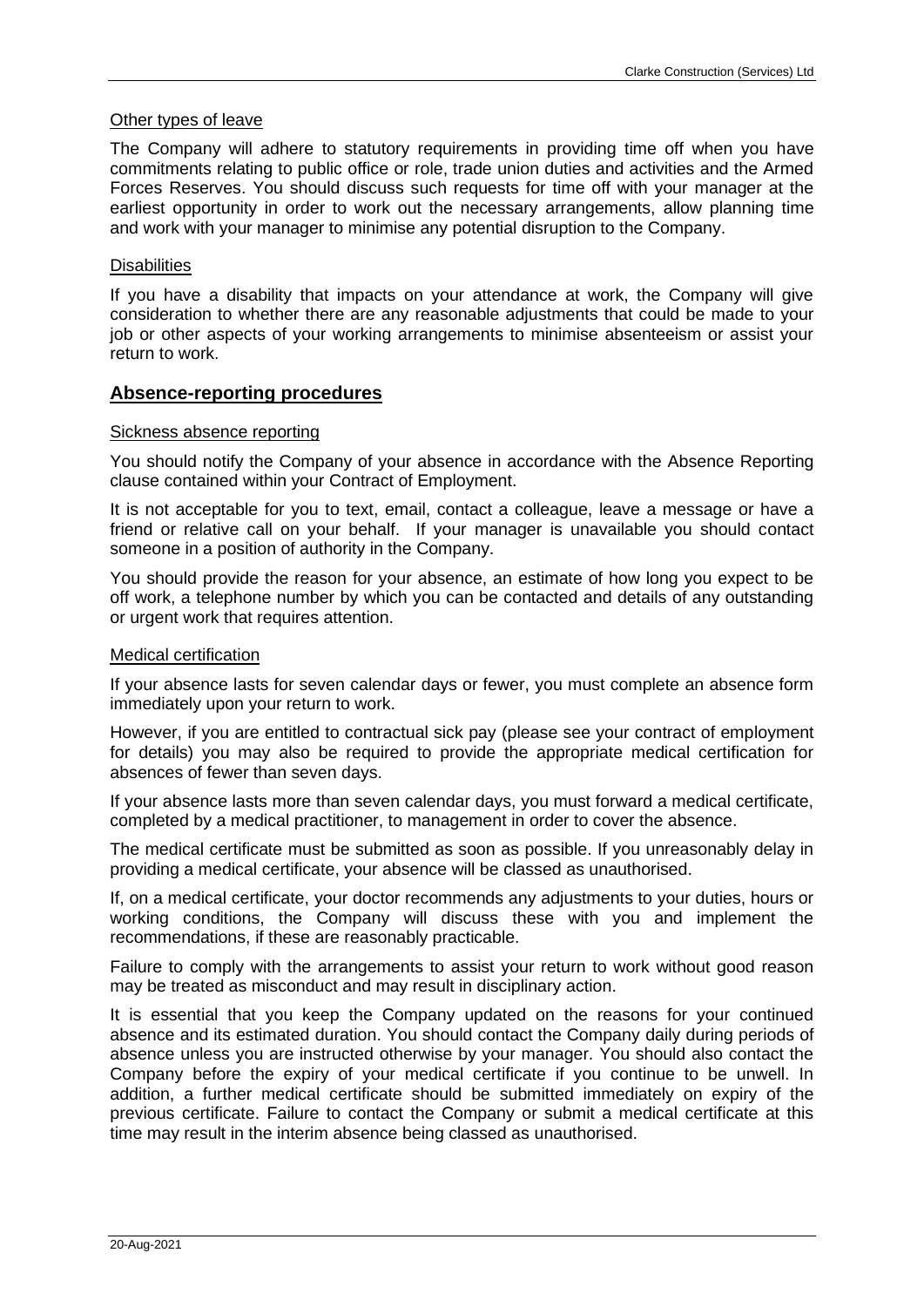## Procedure for return to work

You should contact your manager as soon as you become aware of your intended return date. If this date changes, you should update the Company immediately.

#### Return to work meeting

Your manager will interview you on your return to work following a period of absence. The reasons for your absence will be discussed and your manager will decide whether the absence should be authorised. The onus is on you to satisfy management that there was a genuine medical reason for the absence.

## **Long-term absence**

## Welfare meetings

During a period of long-term absence, you are required to attend any scheduled welfare meetings with the Company. The purpose of these meetings is to discuss your current state of health, how long you expect to be absent from work and what steps, if any, the Company can take to facilitate your return to work.

If you are medically incapable of attending your place of work, a representative of the Company will come out to visit you. If the time scheduled for the meeting is not suitable, you should contact the Company immediately so that an alternative time can be agreed. You are also required to respond to any correspondence from the Company and any requests for information about your health.

## Medical certification

You should continue to provide medical certificates, completed by your medical practitioner, even if you have exhausted your entitlement to sick pay.

#### Failure to co-operate

The Company will always be sensitive to your physical and mental wellbeing during periods of long-term absence. However, where there is a failure, without good reason, to co-operate with the Company in relation to attending meetings, communicating effectively, attending occupational-health assessments and providing necessary information, this may be treated as misconduct and the Company may take disciplinary action.

#### Termination of employment

The Company is committed to supporting you during your absence and assisting your return to work. However, a prolonged period of absence cannot be sustained indefinitely, and the Company may need to review your continued employment periodically. Before any decision is made in relation to termination of your employment on the grounds of capability, the Company will consult fully with you and may obtain up-to-date medical advice.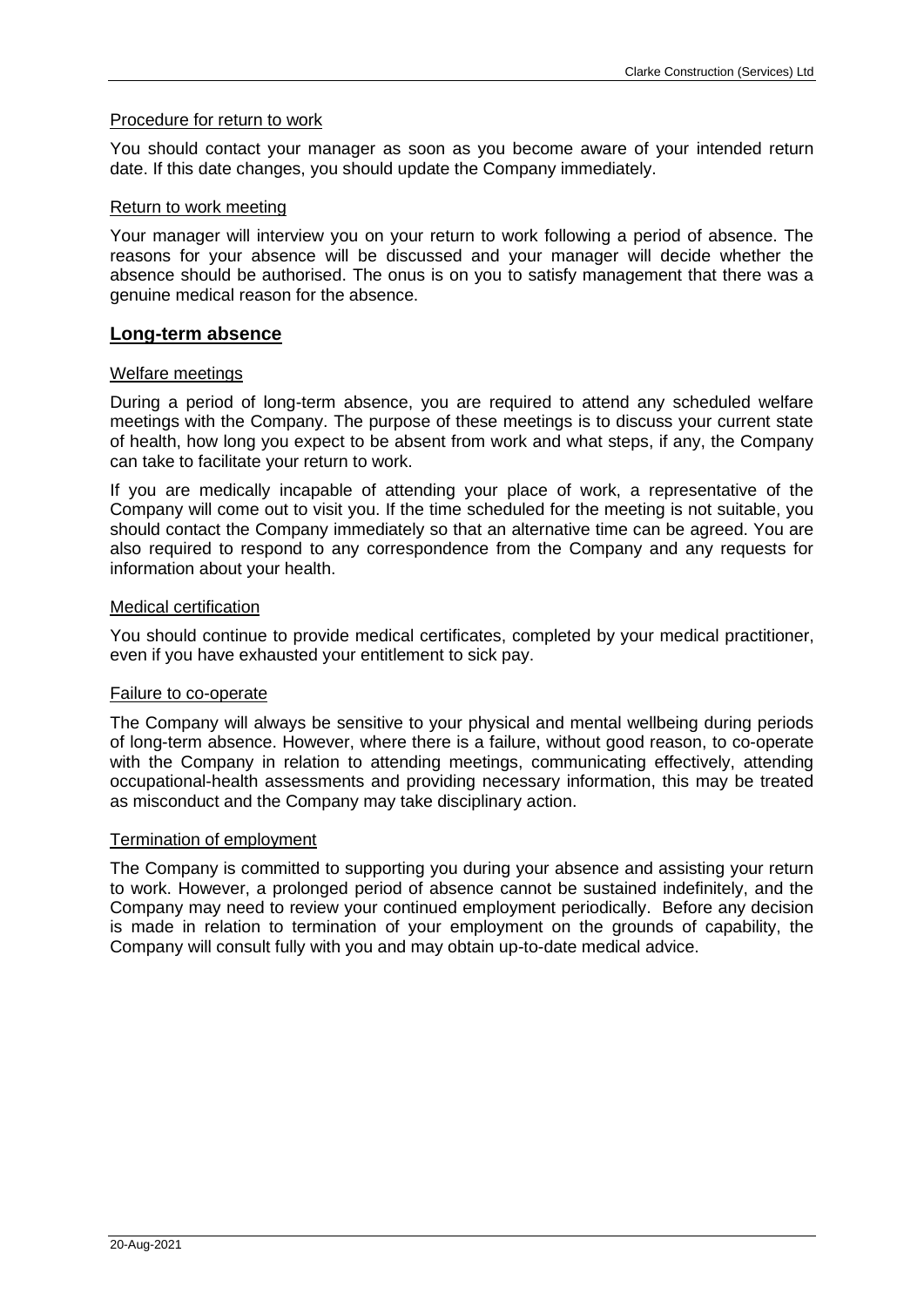# <span id="page-8-0"></span>**Alcohol and Drugs Misuse**

# **What this policy covers**

This policy applies to employees, workers and contractors.

The purpose of the policy is to set out the Company's position on drug or alcohol misuse in the workplace, to protect the health and safety of workers and to comply with relevant legislation.

Breaches of the policy may be viewed as gross misconduct and may result in disciplinary action up to and including dismissal without notice.

# **Your responsibilities**

You must not be under the influence of drugs or alcohol when you report for work or during working time.

If you are taking medication or herbal remedies that may affect your work performance, or the safety, of yourself or others, you must inform the Company as soon as possible of which medication you are taking and the possible side effects.

## Support for alcohol or drug misuse problems

If you have, or believe you may have an alcohol or drug problem, you should inform the Company and seek medical advice before it affects your performance or conduct at work. If you come forward and seek help for an alcohol or drug problem you will be treated sympathetically and any discussions will remain confidential.

The Company will treat any absence due to drug and alcohol abuse in the same way as sickness absence on condition that you have obtained professional help and/or are receiving treatment. However, you must not be under the influence of alcohol or drugs at work throughout this time of support.

The use, possession, storage, transportation, promotion and/or sale of illegal drugs are forbidden in any situation connected to the Company. The Company reserves the right to involve the relevant authorities if it is deemed appropriate.

You are also expected to comply with any third party site rules, policies and procedures.

# **Procedure**

The Company will take all reasonable steps to prevent anyone carrying out work-related activities, if they are considered to be unfit or unsafe to undertake the work as a result of drug or alcohol consumption.

If you are suspected to be under the influence of alcohol or drugs during working hours or on Company premises, the Company reserves the right to send you home. This type of incident may be viewed as a gross misconduct offence and dealt with under the Company's Disciplinary Procedure, which could result in dismissal without notice. If the Company has reasonable grounds to believe that you were under the influence of drugs and/or alcohol at work you will not be paid for this day.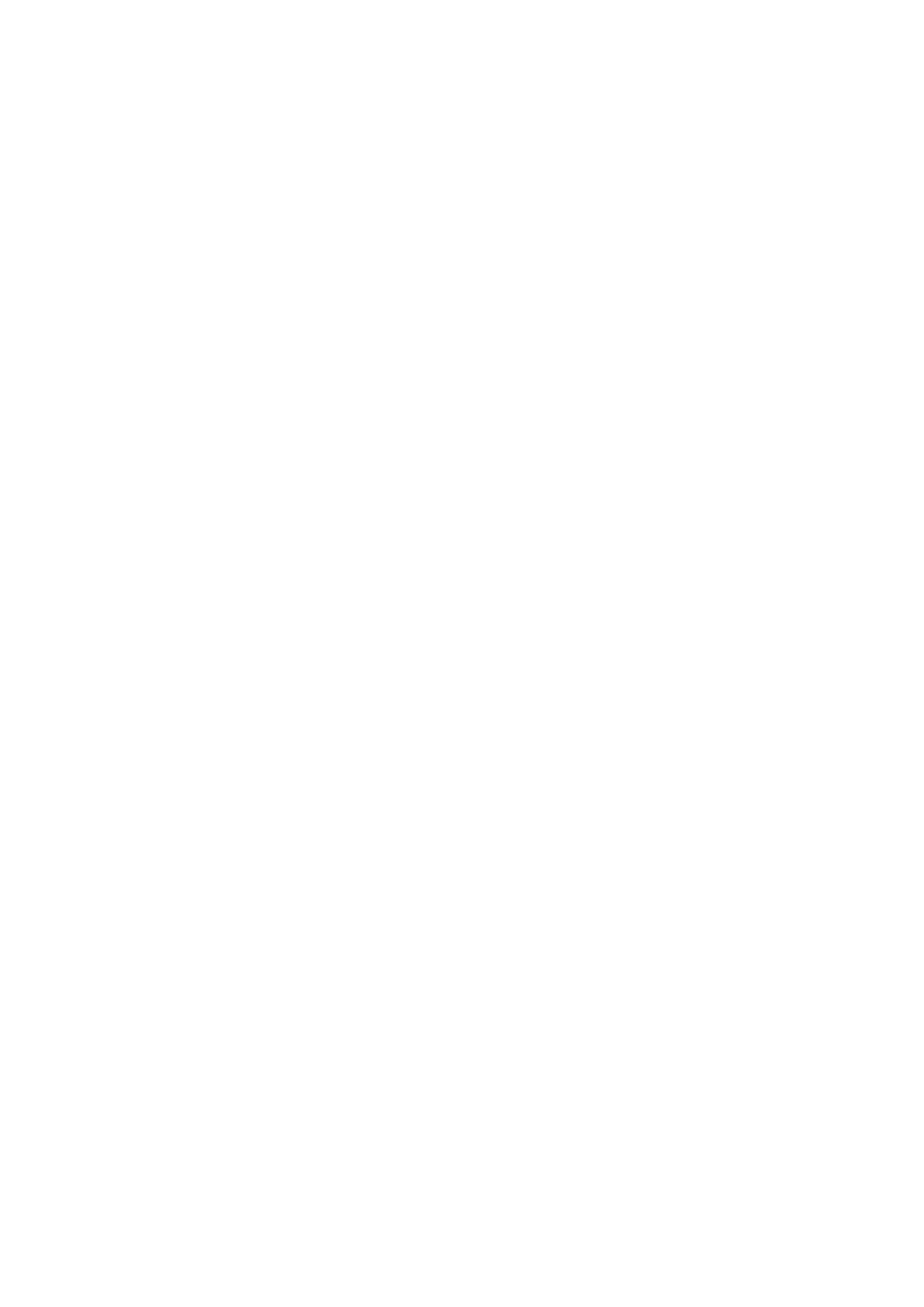# <span id="page-10-0"></span>**Annual Holidays**

# **What this policy covers**

This policy sets out the rules and procedures in relation to taking annual holidays. It applies to all employees and workers.

# **Your entitlements and responsibilities**

Details of the holiday year and your annual holiday entitlement can be found in your Contract of Employment.

# Accrual of holidays

Annual holiday entitlement during your first year of employment accrues at the rate of onetwelfth of the full annual holiday entitlement, on the first day of each month, in advance.

You will not be permitted to take annual holiday during the first year of employment before it has accrued, unless otherwise agreed. For example, if you start work on 1 January, you will not be able to take holiday until 1 February and you will only have accrued 1/12 of your entitlement by that date.

Thereafter, you will be entitled to your full annual holiday entitlement each year and there will be no requirement to accrue holiday rights.

## Timing and length of holidays

You are not normally permitted to take more than two weeks' holiday at any one time, except at the sole discretion of the Company.

The Company may require you to reserve a specified amount of annual holiday entitlement to be taken at a time set by the Company, depending on the needs of the business. The Company reserves the right not to provide you with advance notice of this requirement.

#### Carrying over unused holidays

You are not normally permitted to carry over accrued annual holiday from one holiday year to the next. Holidays not taken within the holiday year will be lost.

#### Holiday during long-term absences

You will continue to accrue your full holiday entitlement during sickness absence.

You are permitted to take annual holiday during periods of sickness and this must be requested via the normal procedure.

If you have been unable to take annual holiday due to long-term sickness you may be permitted to carry over part of your unused annual holiday from one holiday year to the next.

#### Termination of employment

The Company may require you to take all or part of any outstanding holiday entitlement during a period of notice to terminate employment or garden leave. The Company reserves the right not to provide you with advance notice of this requirement.

Upon the termination of your employment, for whatever reason, you will be entitled to be paid for holiday accrued but not taken in the current holiday year, at the date of termination of employment.

If upon the termination of your employment you have taken more annual holiday than you have accrued in the current holiday year, an appropriate deduction will be made from your final payment.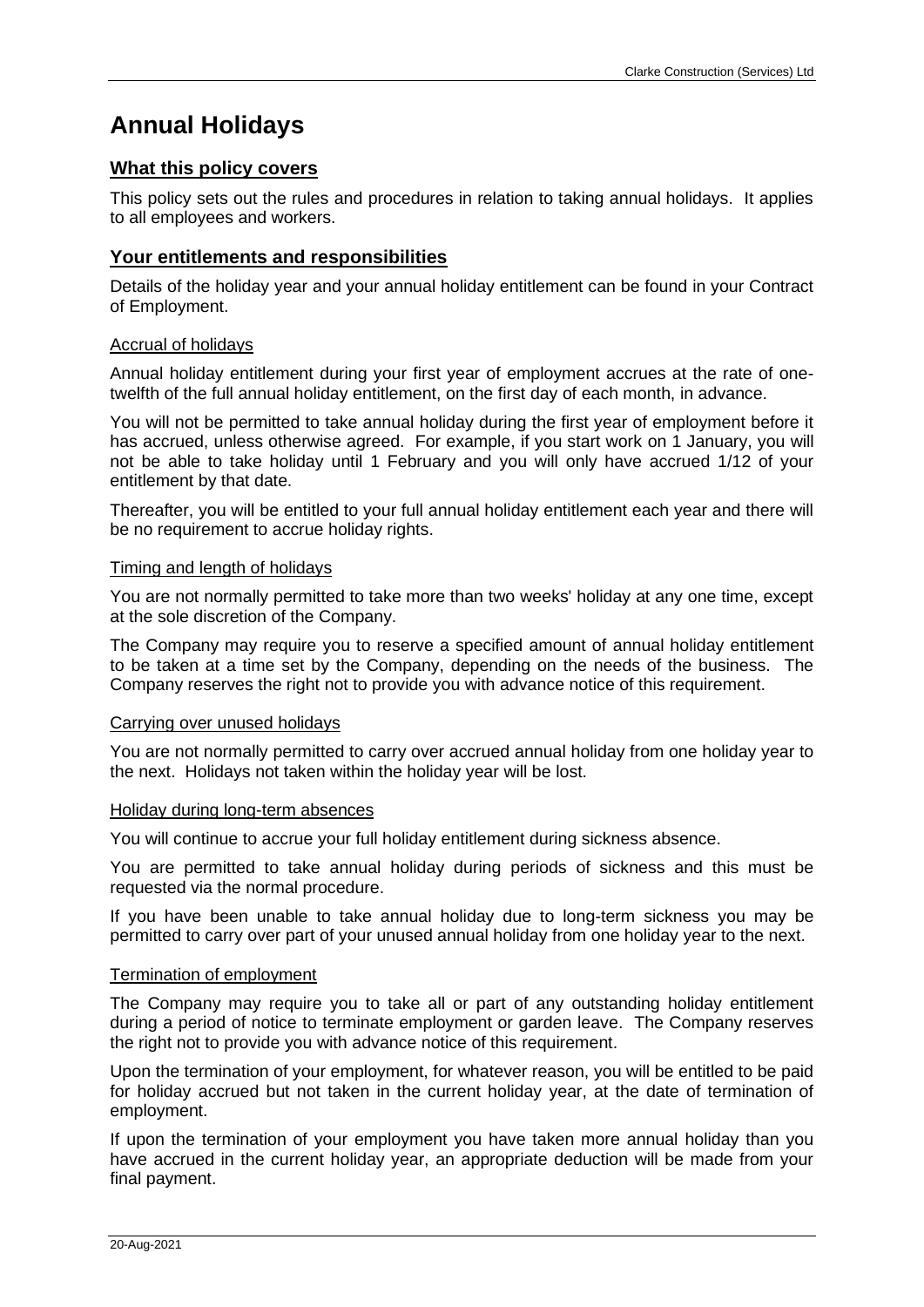If you are dismissed for gross misconduct or if you fail to give the required notice on resignation, you are not entitled to be recompensed for unused holidays in excess of the minimum statutory entitlement.

# Unauthorised holidays

If you are absent from work on a date on which a holiday request has been refused, the Company will investigate the reason for your absence. If the Company considers that you do not have a reasonable explanation for your non-attendance, you may be subject to disciplinary action, up to and including dismissal without notice.

# Sickness and holidays

If you are taken ill or sustain an injury during a period of authorised holiday, you may be permitted to take the holiday at a later time. You must follow normal absence reporting and medical certification procedures.

If you are absent from work due to sickness immediately prior to a period of authorised holiday and your incapacity extends into the authorised holiday period, you may be permitted to delay the period of holiday until a later time. You should submit a written request to postpone the planned holiday, together with a medical certificate completed by a medical practitioner.

If you receive more than the statutory minimum annual holiday entitlement and you are absent without authorisation on the day before or the day after a public holiday, the Company reserves the right to withhold holiday pay in respect of that public holiday.

# **Procedure**

# Procedure for requesting holidays

All periods of annual holiday must be authorised in advance by your manager. You must not make firm holiday arrangements before receiving confirmation from your manager that your request has been authorised.

You are required to submit completed holiday requests to your manager as early as possible, normally giving a minimum notice of one month.

Requests for annual holiday will normally be granted on a 'first come, first served' basis. Owing to the needs of the business, the Company reserves the right to limit those who are permitted to take holiday at the same time. The granting of all holiday requests will be subject to adequate cover being available and the overall needs of the Company.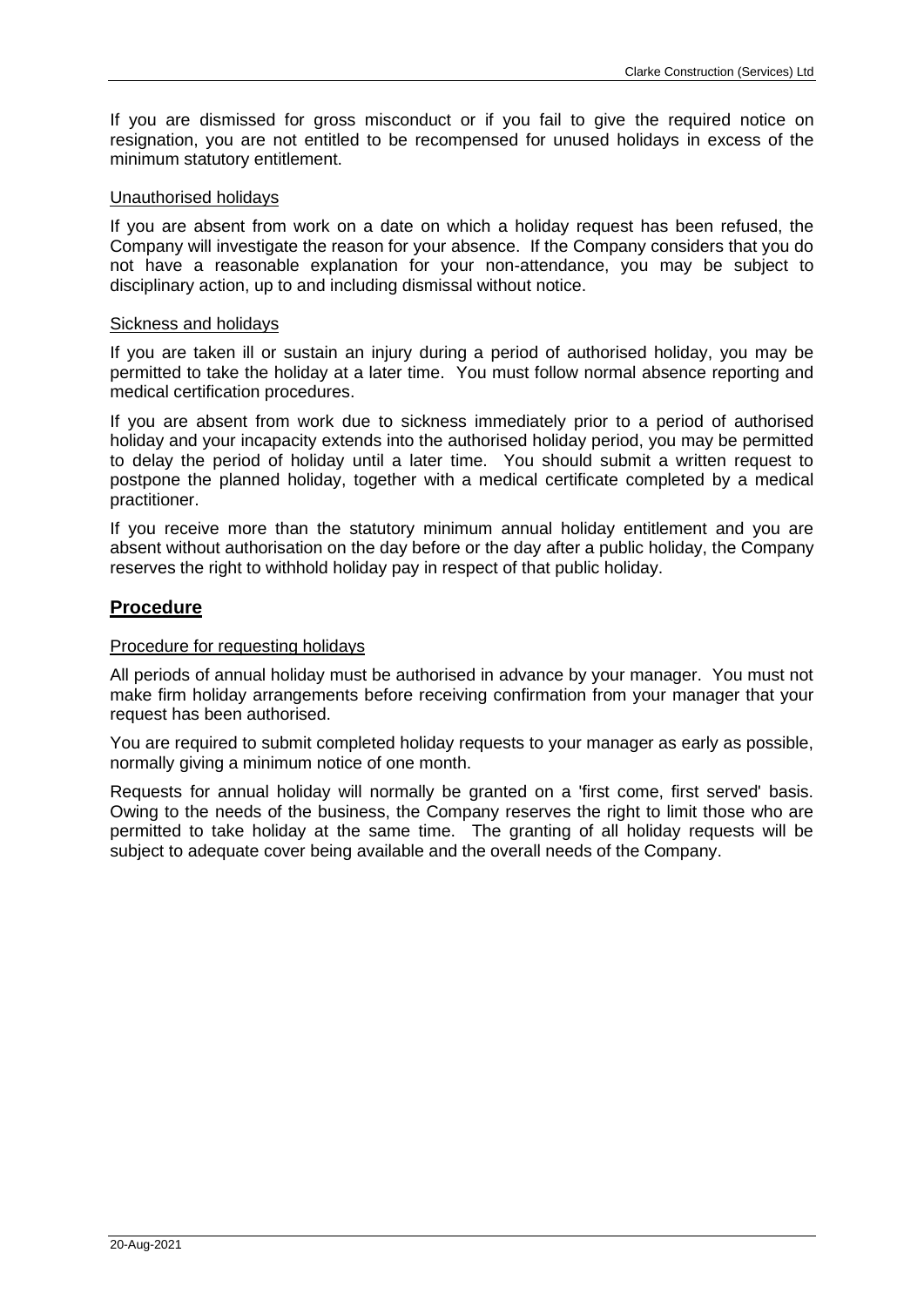# <span id="page-12-0"></span>**Computers and Electronic Communications**

# **What this policy covers**

This policy applies to employees, workers and contractors.

This policy sets out the Company's guidelines on access to and the use of the Company's computers and on electronic communications. It sets out the action which will be taken when breaches of the guidelines occur.

You are only permitted to use the Company's computer systems in accordance with the Company's Data Protection, Bring Your Own Device to Work, and Monitoring Policies and the following guidelines.

# **Your responsibilities**

The Company's computer systems and software and their contents belong to the Company and they are intended for business purposes only. You are not permitted to use the Company's systems for personal use, unless authorised by your manager.

You are not permitted to download or install anything from external sources unless you have express authorisation from your manager.

No device or equipment should be attached to the Company's systems without prior approval of your manager.

The Company has the right to monitor and access all aspects of its systems, including data that is stored on the Company's computer systems as notified to you in the Company's Privacy Notice and in compliance with data protection laws.

## System security

You must only log on to the Company's computer systems using your own password which must be kept secret. You should select a password that is not easily broken (e.g. not your surname).

You are not permitted to use another person's password to log on to the computer system, whether or not you have their permission. If you log on to the computer using another person's password, you may be liable to disciplinary action up to and including summary dismissal for gross misconduct. If you disclose your password to another person, you may also be liable to disciplinary action.

To safeguard the Company's computer systems from viruses, you should take care when opening documents or communications from unknown origins. Attachments may be blocked if they are deemed to be potentially harmful to the Company's systems.

All information, documents, and data created, saved or maintained on the Company's computer system remains at all times the property of the Company.

# Processing personal data

You may have access to the personal data of other individuals and of our customers and clients that is being processed within the Company's computer systems in the course of your employment. Where this is the case, the Company relies on you to help meet its data protection obligations to staff and to customers and clients.

If you have access to personal data, you are required: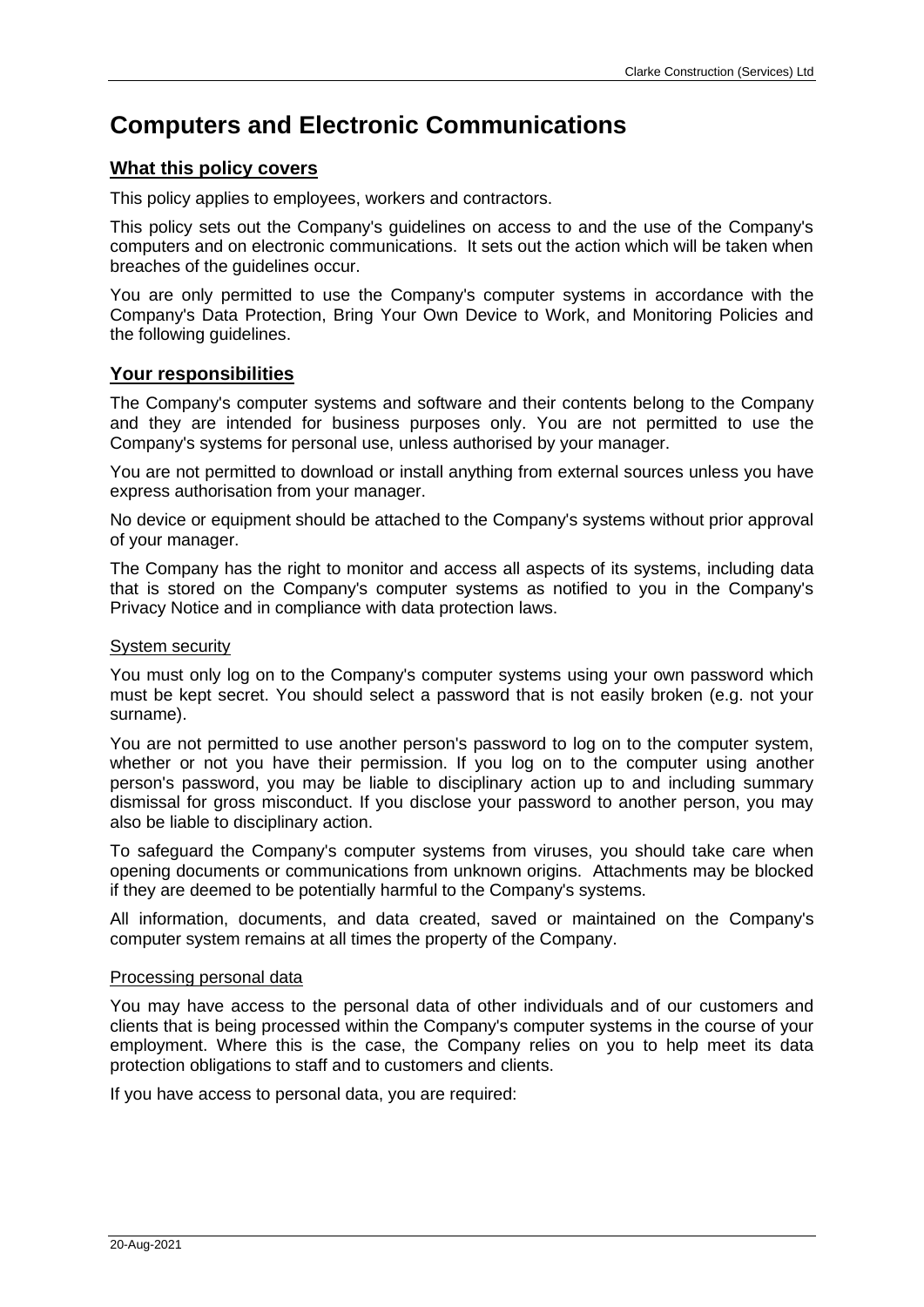- to access only data that you have authority to access and only for authorised purposes;
- not to disclose data except to individuals (whether inside or outside the Company) who have appropriate authorisation;
- to keep data secure by complying with rules on access to premises, access to computers including password protection and secure file storage and destruction;
- not to remove personal data, or devices containing or that can be used to access personal data, from the Company's premises without adopting appropriate security measures (such as encryption or password protection) to secure the data and the device; and
- not to store personal data on local drives or on personal devices that are used for business purposes.

Failure to observe these requirements may amount to a disciplinary offence which will be dealt with under the Company's disciplinary procedure. Significant or deliberate breaches of this policy, such as accessing employee, customer or client data without authorisation or a legitimate reason to do so, may constitute gross misconduct and could lead to your dismissal without notice.

#### Use of e-mail

Where the Company's computer systems contain an e-mail facility, you should use that email system for business purposes only.

E-mails should be written in accordance with the standards of any other form of written communication and the content and language used in the message must be consistent with best practice. Messages should be concise and directed to relevant individuals on a need to know basis.

You should take care when opening e-mails from unknown external sources. Attachments to e-mails may be blocked if they are deemed to be potentially harmful to the Company's systems.

E-mails can be the subject of legal action (for example, claims of defamation, breach of confidentiality or breach of contract) against both the person who sent them or the Company. As e-mail messages may be disclosed to any person mentioned in them, you must always ensure that the content of the e-mail is appropriate.

Abusive, obscene, discriminatory, harassing, derogatory or defamatory e-mails must never be sent to anyone. If you do so, you may be liable to disciplinary action up to and including dismissal without notice.

#### Internet access

You are required to limit your use of the internet to sites and searches appropriate to your job. The Company may monitor all internet use by everyone using the Company's system

You are expressly forbidden from accessing web pages or files downloaded from the internet that could in any way be regarded as illegal, offensive, in bad taste or immoral.

#### **Monitoring**

Monitoring of the Company's computer systems and electronic communications may take place in accordance with the Company's Monitoring Policy. Please refer to the Company's Monitoring Policy for further details.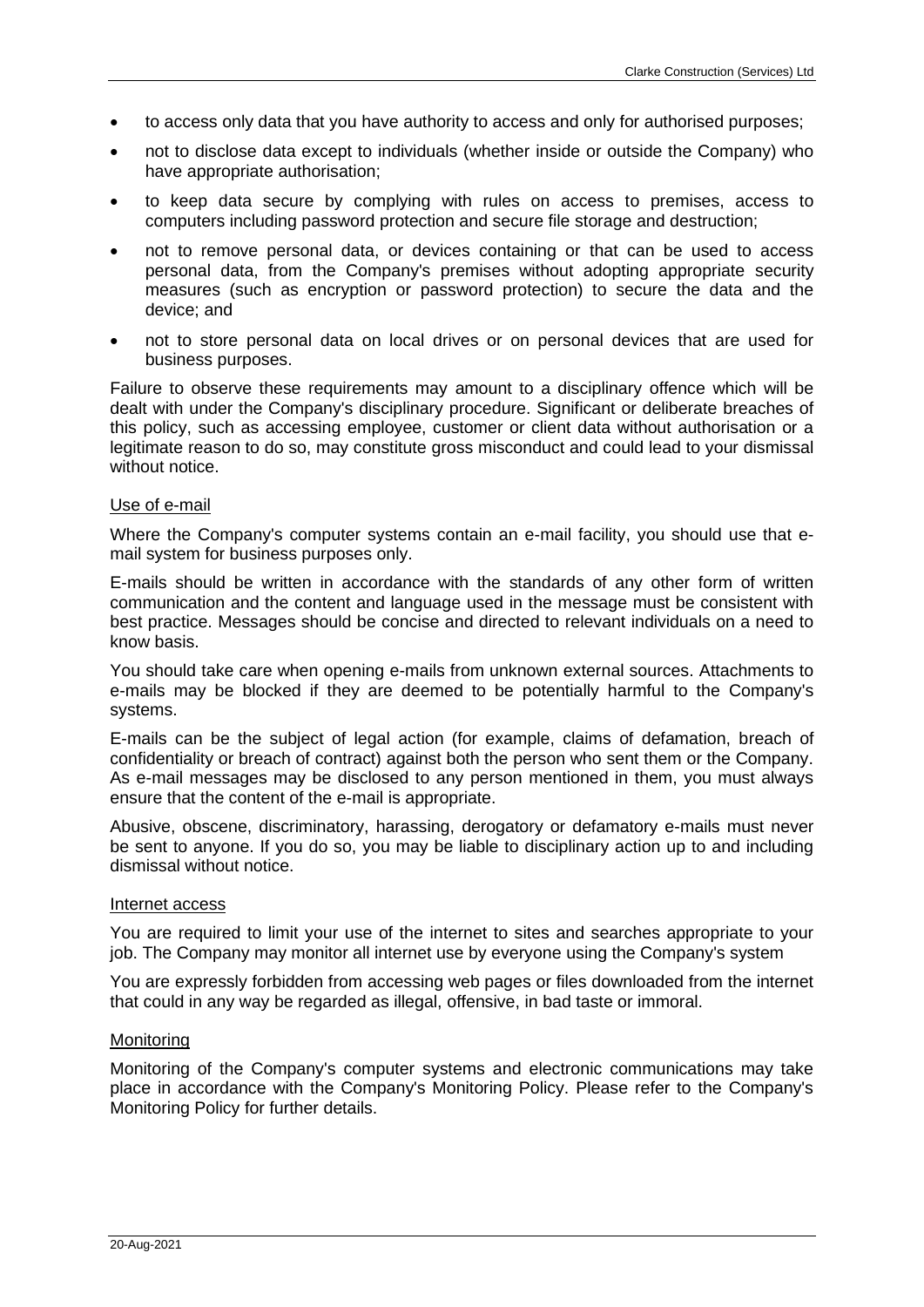# **Procedure**

## Misuse of computer systems

Examples of misuse include, but are not limited to, the following:

- accessing on-line chat rooms, blogs, social network sites
- use of on-line auction sites
- sending, receiving, downloading, displaying or disseminating material that discriminates against, degrades, insults, causes offence to or harasses others
- accessing pornographic or other inappropriate or unlawful materials
- engaging in on-line gambling
- forwarding electronic chain letters or similar material
- downloading or disseminating copyright materials
- issuing false or defamatory statements about any person or organisation via the Company's electronic systems
- unauthorised sharing of confidential information about the Company or any person or organisation connected to the Company,
- unauthorised disclosure of personal data; and
- loading or running unauthorised games or software

Any evidence of misuse may result in disciplinary action up to and including dismissal without notice. If necessary, information gathered in connection with the investigation may be handed to the police.

#### Complaints of bullying and harassment

If you feel that you have been harassed or bullied or are offended by material received from a colleague, you should inform your manager immediately.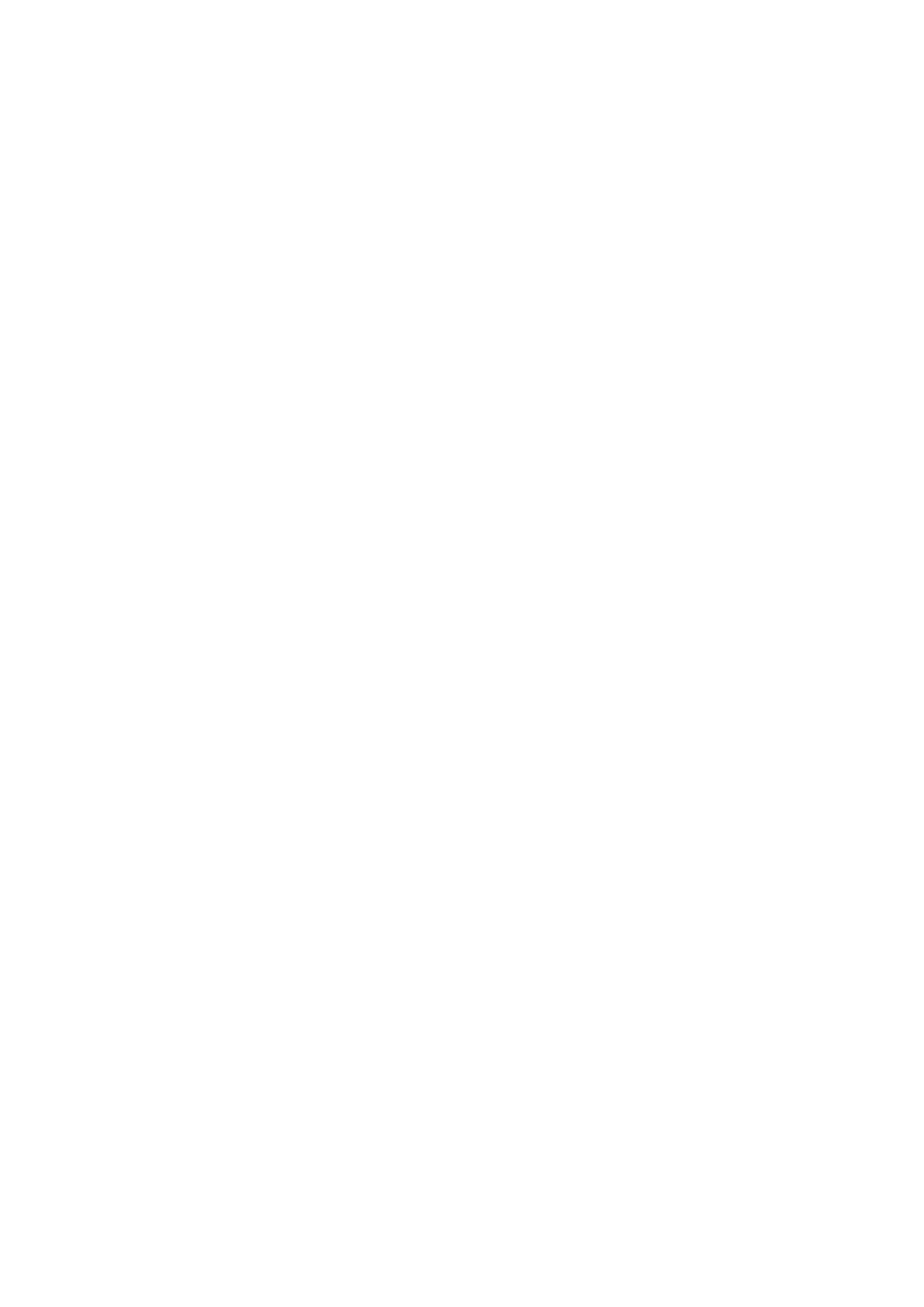# <span id="page-16-0"></span>**Conduct and Standards**

# **What this policy covers**

This policy applies to employees, workers and contractors.

This policy details the main standards of behaviour that you need to adhere to and also details the behaviours that the Company would normally regard as gross misconduct. The standards of behaviour and the details of gross misconduct listed in this policy should not be considered exhaustive.

# **Your duties and responsibilities**

You are under a duty to comply with the standards of behaviour required by the Company and to behave in a reasonable manner at all times.

## Attendance and Timekeeping

You must:

- comply with the rules relating to notification of absence set out in the Company's Absence Procedure
- arrive at work promptly, ready to start work at your contracted starting time
- remain at work until your contracted finishing time
- obtain management authorisation if for any reason you wish to arrive later or leave earlier than your agreed normal start and finish times

The Company reserves the right not to pay you in respect of working time lost because of poor timekeeping.

Persistent poor timekeeping may result in disciplinary action.

#### Conduct Standards

You must:

- maintain satisfactory standards of performance at work
- comply with all reasonable management instructions
- co-operate fully with your colleagues and with management
- ensure the maintenance of acceptable standards of politeness
- take all necessary steps to safeguard the Company's public image and preserve positive relationships with all persons and organisations connected to the Company
- ensure that you behave in a way that does not constitute unlawful discrimination
- comply with the Company's Operating Policies and Procedures

Unless otherwise instructed, personal mobile telephones must be switched off or switched to silent mode at all times during normal working hours.

#### **Flexibility**

You may be required to work additional hours at short notice, in accordance with the needs of the business.

You may also be required to undertake duties outside your normal job remit and to work at locations other than your normal place of work.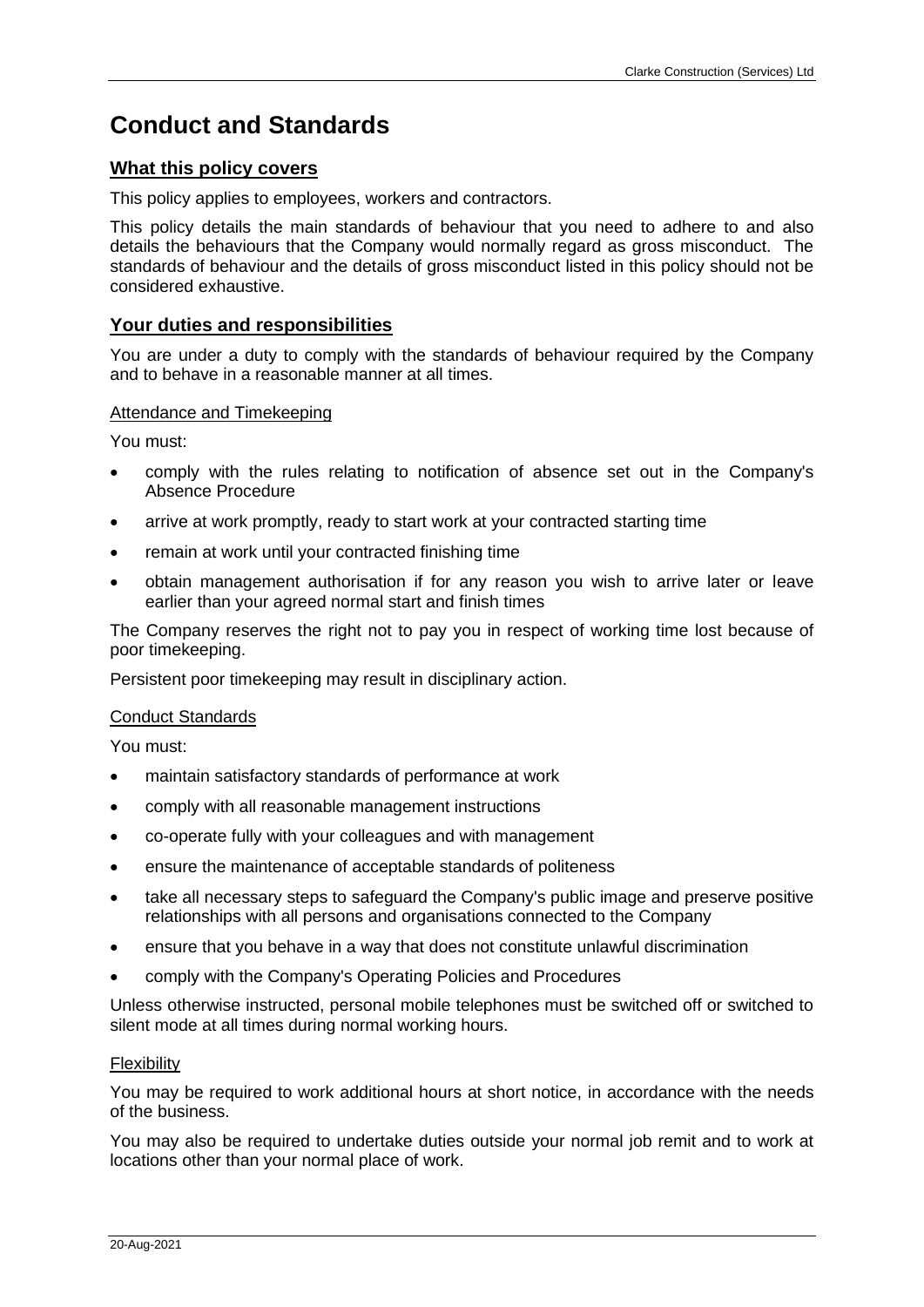# **Confidentiality**

You must keep confidential, except as required by law, both during your employment and at any time after its termination, all information gained in the course of your employment about the Company and that of all persons and organisations connected to the Company.

# Conduct while representing the Company

As a general rule, behaviour outside of normal working hours is a personal matter and does not directly concern the Company. However, there are some exceptions to this rule. The Company will become involved when incidents occur:

- at office parties or other work related social occasions or gatherings
- at social occasions or gatherings organised by a third party, where you have been invited in your capacity as a representative of the Company
- at work related conferences
- while working away on business on behalf of the Company

On these occasions you are expected to behave in an appropriate and responsible manner, keeping in mind that you are representing the Company. You are instructed specifically not to consume any alcohol at such events where you are driving.

If your conduct brings the Company into disrepute you will be subject to the Company's disciplinary procedure. Such behaviour may be viewed as a gross misconduct offence and could render you liable to disciplinary action up to and including dismissal without notice.

## Outside activities and other employment

You are not permitted to engage in any activity outside your employment with the Company that could reasonably be interpreted as competing with the Company.

You are required to seek permission from management before taking on any other employment while employed by the Company unless you are on a zero hours contract.

# Health and Safety

It is your duty and responsibility to familiarise yourself with, and to comply with, the Company or any third party's health and safety policies and procedures. Breach of these rules may result in disciplinary action, up to and including the termination of your employment without notice for gross misconduct.

You must report all accidents, however minor, as soon as possible, making a comprehensive entry in the Company's Accident Book.

# Dress and appearance

Your personal appearance makes an important contribution to the Company's reputation and image. For this reason, it is important that your dress and appearance is professional and reflects the environment in which you work.

You will be expected to comply with any management instructions concerning dress and appearance.

#### Property and equipment

You are not permitted to make use of Company or a third party's telephone, fax, postal or other services for personal purposes.

You must not remove property or equipment from Company or a third party's premises unless for use on authorised business or with the permission of management.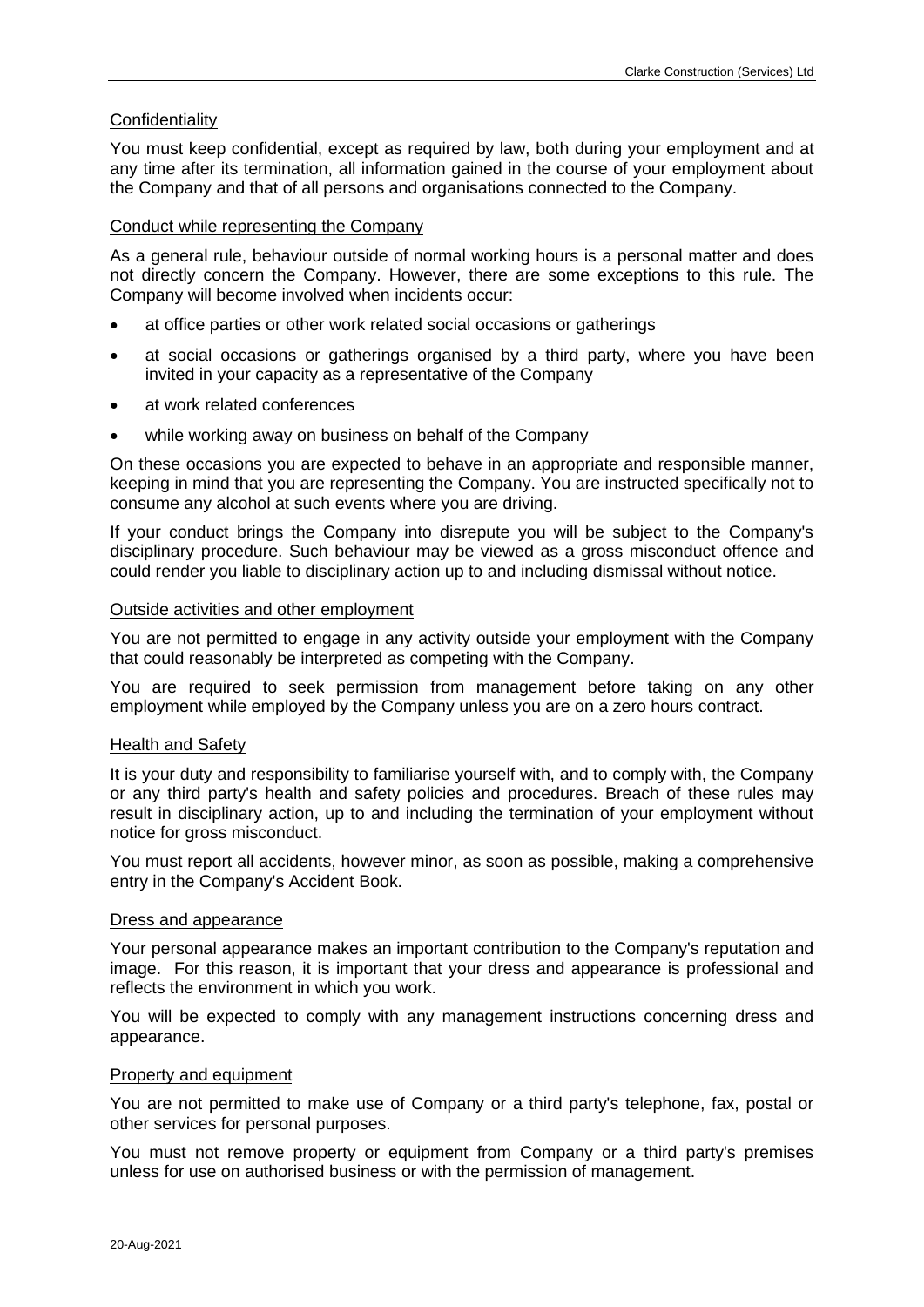Where you damage property belonging to the Company either through misuse or carelessness, the Company reserves the right to make a deduction from your pay in respect of the damaged property.

On termination of your employment you must return all Company property, such as keys, laptops, mobile telephones, Company vehicles, documents or any other items belonging to the Company.

# Clear desk policy

To improve the security and confidentiality, you are required to ensure that when your workstation is unoccupied you take all necessary steps to clear your work station of any sensitive and confidential information.

This ensures that all sensitive and confidential information, whether it be on paper, a storage device, or a hardware device, is properly locked away or disposed of when a workstation is not in use. This policy will reduce the risk of unauthorized access, data protection breaches, loss of, and damage to information during and outside of normal business hours or when workstations are left unattended.

Whenever a desk is unoccupied for an extended period of time the following will apply:

- All sensitive and confidential paperwork must be removed from the desk and locked in a drawer or filing cabinet. This includes mass storage devices such as CDs, DVDs, and USB drives;
- All waste paper which contains sensitive or confidential information must be placed in the designated confidential waste bins. Under no circumstances should this information be placed in regular waste paper bins;
- Computer workstations must be locked when the desk is unoccupied and completely shut down at the end of the work day;
- Laptops, tablets, and other hardware devices must be removed from the desk and locked in a drawer or filing cabinet;
- Keys for accessing drawers or filing cabinets should not be left unattended at a desk.

Printers and fax machines should be treated with the same care.

#### Personal searches

The Company may reasonably request to search your clothing, personal baggage, personal storage areas or vehicles. An authorised person must conduct any such search in the presence of an independent witness. Should you refuse such a request, the Company will require the appropriate authorities to conduct the search on behalf of the Company. Failure to co-operate with the Company in this respect may be treated as gross misconduct.

#### Personal property

You are solely responsible for the safety of your personal possessions on Company premises and should ensure that your personal possessions are kept in a safe place at all times. If you find an item of lost property on the premises, you are required to inform management immediately.

#### Environment

In order to provide a cost-effective service, you are requested to use Company equipment, materials and services efficiently. You should try to reduce wastage and the subsequent impact on the environment by ensuring that you close windows, avoid using unnecessary lighting or heating or leaving taps running, switch off equipment when it is not in use and handle all materials with care.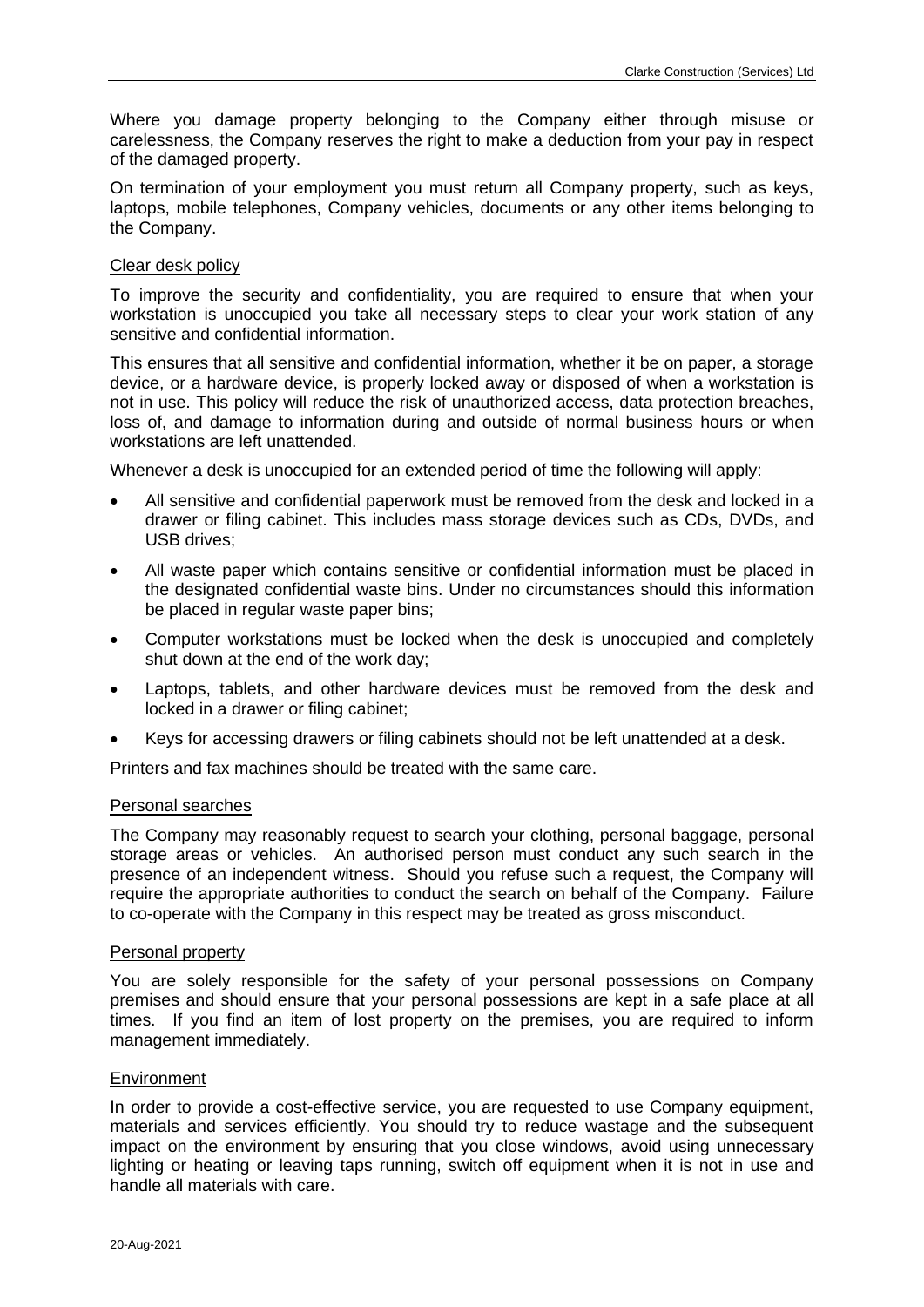# Meetings

The Company will normally arrange for summary minutes to be taken at any formal meeting. It is not the policy of the Company to record meetings by any other means (e.g. digital, audio recording and photographs). You (or any party accompanying you) must not record any meeting without the express permission of the Company in advance. Where a meeting is to be recorded then parties must agree to it in advance. If requested, a copy of the minutes/recording will be provided (in line with data protection principles).

# Breach of this policy

A breach of the Company's standards of behaviour is likely to result in disciplinary action being taken.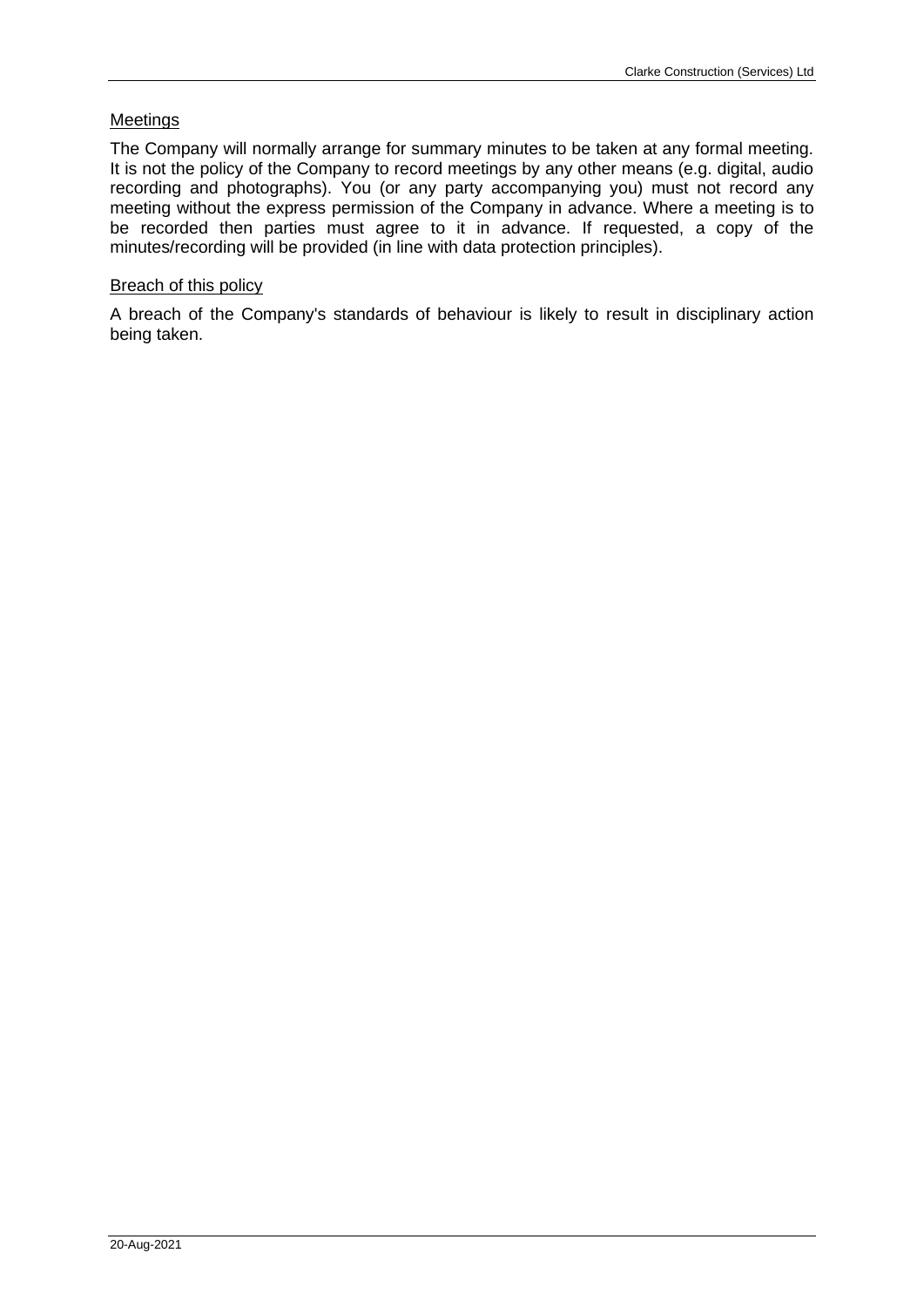# **Gross Misconduct**

Set out below are details of behaviour that the Company views as gross misconduct, which is likely to result in dismissal without notice. This list is not exhaustive. Such behaviour includes:

- theft, dishonesty or fraud
- deliberate recording of incorrect working hours
- unauthorised absence
- smoking on Company or a third party's premises or in a vehicle belonging to the Company
- sleeping during working hours
- assault, acts of violence or aggression
- bullying
- unacceptable use of obscene or abusive language
- possession or use of or being under the influence of non-medicinal drugs or alcohol on Company premises or during working hours
- wilful damage to Company, employee or third party property
- serious insubordination
- serious or gross negligence
- bringing the Company into disrepute
- falsification of records or other Company documents, including those relating to obtaining employment
- unlawful discrimination, including acts of indecency or harassment
- refusal to carry out reasonable management instructions
- gambling, bribery or corruption
- serious breach of health and safety policies and procedures
- breach of confidentiality, including the unauthorised disclosure of Company information to the media or any other party
- unauthorised accessing or use of computer data
- unauthorised copying of computer software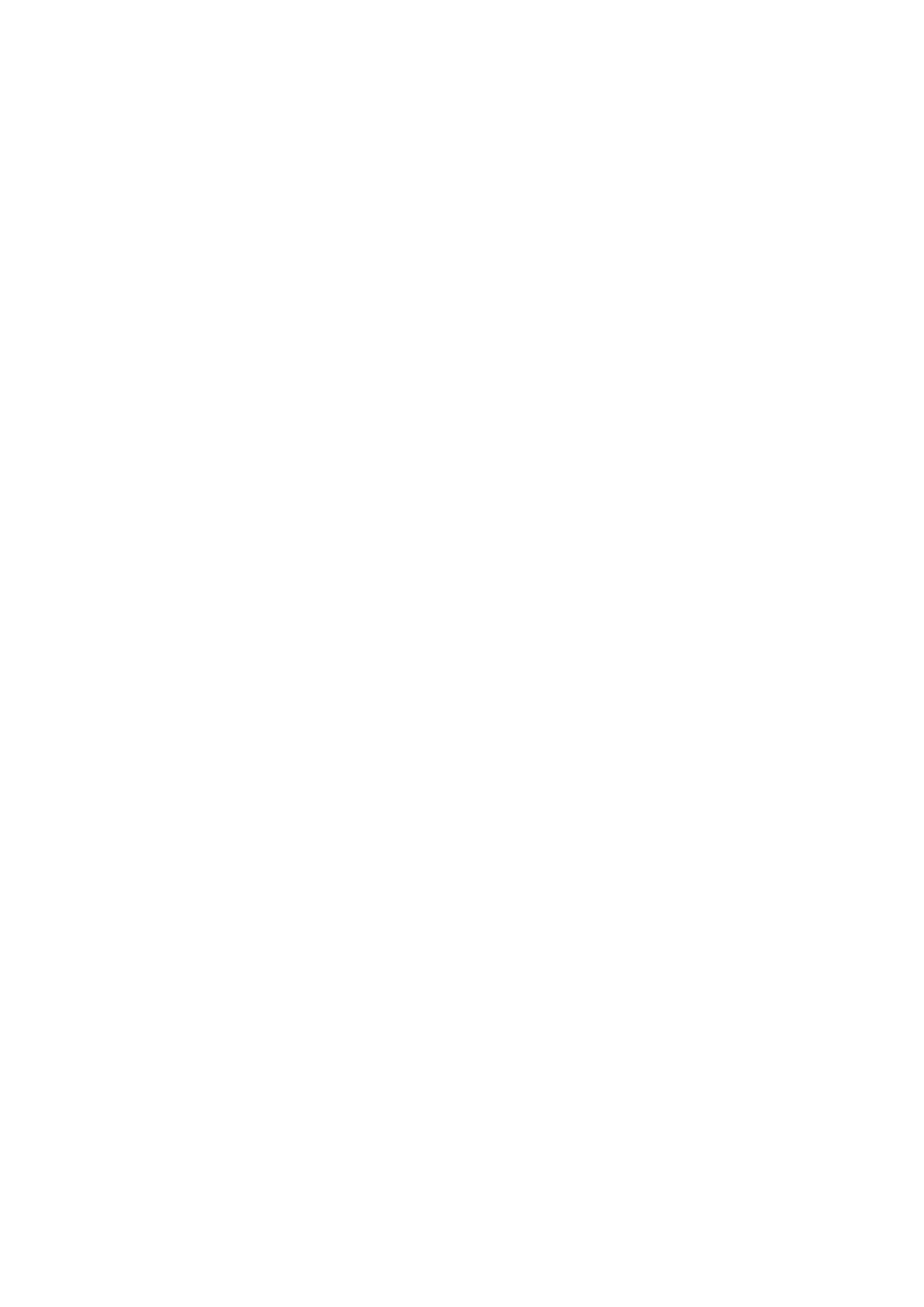# <span id="page-22-0"></span>**Data Protection**

# **What this policy covers**

This policy applies to employees, workers and contractors.

This policy details your rights and obligations in relation to your personal data and the personal data of third parties that you may come into contact with during the course of your work.

"Personal data" is any information that relates to a living individual who can be identified from that information.

"Processing" is any use that is made of personal data, including collecting, storing, amending, disclosing or destroying it.

"Special categories of personal data" means information about an individual's racial or ethnic origin, political opinions, religious or political beliefs, trade union membership, health, sex life or sexual orientation and biometric data.

"Criminal records data" means information about an individual's criminal convictions and offences and information relating to criminal allegations and proceedings.

If you have access to the personal, special categories or criminal records data of staff or of third parties, you must comply with this Policy. Failure to comply with the Policy and procedures may result in disciplinary action up to and including dismissal without notice.

## Data Protection principles

The Company processes HR-related personal data in accordance with the following data protection principles:

- the Company processes personal data lawfully, fairly and in a transparent manner;
- the Company collects personal data only for specified, explicit and legitimate purposes;
- the Company processes personal data only where it is adequate, relevant and limited to what is necessary for the purposes of the processing;
- the Company keeps accurate personal data and takes all reasonable steps to ensure that inaccurate personal data is rectified or deleted without delay;
- the Company retains personal data only for the period necessary for the processing;
- the Company adopts appropriate measures to make sure that personal data is secure and is protected against unauthorised or unlawful processing and from accidental loss, destruction or damage.

# **Your entitlements**

Data protection legislation prescribes the way in which the Company may collect, retain and handle personal data. The Company will comply with the requirements of data protection legislation and anyone who handles personal data in the course of their work must also comply with it.

The Company will inform individuals of the reasons for processing their personal data, how it uses such data and the legal basis for processing in its privacy notices. It will not process personal data about individuals for other reasons.

Where the Company processes special categories of personal data or criminal records data to perform obligations or to exercise rights in employment law, this is done in accordance with the rules relating to special categories of data and criminal records data.

The Company will update HR-related personal data promptly if an individual advises that their information has changed or is inaccurate.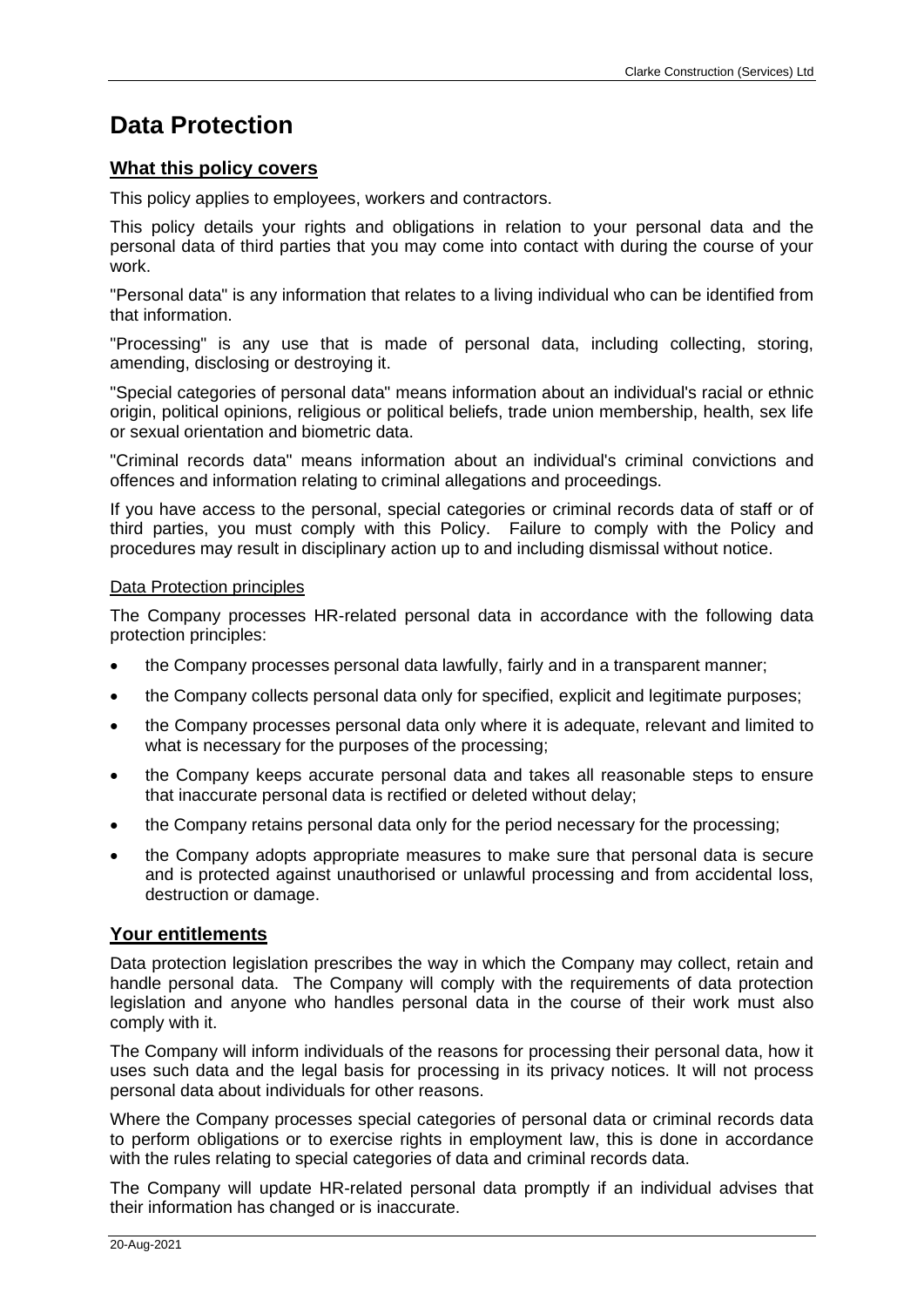Personal data gathered during the employment or engagement of an employee, worker, contractor, volunteer, or intern is held in the individual's personal file (in hard copy or electronic format, or both), and on HR systems. The periods for which the Company holds HR-related personal data are contained in its privacy notices.

#### Access to your personal data [subject access requests]

You have the right to make a subject access request. If you make such a request, the Company will tell you:

- whether or not your data is processed and if so why; the categories of personal data concerned and the source of the data if it is not collected from you;
- to whom your data may be disclosed, including any recipients located outside the European Economic Area (EEA) and the safeguards that apply to any such transfers;
- for how long your personal data is stored or how that period is decided;
- your rights to rectification or erasure of data, or to restrict or object to processing;
- your right to complain to the Information Commissioner if you think the Company has failed to comply with your data protection rights; and
- whether or not the Company carries out any automated decision-making and the logic involved in such decision-making.

The Company will also provide you with a copy of the personal data undergoing processing. This will normally be in electronic form if you have made the request electronically, unless you request otherwise.

If you want additional copies, the Company will charge a fee, which will be based on the administrative cost of providing the additional copies.

#### Other rights

You have a number of other rights in relation to your personal data. You can require the Company to:

- rectify inaccurate data;
- stop processing or erase data if your interests override the Company's legitimate grounds for processing data (where the Company relies on its legitimate interests as a lawful basis for processing data);
- stop processing or erase data if it is unlawful; and
- stop processing data for a period if it is inaccurate or if there is a dispute about whether or not your interests override the Company's legitimate interests for processing the data.

# **Your responsibilities**

You are responsible for helping the Company keep your personal data accurate and up to date. You should let the Company know if personal data provided to the Company changes, for example, if you change bank or move house.

You may have access to the personal data of other individuals and of our customers or clients in the course of your employment, contract, volunteer period, internship or apprenticeship. Where this is the case, the Company relies on you to help meet its data protection obligations.

If you have access to personal data, you are required:

• to access only data that you have authority to access and only for authorised purposes;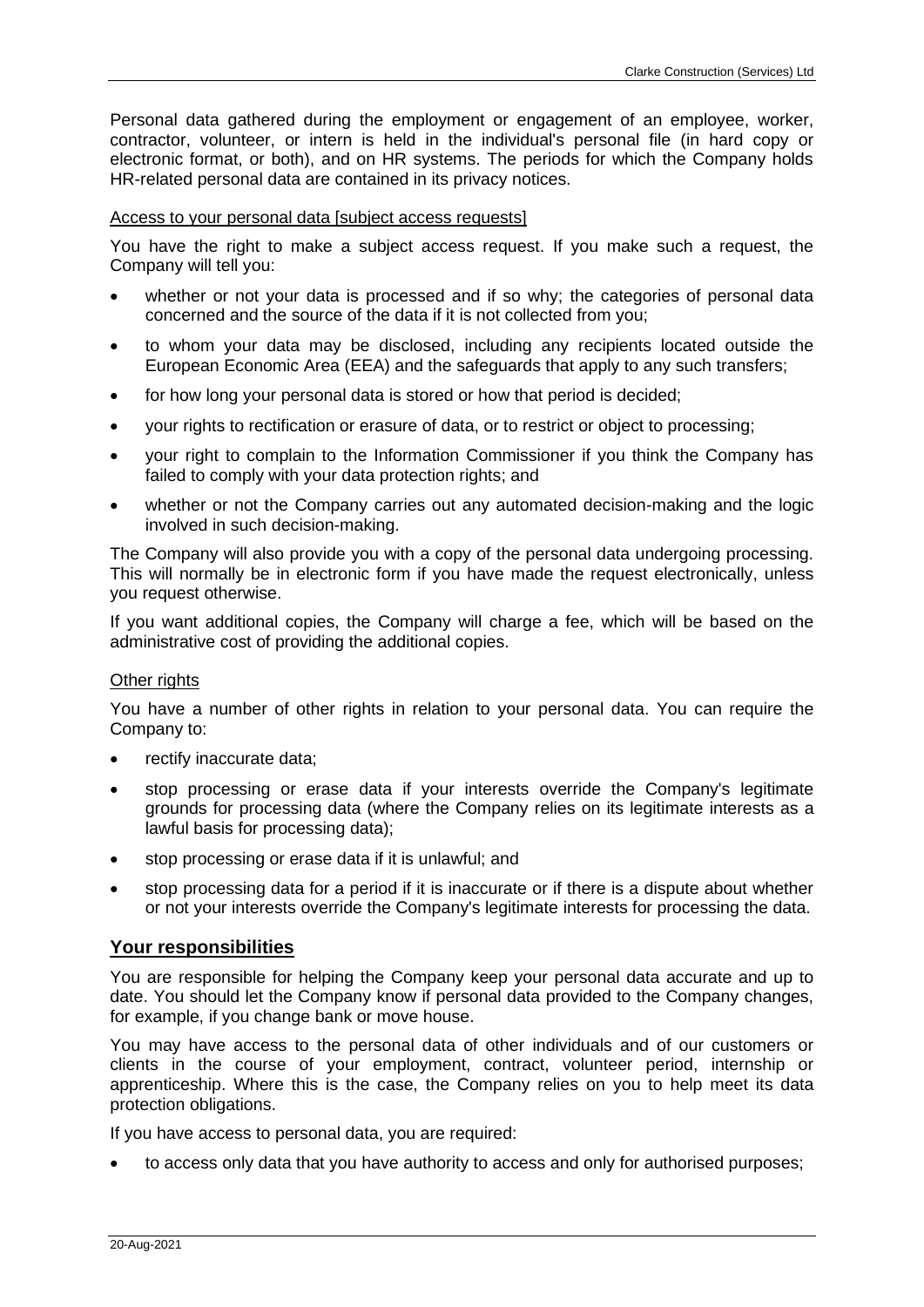- not to disclose data except to individuals (whether inside or outside the Company) who have appropriate authorisation;
- to keep data secure (for example by complying with rules on access to premises, computer access including password protection, and secure file storage and destruction);
- not to remove personal data or devices containing or that can be used to access personal data, from the Company's premises without adopting appropriate security measures (such as encryption or password protection) to secure the data and the device; and
- not to store personal data on local drives or on personal devices that are used for work purposes.

Failure to observe these requirements may amount to a disciplinary offence which will be dealt with under the Company's disciplinary procedure. Significant or deliberate breaches of this policy, such as accessing employee, customer or client data without authorisation or a legitimate reason to do so, may constitute gross misconduct and could lead to your dismissal without notice.

## Processing special categories and criminal records data

The Company will process special categories and criminal records data primarily where it is necessary to enable the Company to meet its legal obligations and in particular to ensure adherence to health and safety legislation; vulnerable groups protection legislation; or for equal opportunities monitoring purposes.

# **Procedure**

The Company keeps a record of its processing activities in respect of HR-related personal data in accordance with the requirements of data protection legislation.

Personal data relating to staff may be collected by the Company for the purposes of:

- making a decision about your recruitment or appointment;
- determining the terms on which you work for us;
- checking you are legally entitled to work in the UK;
- paying you and, if you are an employee, deducting tax and National Insurance contributions;
- liaising with your pension provider;
- administering the contract we have entered into with you;
- business management and planning, including accounting and auditing;
- conducting performance reviews, managing performance and determining performance requirements;
- making decisions about salary reviews and compensation;
- assessing qualifications for a particular job or task, including decisions about promotions;
- gathering evidence for possible grievance or disciplinary hearings;
- making decisions about your continued employment or engagement;
- making arrangements for the termination of our working relationship;
- education, training and development requirements;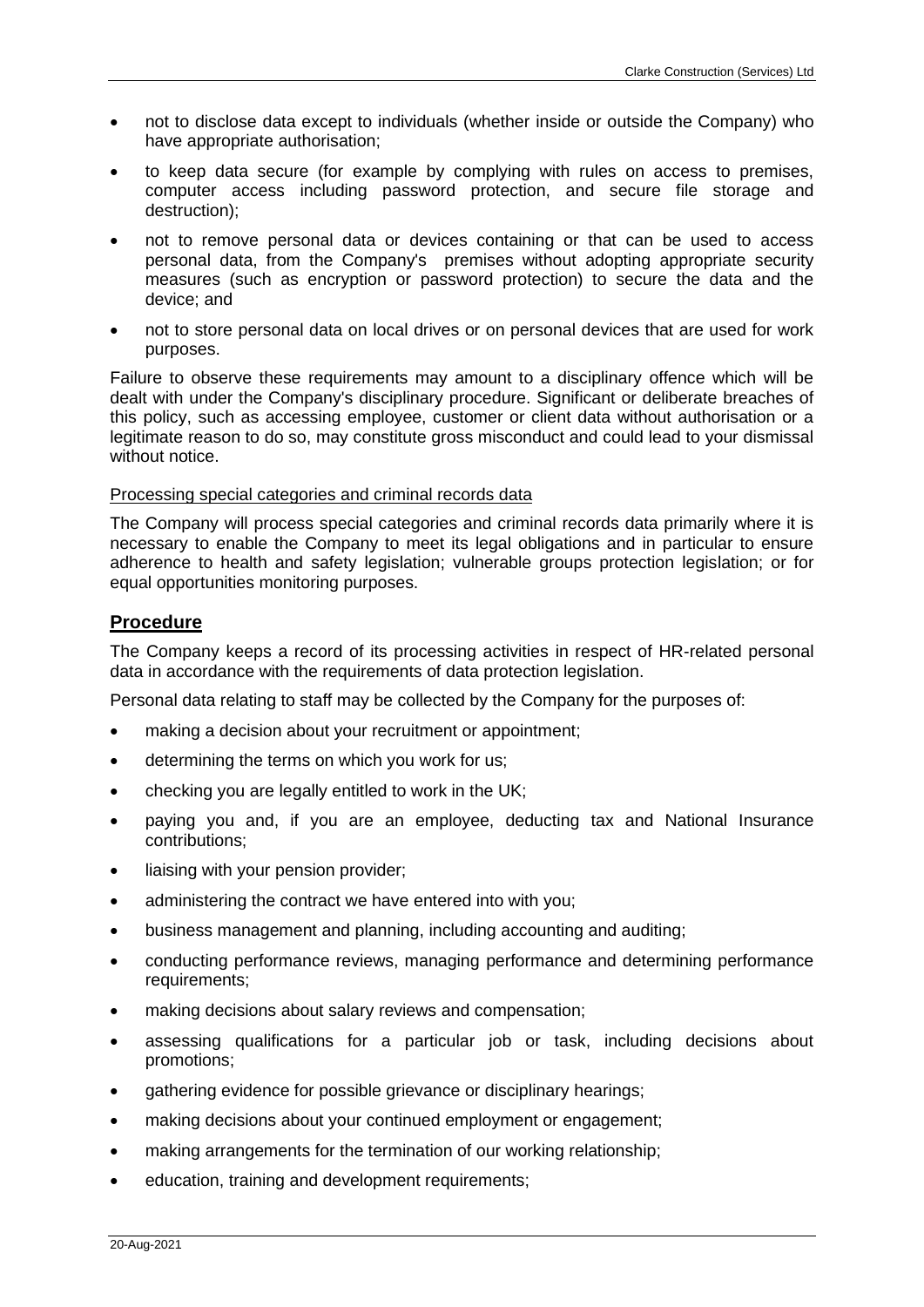- dealing with possible legal disputes involving you, or other employees, workers and contractors, including accidents at work;
- ascertaining your fitness to work;
- managing sickness absence;
- complying with health and safety obligations;
- to prevent fraud;
- to monitor your use of our information and communication systems to ensure compliance with our policies;
- to ensure network and information security, including preventing unauthorised access to our computer and electronic communications systems and preventing malicious software distribution;
- to record digital meetings to allow replay or storage;
- to conduct data analytics studies to review and better understand employee retention and attrition rates, and
- equal opportunities monitoring

Some of the above grounds for processing will overlap and there may be several grounds which justify our use of your personal information.

# How we use special categories and criminal records data

"Special categories" data and "criminal records" data require higher levels of protection. We need to have further justification for collecting, storing and processing these types of personal data. We may process special categories or criminal records data in the following circumstances:

- in limited circumstances, with your explicit written consent;
- where we need to carry out our legal obligations;
- where it is needed in the public interest, such as for equal opportunities monitoring, or in relation to our occupational pension scheme;
- where it is needed to assess your working capacity on health grounds.

Less commonly, we may process this type of data where it is needed in relation to legal claims or where it is needed to protect your vital interests (or someone else's interests) and you are not capable of giving your consent, or where you have already made the information public.

# Accuracy of personal data

The Company will review personal data regularly to ensure that it is accurate, relevant and up to date.

To ensure the Company's files are accurate and up to date, and so that the Company is able to contact you or, in the case of an emergency, another designated person, you must notify the Company as soon as possible of any change in your personal details (e.g. change of name, address, telephone number, loss of driving licence where relevant, next of kin details, etc).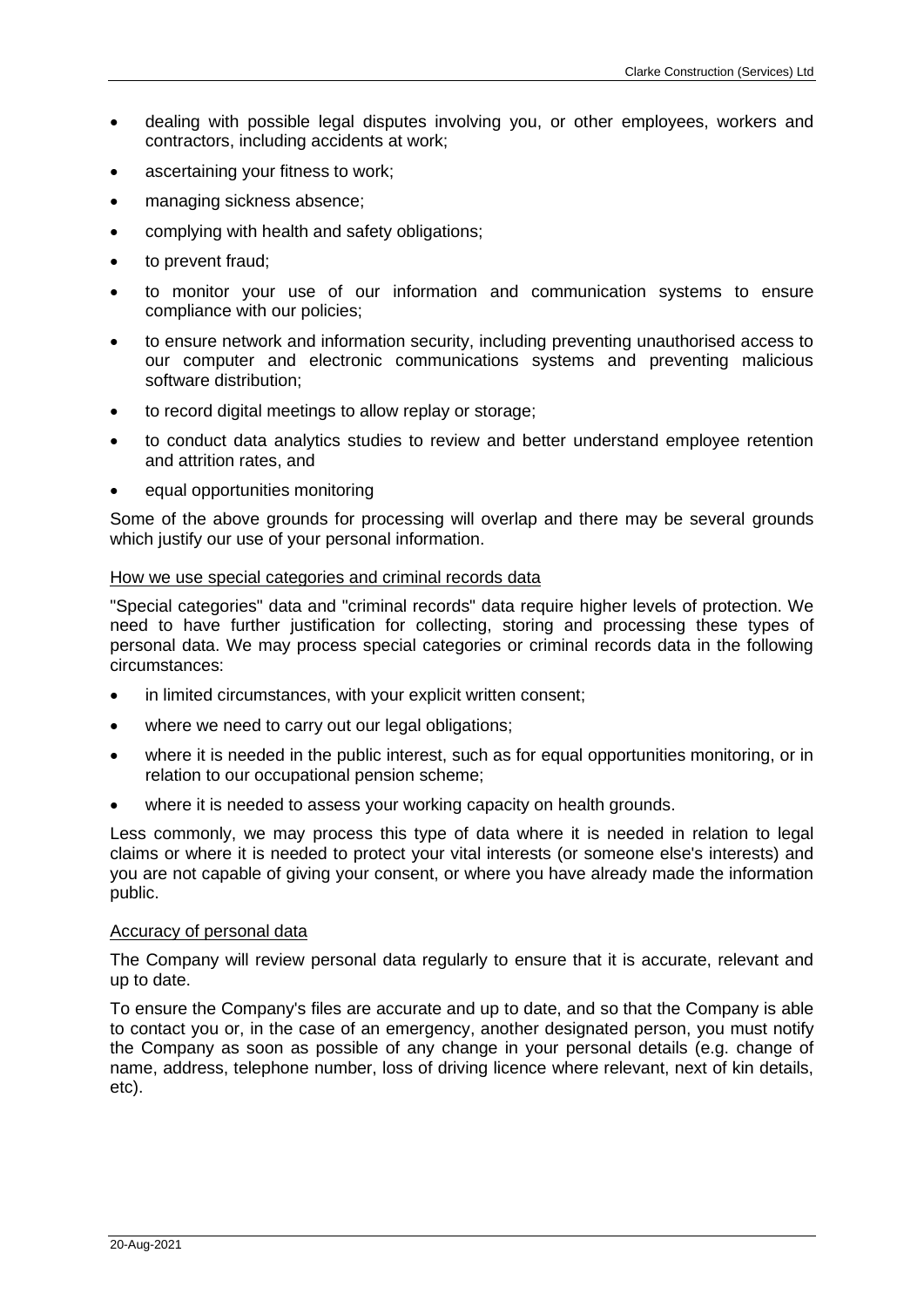# Security of personal data

The Company will ensure that personal data is not processed unlawfully, lost or damaged. If you have access to personal data during the course of your employment, you must also comply with this obligation. If you believe you have lost any personal data in the course of your work, you must report it to your manager immediately. Failure to do so may result in disciplinary action up to and including dismissal without notice.

## Data breaches

The Company will record all data breaches regardless of their effect.

If we discover that there has been a breach of HR-related personal data that poses a risk to the rights and freedoms of individuals, we will report it to the Information Commissioner within 72 hours of discovery.

If the breach is likely to result in a high risk to the rights and freedoms of individuals, we will tell affected individuals that there has been a breach and provide them with information about the likely consequences of the breach and the mitigation measures we have taken.

## Access to personal data ["subject access requests"]

To make a subject access request, you should send your request to the Company. In some cases, the Company may need to ask for proof of identification before the request can be processed. We will inform you if we need to verify your identity and the documents we require.

We will normally respond to a request within one month from the date we receive it. In some cases, such as where the Company processes large amounts of the individual's data, we may respond within three months of the date the request is received. We will write to the individual within one month of receiving the original request to tell them if this is the case.

If a subject access request is manifestly unfounded or excessive, the Company is not obliged to comply with it. Alternatively, we can agree to respond but will charge a fee, which will be based on the administrative cost of responding to the request. A subject access request is likely to be manifestly unfounded or excessive where it repeats a request to which we have already responded. If you submit a request that is unfounded or excessive, we will notify you that this is the case and whether or not we will respond to it.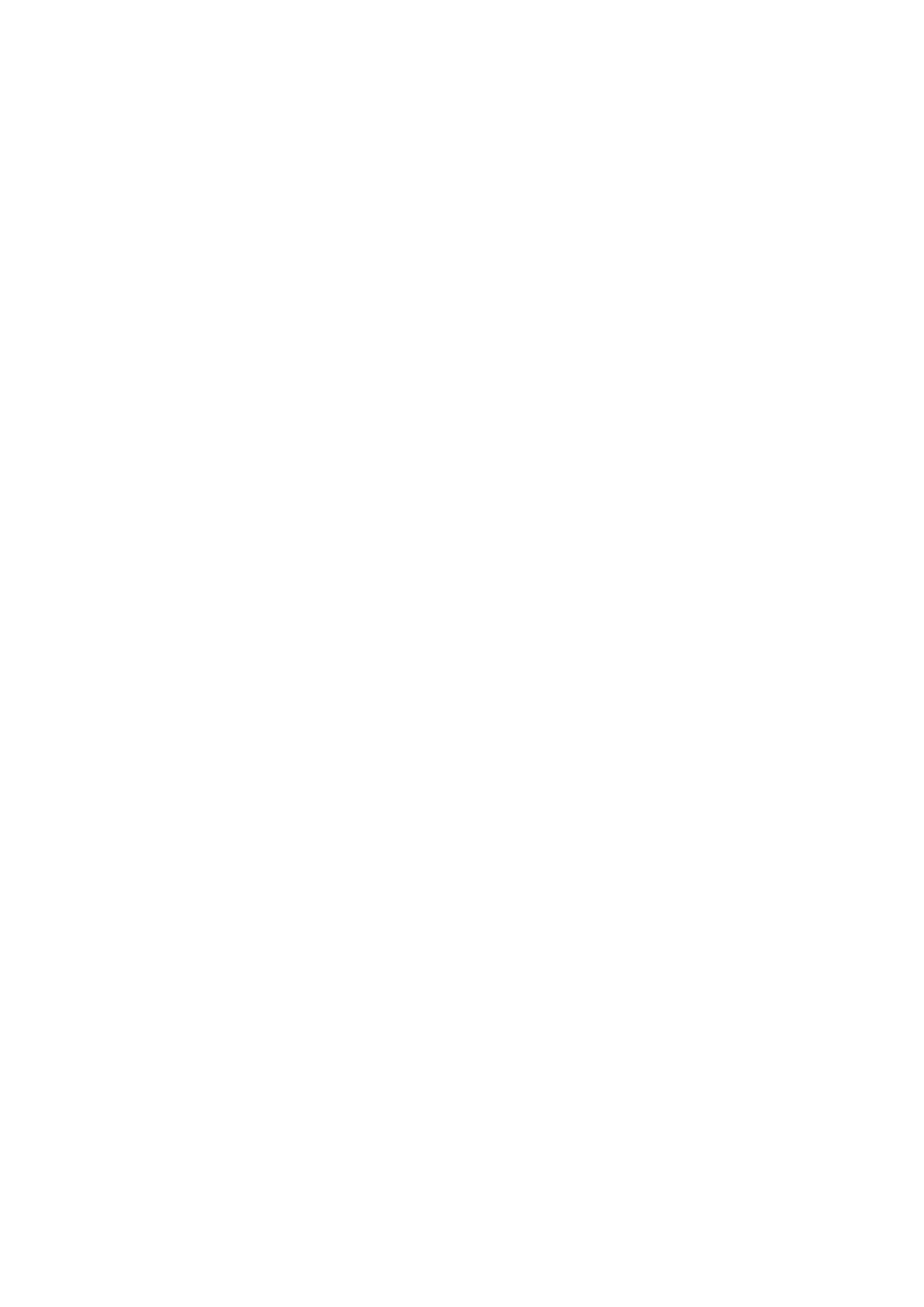# <span id="page-28-0"></span>**Disciplinary Policy and Procedure**

# **What this policy covers**

This policy applies to employees only.

This policy is designed to ensure that all disciplinary matters are dealt with promptly, fairly and consistently and to encourage an improvement in individual conduct and/or performance. It outlines the procedures that the Company will follow should there be a need to take disciplinary action and your right to appeal.

The Company reserves the right to discipline or dismiss you without following the Disciplinary Procedure if you:

- are an employee with less than 24 months' continuous service; or
- are engaged as a worker.

# **Your entitlements and responsibilities**

The Company aims to deal with disciplinary matters promptly and fairly.

You have the right to appeal against a decision the Company makes at a disciplinary meeting. In these cases, the Company will make every effort for the appeal to be dealt with by a different manager to the person who dealt with the matter initially.

The Company's decision at the appeal stage is final and there is no further right of appeal.

You have a responsibility to assist the Company, if required, to investigate the matters raised at disciplinary meetings and comply with the disciplinary procedures.

# **Disciplinary sanctions**

The level of the disciplinary sanction, if any, will be determined by the severity of the offence. The Company will normally select one of the following:

# Written warning

A Written Warning will usually be applied as the first step of corrective action following unsatisfactory performance or conduct offences.

The Company will define the unacceptable acts and explain the conduct or standards required in the future. You will be advised in writing that a failure to improve the standard of conduct or performance may result in further disciplinary action. A time limit will be placed on the warning.

# Final written warning

A Final Written Warning is usually applied after a Written Warning has been given and performance or conduct has not improved but may be applied after a more serious first or a second offence.

You will be advised in writing that a failure to improve the standard of conduct or performance may result in dismissal. A time limit will be placed on the warning.

# Dismissal

Dismissal occurs when your employment is terminated either with or without notice. Dismissal without notice is also referred to as 'summary dismissal' and is restricted to cases of gross misconduct.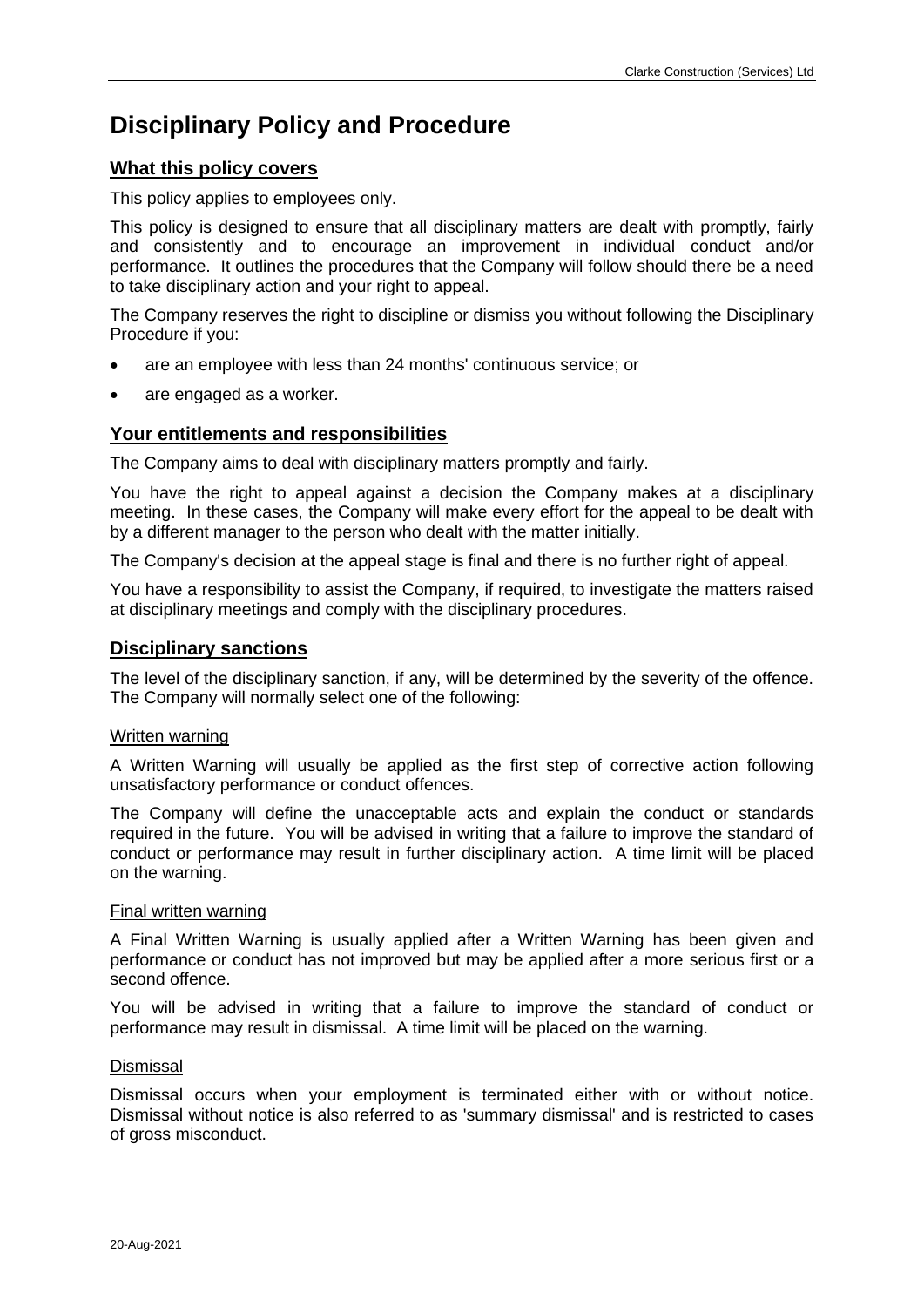The Company reserves the right, at its complete discretion, to impose a sanction short of dismissal if it is deemed appropriate. This may include demotion, transfer to a different post or another appropriate sanction. Any such decision will be confirmed to you in writing once you have been informed of the outcome.

# **Disciplinary procedure**

#### Suspension from work

If the Company believes it is appropriate, it may decide to suspend you from your work pending further investigation or disciplinary action. Suspension itself is not a disciplinary sanction.

If a decision to suspend is made, you will be informed verbally and this will usually be followed up in writing. While you are suspended, you should not attend work or make contact with anyone connected to the Company unless otherwise instructed by the Company. If you need to contact anyone connected to the Company while you are suspended, you must notify your manager. Any reasonable request will not be refused. Breach of the terms of your suspension may result in additional disciplinary action up to and including dismissal without notice.

The Company will endeavour to keep any suspension as brief as possible. Any period of suspension will be on full pay. However, should you fail to co-operate at any time with the investigatory process, for example by failing to attend any meeting, without good reason then the Company reserves the right to treat this as unauthorised absence and this may result in pay being withheld until such time as you attend any rearranged meeting.

#### Investigation Meetings

Depending on the circumstances, you may be required to attend Investigation Meetings before a decision is taken to invoke the disciplinary procedure. An Investigation Meeting is an informal meeting and so you are not permitted to be accompanied unless you are under the age of 18 (when a parent or guardian will be permitted).

You must notify and obtain the consent of all those present at the meeting if you intend to record it.

Depending on the outcome of the investigation, the Company will decide whether or not to proceed with a Disciplinary Meeting.

If it is decided that there is no case to answer then you will be informed of this fact either verbally or in writing. You will be expected to return to work at the agreed date and time. This will end the process.

#### Recording meetings

The Company will normally arrange for summary minutes to be taken at any formal meeting. It is not the policy of the Company to record meetings by any other means (e.g. digital, audio recording and photographs). You (or any party accompanying you) must not record any meeting without the express permission of the Company in advance. Where a meeting is to be recorded then parties must agree to it in advance. If requested, a copy of the minutes/recording will be provided (in line with data protection principles).

#### Invitation to a Disciplinary Meeting

If you are required to attend a Disciplinary Meeting, the Company will inform you of this in writing.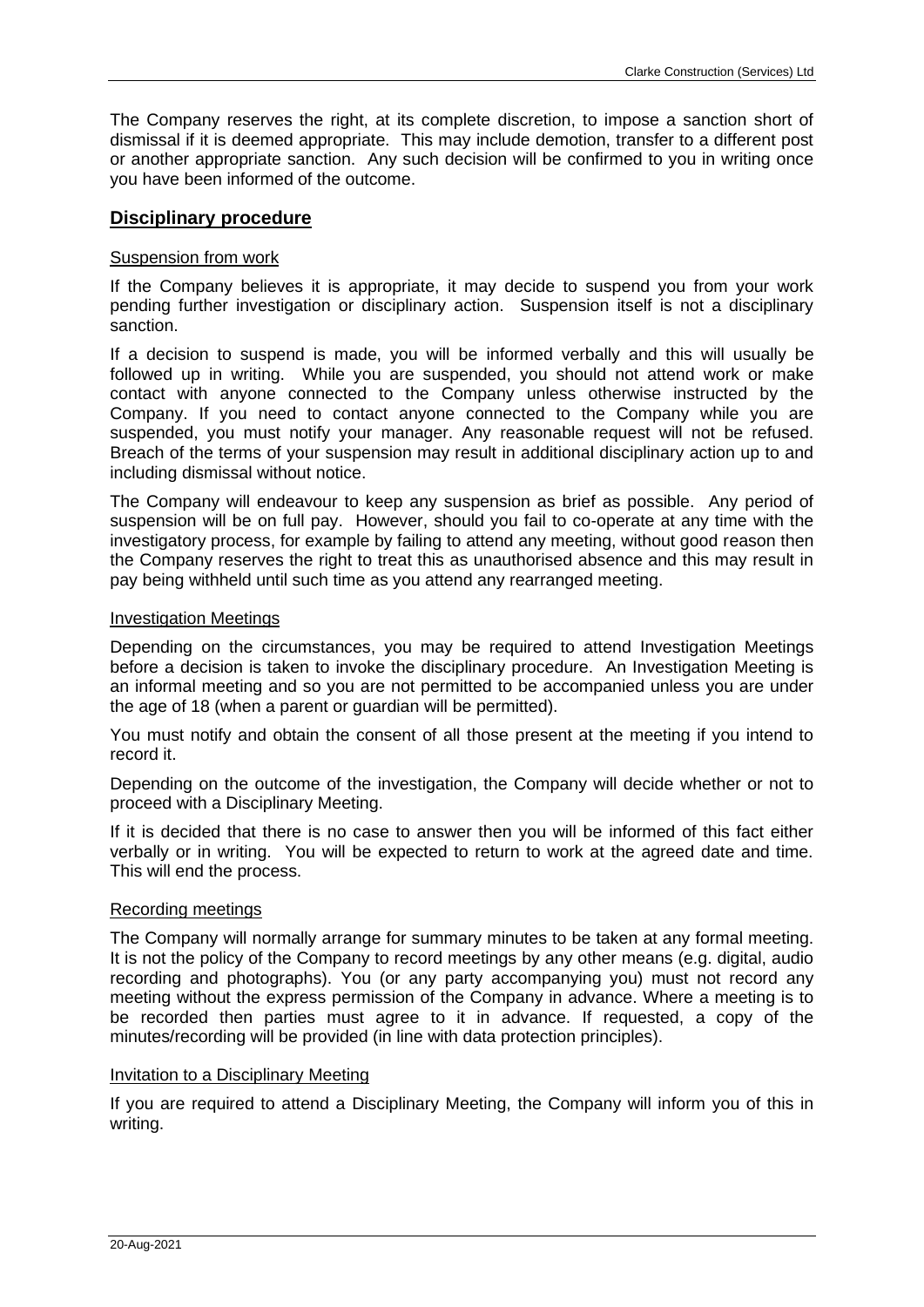In the letter, the Company will set out the issues that are to be considered, how seriously these are being viewed, the potential consequences and details of any intention to call witnesses. The letter will also inform you of the date and time of the meeting to allow you sufficient time to prepare your case.

As this is a formal meeting, the letter will also detail your right to be accompanied.

# Your right to be accompanied at a Disciplinary Meeting

You are entitled to be accompanied at a Disciplinary Meeting by a fellow worker or a trade union official. With the exception of those under the age of 18, when a parent or guardian will be permitted, no other person will be permitted to attend.

Should you wish to be accompanied, you must notify the Company of the name and position of your chosen companion as soon as possible.

Your companion is permitted to put forward and summarise your case, respond on your behalf to views expressed in the meeting, ask questions and confer with you, but will not be entitled to answer questions directly on your behalf.

## Action if you cannot attend the meeting on the proposed date

If you feel that you have a legitimate reason as to why you cannot attend the meeting on the proposed date, you must contact the person named on the invitation letter to advise them of this fact immediately. The meeting may then be delayed to facilitate your attendance, if this is considered reasonable.

## Attending the disciplinary meeting

You must attend the meeting at the proposed time. Failure to participate in the process or attend arranged meetings without good reason may result in additional disciplinary action or a decision being made in your absence.

Prior to the meeting, you should ensure that you are fully prepared to answer questions relating to the incident/circumstances in question. At the meeting you will be given every opportunity to state your case, present any evidence and call relevant witnesses before any decision is made.

You must notify and obtain the consent of all those present at the meeting if you intend to record it.

#### After the Disciplinary Meeting

At the end of the meeting there will normally be an adjournment to allow for consideration of the facts. You will be informed of the outcome and any sanction will be confirmed in writing to you as soon as possible.

In some circumstances there may be a need to adjourn and reconvene a meeting at a later date, to allow further investigation. In this case you will be advised accordingly.

#### Notification of the decision and disciplinary sanction

Following the Disciplinary Meeting, the Company will notify you of its decision and the disciplinary sanction it will apply. This letter will also explain your right to appeal against any decision taken and sanction applied.

#### Your right of appeal against disciplinary action

If you wish to appeal against a decision you must submit your request in writing, stating the reasons for the appeal, to the individual identified in the letter confirming the sanction. This should be submitted within five working days of receiving notification.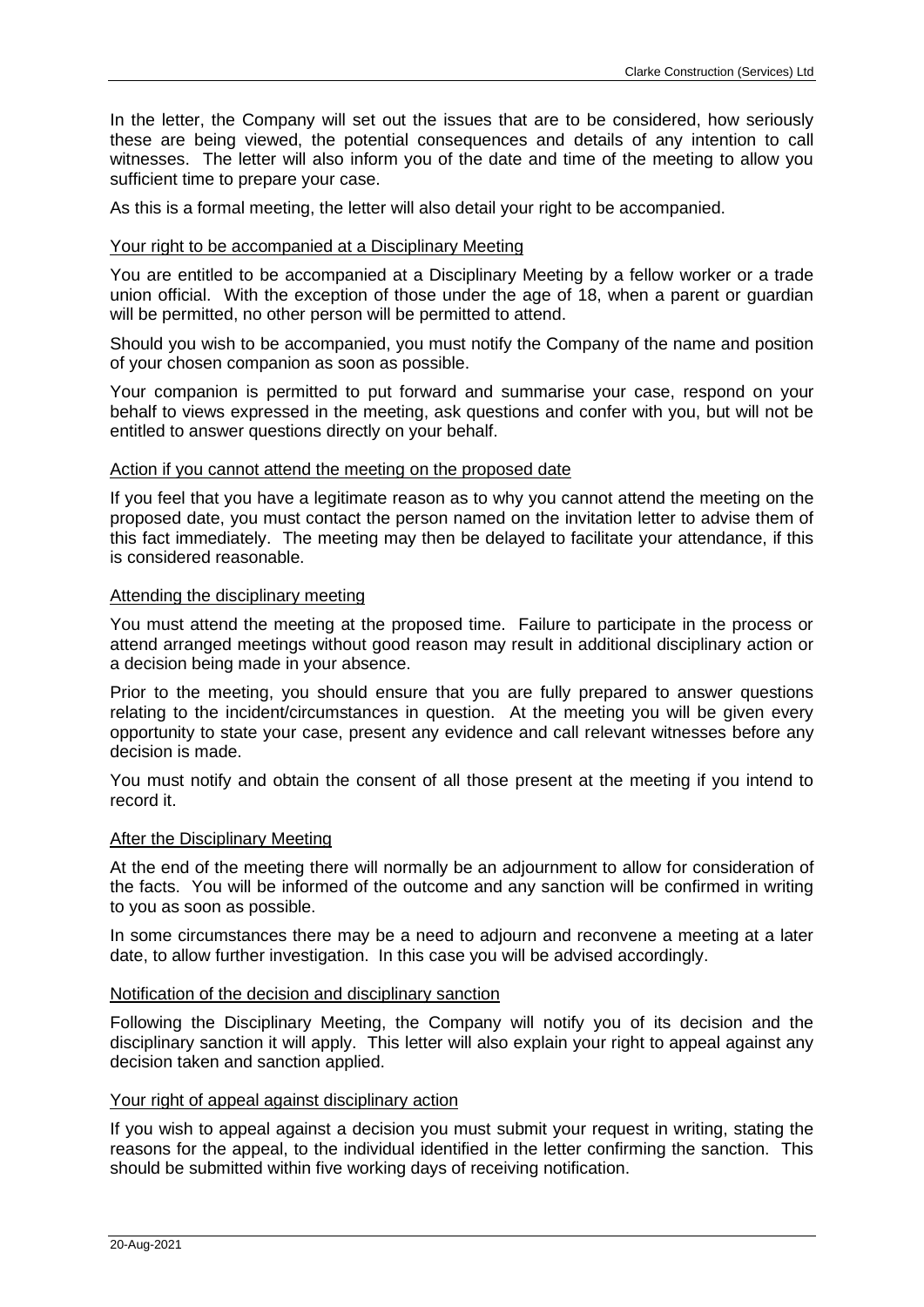# The Appeal Meeting

You will be informed of the date and time of the Appeal Meeting. If you feel that you have a legitimate reason as to why you cannot attend the meeting on the proposed date, you must contact the person named on the invitation letter to inform them of this fact immediately. The meeting may then be delayed to facilitate your attendance, if this is considered reasonable. You will be entitled to be accompanied by a fellow worker or a Trade Union official.

You must notify and obtain the consent of all those present at the meeting if you intend to record it.

At the Appeal Meeting you will be given an opportunity to state your case. Your companion is permitted to put forward and summarise your case, respond on your behalf to views expressed in the meeting, ask questions and confer with you, but will not be entitled to answer questions directly on your behalf.

The meeting will then be adjourned to allow the Company to consider the facts and the decision will be confirmed in writing. The outcome will be communicated as soon as possible, taking into account the complexity of the issues raised in the appeal. The decision at this stage will be final.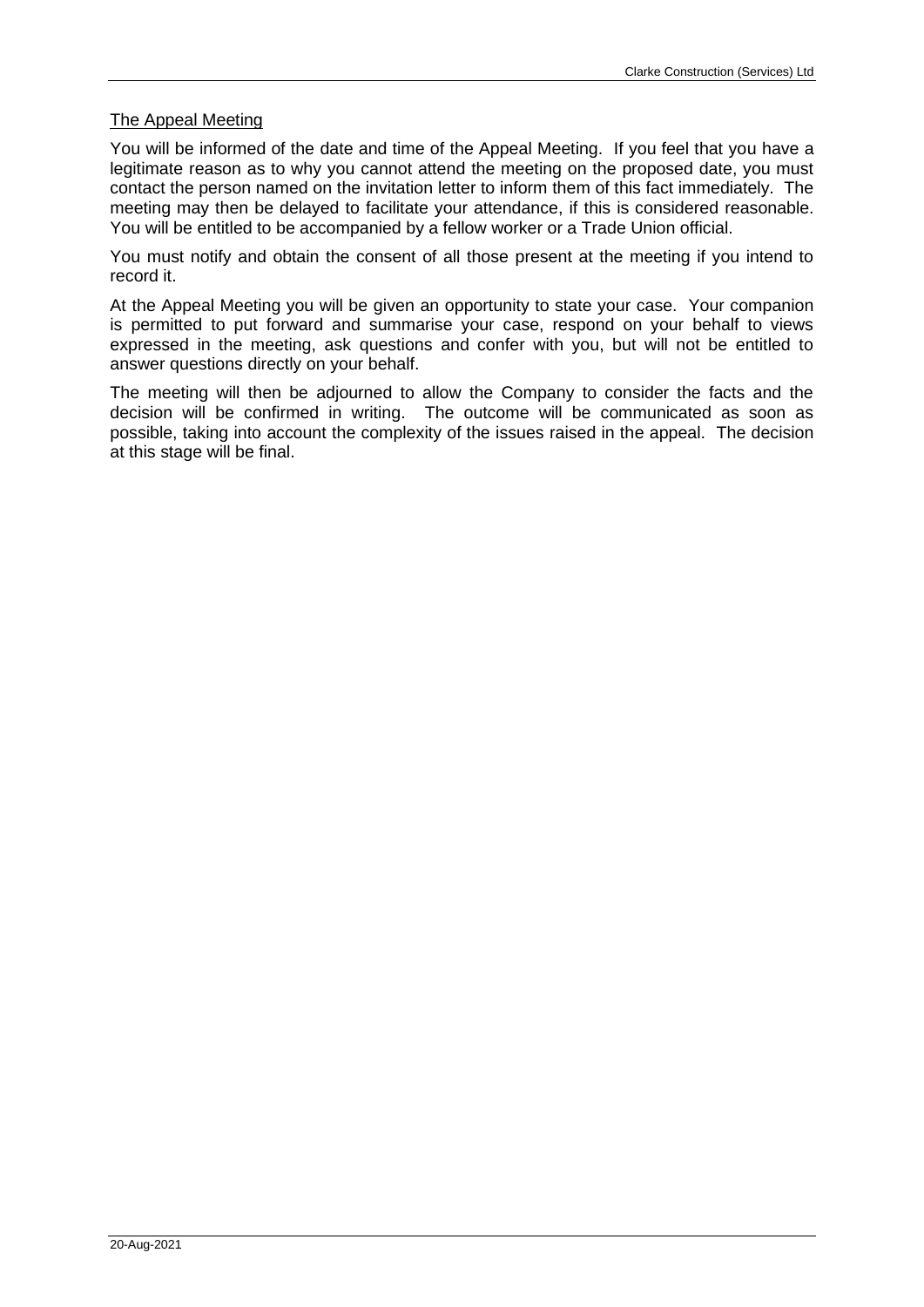# <span id="page-32-0"></span>**Equality, Diversity and Inclusion**

# **What this policy covers**

This policy applies to employees, workers and contractors.

The Company values and actively strives to have a diverse and inclusive workforce in a working environment free from discrimination. An inclusive work culture where people of different backgrounds are valued equally will ensure better outcomes for us all. We continually engage with our staff as well as external partners to help us to understand how we can make our workplace more inclusive and gain an insight into what our staff need most from us.

The Company will seek to promote the principles of equality, diversity and inclusion in all its dealings with employees, workers, job applicants, clients, customers, suppliers, contractors, recruitment agencies and the public.

Everyone who acts on the Company's behalf are required to adhere to this policy when undertaking their duties or when representing the Company in any other guise.

# **Your entitlements and responsibilities**

# Unlawful discrimination

Unlawful discrimination of any kind in the working environment will not be tolerated and the Company will take all necessary action to prevent its occurrence.

Specifically, the Company aims to ensure that no employee, worker or job applicant is subject to unlawful discrimination, either directly or indirectly, on the grounds of gender, gender reassignment, race (including colour, nationality, caste and ethnic origin), disability, sexual orientation, marital status, part-time status, pregnancy or maternity, age, religion or belief, political belief or affiliation or trade union membership. This commitment applies to all aspects of employment, including:

- recruitment and selection, including advertisements, job descriptions, interview and selection procedures
- training
- promotion and career-development opportunities
- terms and conditions of employment, and access to employment-related benefits and facilities
- grievance handling and the application of disciplinary procedures
- selection for redundancy,

Equality, diversity and inclusion practice is developing constantly as social attitudes and legislation change. The Company will review all policies and implement necessary changes where these could improve equality of opportunity.

# Inclusion

Everyone within the Company must fully understand and comprehend how this policy will affect them and they must abide by the following when carrying out their duties. When working for or representing the Company you must: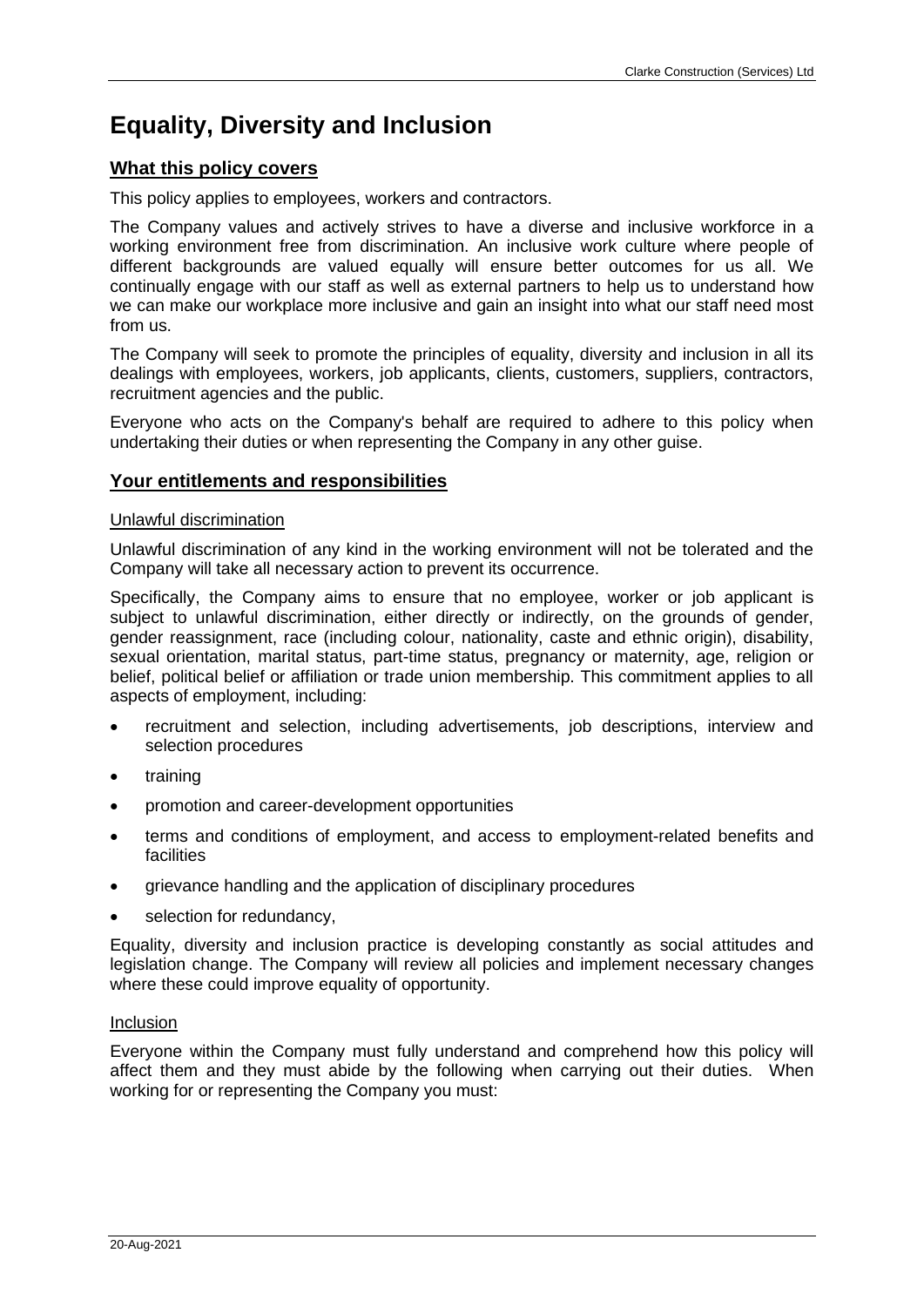- ensure that you are always presenting the best of yourself at work and in supporting your colleagues so that we encourage an engaged, welcoming and committed workplace which realises the potential of all involved;
- understand the policies surrounding Equality, Diversity and Inclusion in the capacity of your role and how they affect not only you but your fellow colleagues;
- be receptive and open to differences and where appropriate challenge your own thinking to ensure you do not fall foul of making assumptions about colleagues and/or customers who may be different to you;
- understand the full breadth of the negative impact discrimination of any kind can have on the Company, our customers and your colleagues;
- follow the appropriate channels to challenge behaviours that are not inclusive; and
- ensure that the Company's Equality, Diversity and Inclusion Policy is at the forefront of your mind when dealing with customers in order to respect their differences so that you represent the Company in the correct light.

# Managers

In addition, managers must:

- establish inclusive values throughout your team to ensure differences are being valued and inappropriate behaviour is being challenged swiftly;
- take appropriate action where there is a clear breach of the Company's Equality, Diversity and Inclusion Policy in order to discourage such behaviour and supply relevant training to encourage correct behaviours;
- be a clear role model to the team you manage to demonstrate your own actions and behaviours are in line with those of the Company's inclusion commitment; and
- consider all steps to ensure inclusion is prevalent within every stage from induction to exiting, ensuring that all decisions taken are based completely on merit and that clear opportunities to develop skills and potential is available to all.

## Recruitment of ex-offenders

The Company actively promotes equality of opportunity for all candidates, including those with criminal records where appropriate.

The Company requires you to provide details of any relevant criminal record at an early stage in the application process. Specific rules about which convictions and spent convictions you should disclose and those you need not disclose - known as "protected convictions" - are contained in legislation.

Any such information should be sent in a separate confidential letter to the designated person. Only those who need to see it as a formal part of the recruitment process will have access to this information.

Having a criminal record will not necessarily prevent you from being appointed.

Any recruitment decision will depend on the nature of the position and the circumstances and background of the offence(s). The Company will discuss with you the relevance of any offence to the job in question.

If you fail to reveal any information relating to disclosures in accordance with the Company's Disclosures Policy, this may lead to the withdrawal of an offer of employment.

The Company's policy in relation to the handling of criminal records data is contained in the Disclosure and Disclosure Information Policy.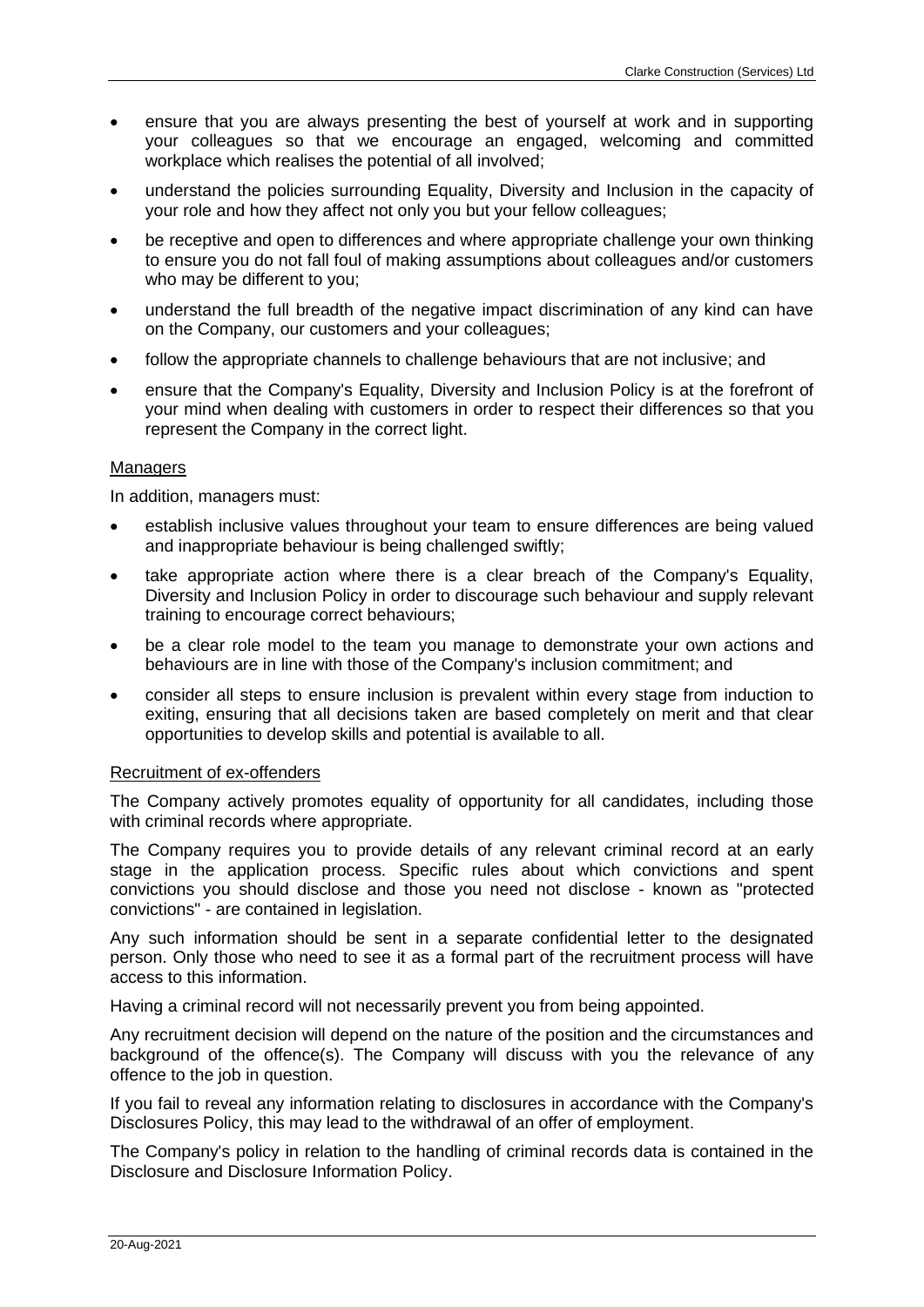#### Career development

While positive measures may be taken to encourage under-represented groups to apply for employment opportunities, recruitment or promotion to all jobs will be based solely on merit.

Everyone will have equal access to training and other career-development opportunities appropriate to their experience and abilities.

However, the Company will take appropriate positive action measures (as permitted by equal opportunities legislation) to provide specialist training and support for groups that are underrepresented in the workforce and encourage them to take up training and careerdevelopment opportunities.

# **Procedure**

#### Complaints of discrimination

Everyone is responsible for the promotion and advancement of this policy. Behaviour, action or words that breach the policy will not be tolerated and could be deemed an act of discrimination.

The Company will treat seriously all complaints of discrimination made by employees, clients, customers, suppliers, contractors or other third parties and will take action where appropriate.

If you believe that you have been discriminated against, you are encouraged to raise the matter as soon as possible with your manager or other senior manager using the Company's Grievance Procedure (outlined elsewhere in the Employee Handbook). If the Grievance Procedure does not apply, you should raise a complaint to a senior manager.

Allegations regarding potential breaches of this policy will be treated in confidence and investigated thoroughly. If you make an allegation of discrimination, the Company is committed to ensuring that you are protected from victimisation, harassment or less favourable treatment. Any such incidents will be dealt with under the Company's Disciplinary Procedures (or other such appropriate measures where the Disciplinary Procedure does not apply).

#### Investigating accusations of unlawful discrimination

If you are accused of unlawful discrimination, the Company will investigate the matter fully.

During the course of the investigation, you will be given the opportunity to respond to the allegation and provide an explanation of your actions.

If the investigation concludes that the claim is false or malicious, the complainant may be subject to disciplinary action.

If the investigation concludes that your actions amount to unlawful discrimination, you will be subject to disciplinary action, up to and including dismissal without notice for gross misconduct.

#### **Monitoring**

The Company may carry out monitoring for the purposes of measuring the effectiveness of its Equality, Diversity and Inclusion Policy.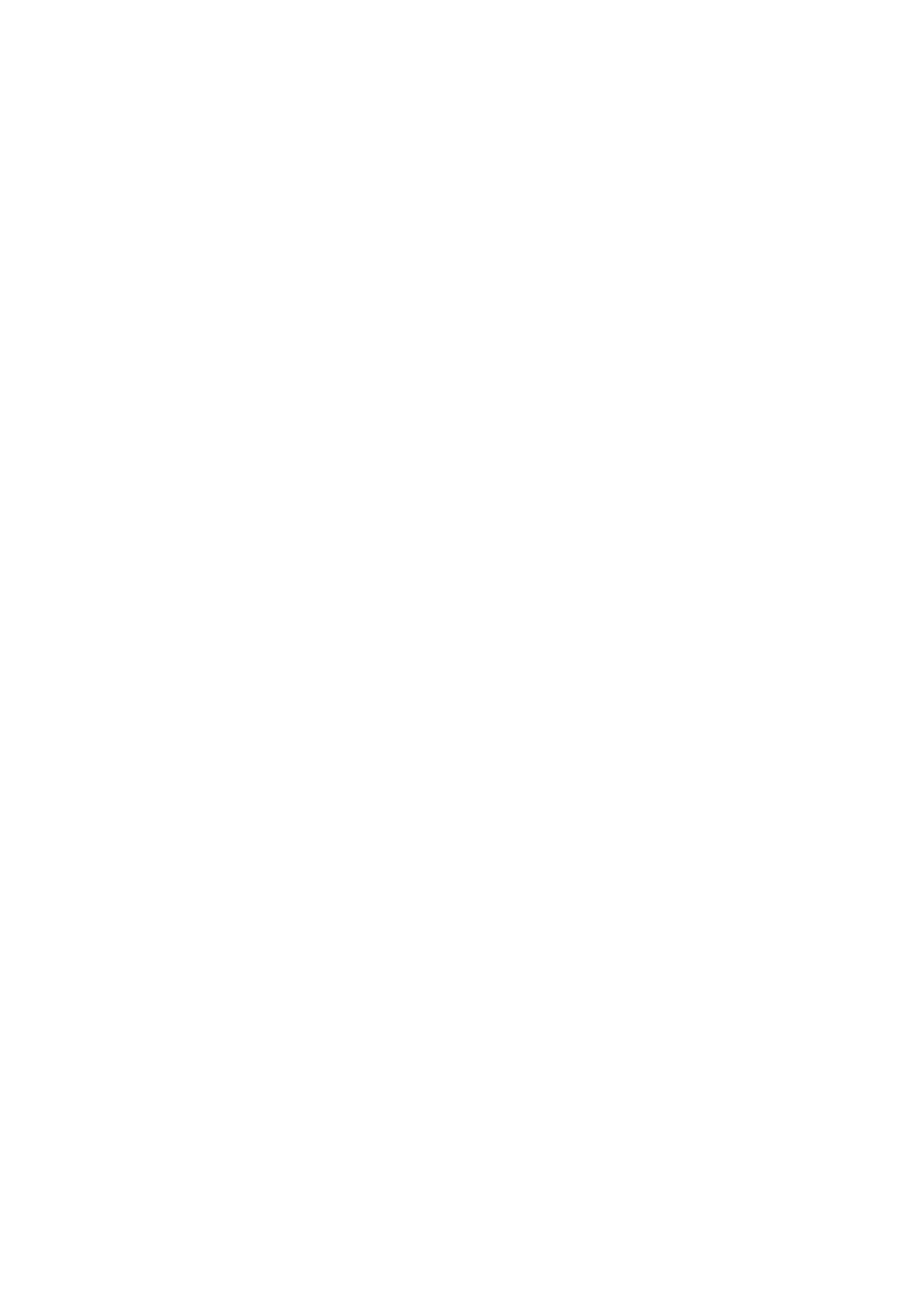# **Expenses**

# **What this policy covers**

This policy applies to employees and workers.

This outlines the Company's policy on the authorisation and reimbursement of business expenses incurred during the course of your employment.

The Company reserves the right to refuse to pay an expense claim if the expenditure is unreasonable or unnecessary, or if the appropriate documentation has not been provided.

Failure to follow this policy will constitute a disciplinary offence that will be managed in accordance with the Company's Disciplinary Procedure (detailed elsewhere in the Employee Handbook).

# **Your entitlements and responsibilities**

#### The Company's responsibilities

The Company will reimburse you in respect of any expenses wholly, necessarily and reasonably incurred in the course of your work.

## Your responsibilities

You must use the most cost-effective transport methods and routes in conducting business.

You should ensure that all expense claims are made promptly, as directed by the Company.

## What can be claimed?

Set out below are details of the expenses that can be claimed. This list is not exhaustive.

#### Travelling expenses

Travelling expenses will be paid to you when you need to travel on Company business to other locations, and this is generally limited to the cost of travel from the office to the destination and return. The Company will normally reimburse:

- standard-class rail fares
- business mileage in accordance with HM Revenue & Customs guidelines or as advised by the Company
- car-parking costs (but not parking fines or penalties) incurred whilst undertaking your duties for the Company
- air travel (the prior consent of your manager must have been obtained)
- taxi fares if no suitable public transport is available

#### Accommodation and allowances

Overnight expenses should only be incurred when an overnight stay is unavoidable and prior permission has been obtained from your manager.

In certain circumstances, the Company will provide you with an overnight accommodation allowance. This allowance includes a set amount, to be determined in advance, for an evening meal, bed and breakfast. It does not include unreasonable expenses, such as use of the mini bar.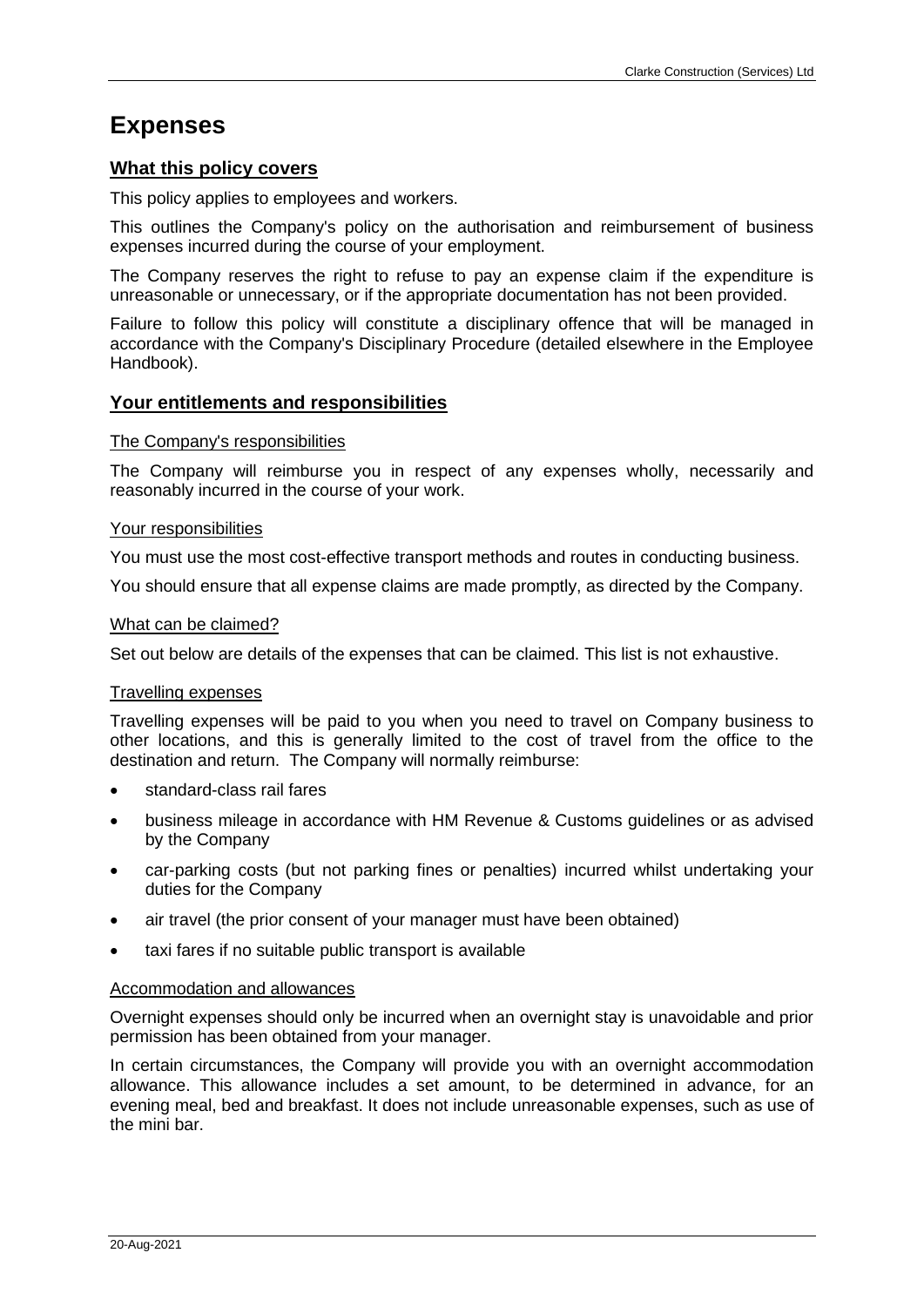# Credit card

Company credit cards may be provided to certain members of staff, which are strictly for business use only. Company credit cards are not to be used for personal expenditure. The Company reserves the right to withdraw any credit card from you or to restrict your use of the credit card without giving notice or reasons.

If you are found to be using the Company credit card for personal use, this may be treated as a disciplinary offence and could lead to disciplinary action, up to and including the termination of your employment without notice for gross misconduct.

# **Procedure**

Claims should be made on the appropriate claim form, and should include original receipts, in order for them to be authorised by your manager.

Claims for business mileage must be supported by a completed mileage record sheet, giving full details of the journeys involved and the reasons for them.

When your employment ends, for whatever reason, any Company credit card must be returned to the Company no later than on the final day of your employment.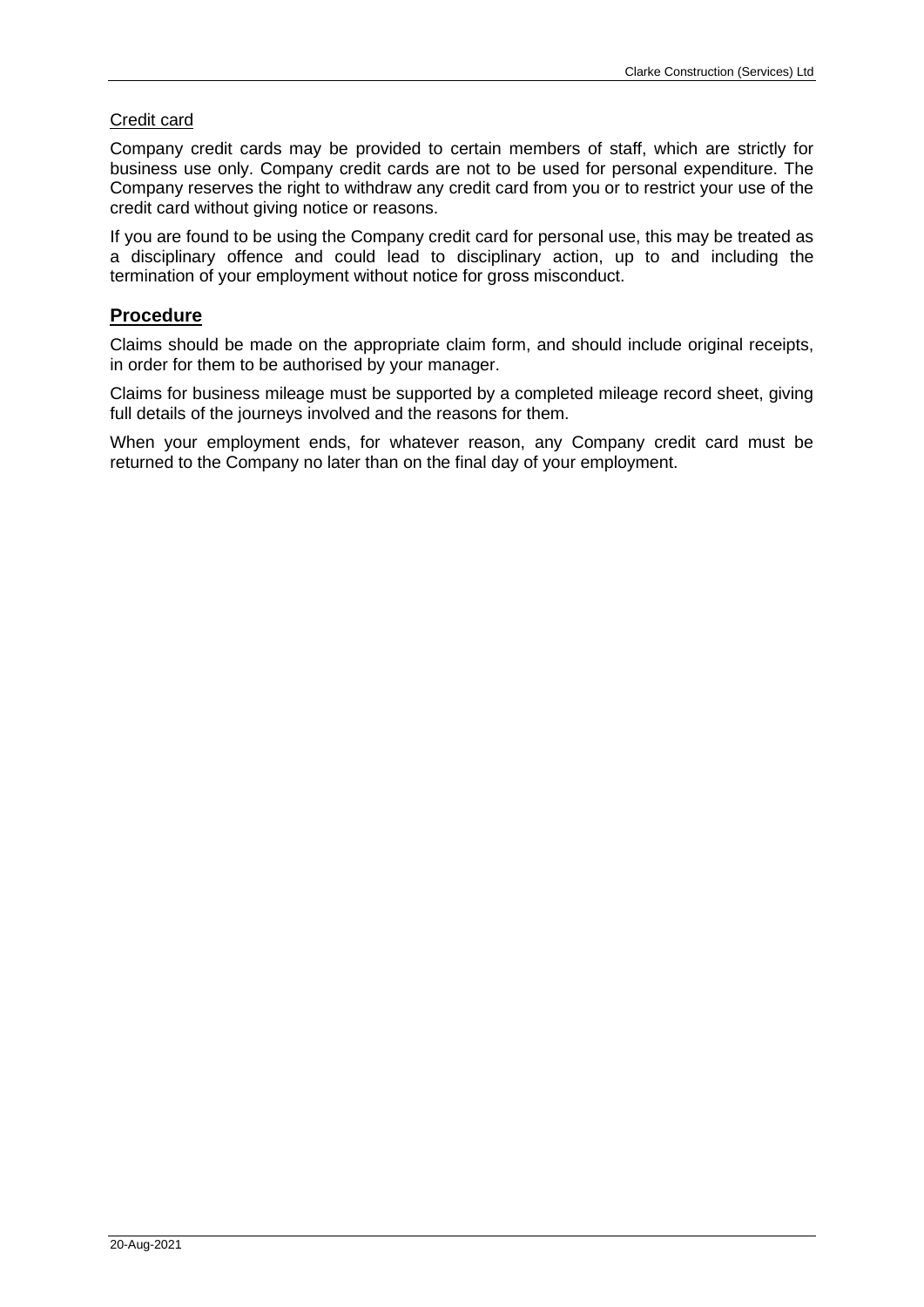# **Flexible Working**

# **What this policy covers**

This policy applies to employees only.

The Company recognises that you may be interested in reducing your working hours, working from home or changing working patterns.

This policy outlines who is eligible to make a formal flexible working request, the procedure that should be followed and the issues that will be taken into account when deciding whether to agree to the request.

The Company will make every effort to accommodate requests for flexible working, provided that your duties can still be carried out effectively.

# **Your entitlements**

#### Eligibility for flexible working

To be eligible to make a request for flexible working, you must:

- have been employed by the Company for at least 26 weeks before the request is made
- not have made a formal request to work flexibly during the past 12 months

# **Procedure**

Where you are considering making an application to the Company in terms of this policy you have a responsibility to think carefully about your desired working pattern before making an application.

### Making an application

You are only permitted to make one formal application per year; each year runs from the date when the application was made.

Applications must be made in writing and submitted to your manager. An application will be considered to have been made on the day that it was received by the Company.

For an application to be considered by the Company, you must:

- set out the date of the application, the change to working conditions that you are seeking and when you would like the change to come into effect
- explain what effect, if any, you think the proposed change would have on the Company and how any such effect might be dealt with
- state that this is a statutory request and whether a previous application has been made to the Company and, if so, when it was made

To help the Company consider the request please also provide details of the reasons for your application.

If you fail to provide all the required information, the Company reserves the right to ask you to re-submit the application. An application may not be considered unless it is completed and submitted in full.

#### How your application will be considered

Unless your Manager intends to approve the request straight away, they will arrange to meet with you. The proposed changes will be considered in light of the impact on the Company financially, from a service viewpoint and in terms of the impact upon colleagues, as well as other practical considerations.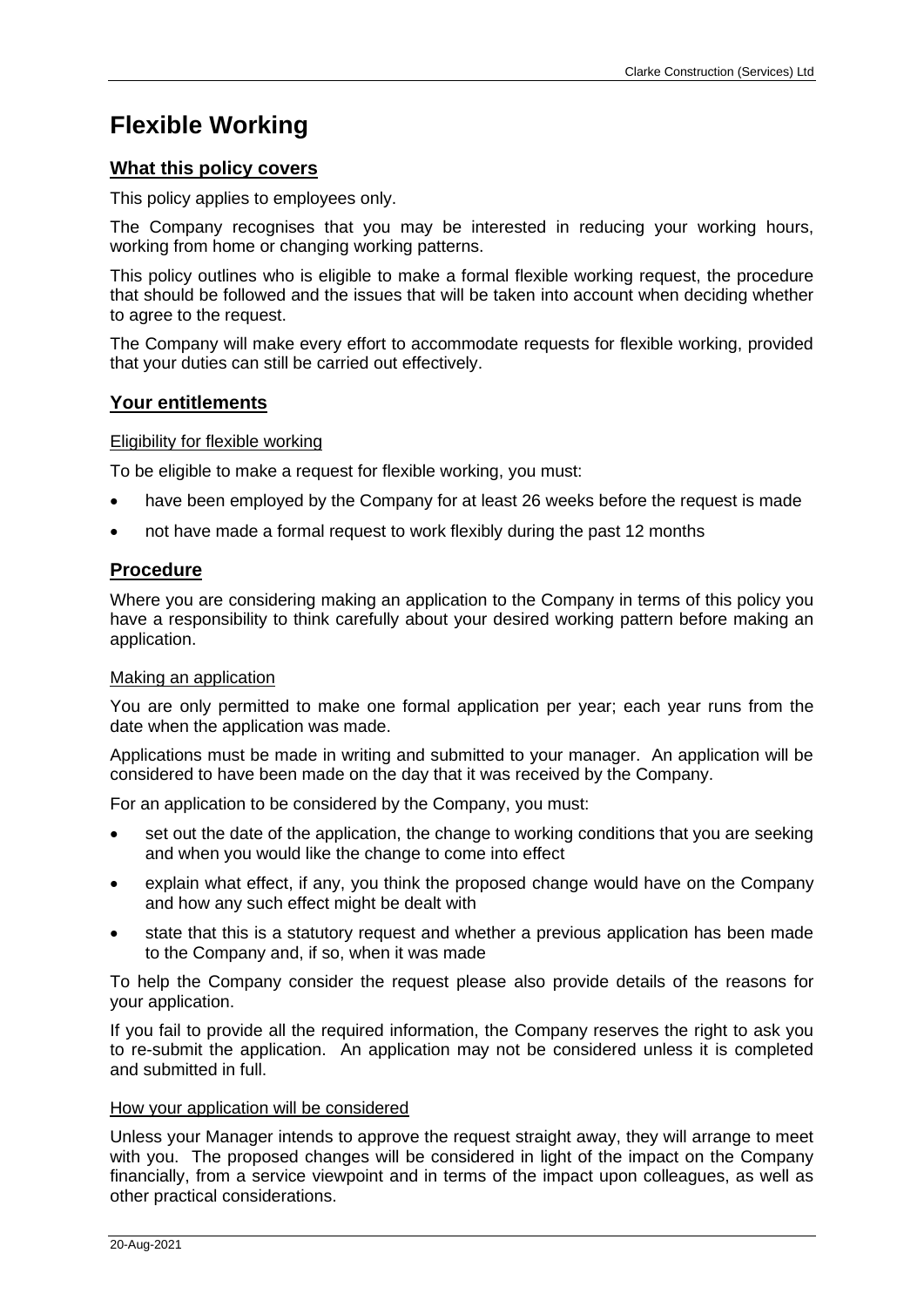The meeting provides an opportunity to explore the desired work pattern in depth and to discuss how best it might be accommodated. It will also provide an opportunity to consider other alternative working patterns, should there be difficulties in accommodating the desired work pattern outlined in your application. You can be accompanied by a work colleague at this meeting.

If the application for flexible working is granted, it will mean a permanent change to your own terms and conditions of employment. Accordingly, it will be important that, before making an application, you give careful consideration to:

- any financial implications it might have on you in cases where the desired working pattern will involve a drop in salary
- any effects it will have on the Company and how these might be addressed.

# The Company's response

Following the meeting your manager will write to you to either:

• agree to a new work pattern and confirm the date from which the contract variation shall take effect

Or

• provide clear business grounds as to why the application cannot be accepted and setting out your right to appeal.

Business reasons for which the Company may reject your request are:

- the burden of additional costs
- detrimental effect on its ability to meet customer demand
- inability to reorganise work among existing employees
- inability to recruit additional employees
- detrimental impact on quality
- detrimental impact on performance
- insufficiency of work during the periods that you propose to work
- planned changes

There may also be occasions on which the Company will need further time to consider an application or to put in place other arrangements before notifying you of the final decision. Accordingly, all time periods can be extended by agreement.

#### Appealing if your application is refused

If you wish to appeal against a decision, you must submit your request in writing to the individual identified in the letter confirming the outcome, no later than the end of the fifth working day after you have been notified in writing of the decision.

You will be informed of the date and time of the subsequent appeal. If you cannot attend on this day, you must contact the person named on the invitation letter to inform them of this fact. You can be accompanied by a work colleague.

After the appeal meeting, the Company shall write to you notifying you of the decision reached. This decision will be final and you will not be permitted to make another formal application until 12 months after the date of your original application.

The law requires that all requests, including any appeals, must be considered and decided on within a period of three months from first receipt.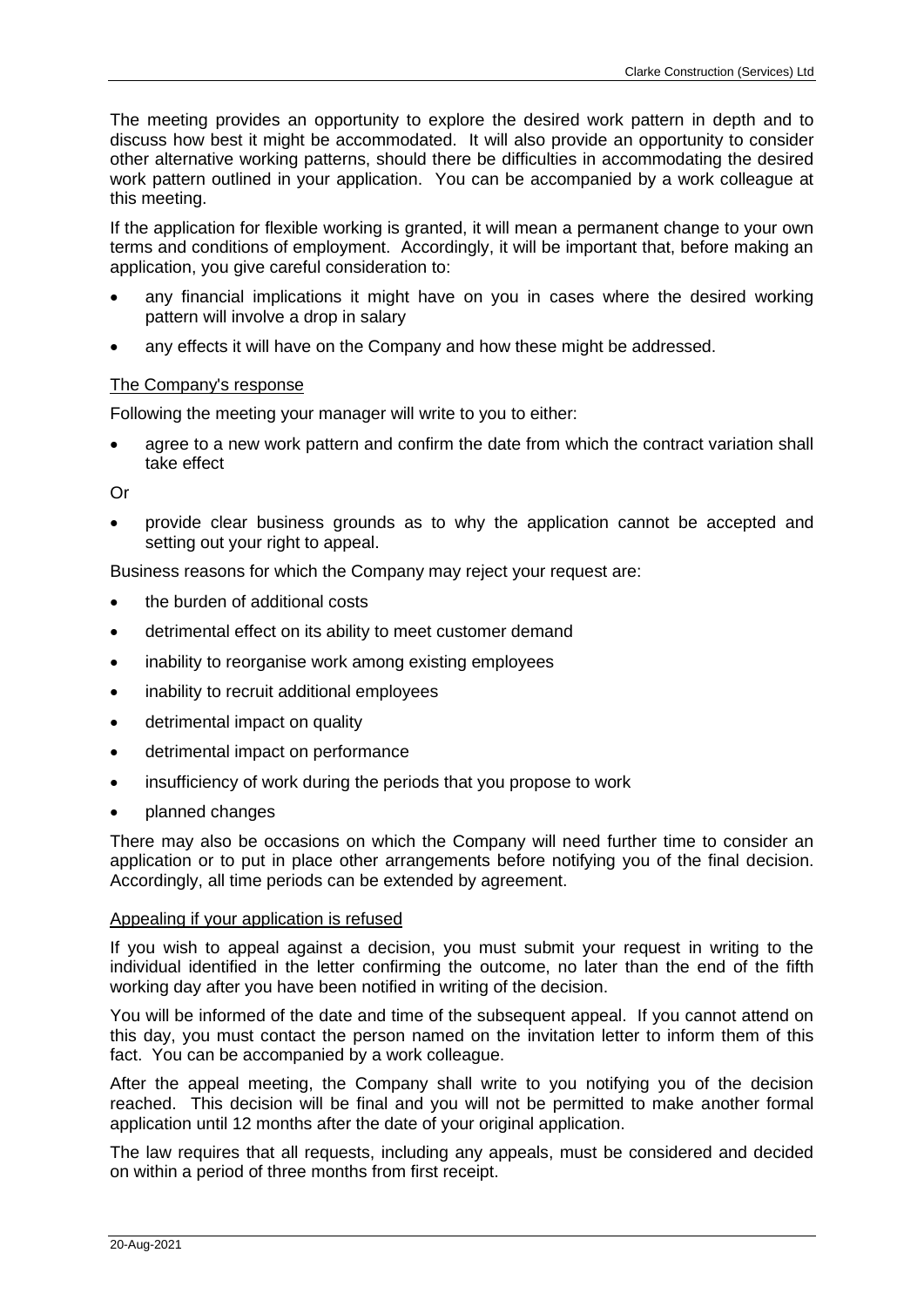# **Grievance**

# **What this policy covers**

This policy applies to employees and workers.

A grievance is any concern, problem or complaint that you have in relation to your employment.

Where possible, you should try to settle any grievance informally with your manager at the earliest opportunity. Where any grievance is unable to be resolved informally, this policy sets out the Company's Grievance Procedure.

# **Your responsibilities**

You have a responsibility to raise any grievances promptly and reasonably, assist the Company, if required, in any investigation of the matters raised in your grievance, follow the grievance procedure and attend all meetings arranged under it.

You may raise grievances either informally or formally. If you raise a grievance informally first, you may still raise the grievance formally subsequently if it is not resolved to your satisfaction.

The Company aims to deal with all grievances promptly and impartially, and to make all reasonable efforts to achieve a satisfactory outcome.

You have the right to appeal against a decision the Company makes in respect of a grievance raised by you. In these cases, the Company will make every effort for the grievance to be dealt with by a different manager to the person who dealt with the grievance initially.

The Company's decision at the appeal stage is final and there is no further right of appeal.

# **Procedure**

#### Dealing with grievances informally

If you have any grievance, you should discuss this with your manager in the first instance, who will then attempt to resolve the situation on an informal basis.

If you feel unable to approach your manager directly, you should approach another manager or a more senior member of the Company, who will discuss with you ways of dealing with the matter.

If attempts to resolve the matter informally do not work, it may be appropriate for you to raise a formal grievance under the following formal procedure.

#### Your right to be accompanied at Grievance Meetings

At all formal stages of this procedure, you are entitled to be accompanied by a fellow worker or by a trade union official. If you are under 18, your parent or guardian will be allowed to accompany you.

Should you wish to be accompanied, you must notify the Company of the name and position of your chosen companion as soon as possible.

### Formal procedure

The Company will make all reasonable efforts to deal with formal grievances in a fair and consistent manner. While the Company will make every effort to settle any grievance within the time limits detailed in this procedure, this may not be possible on some occasions.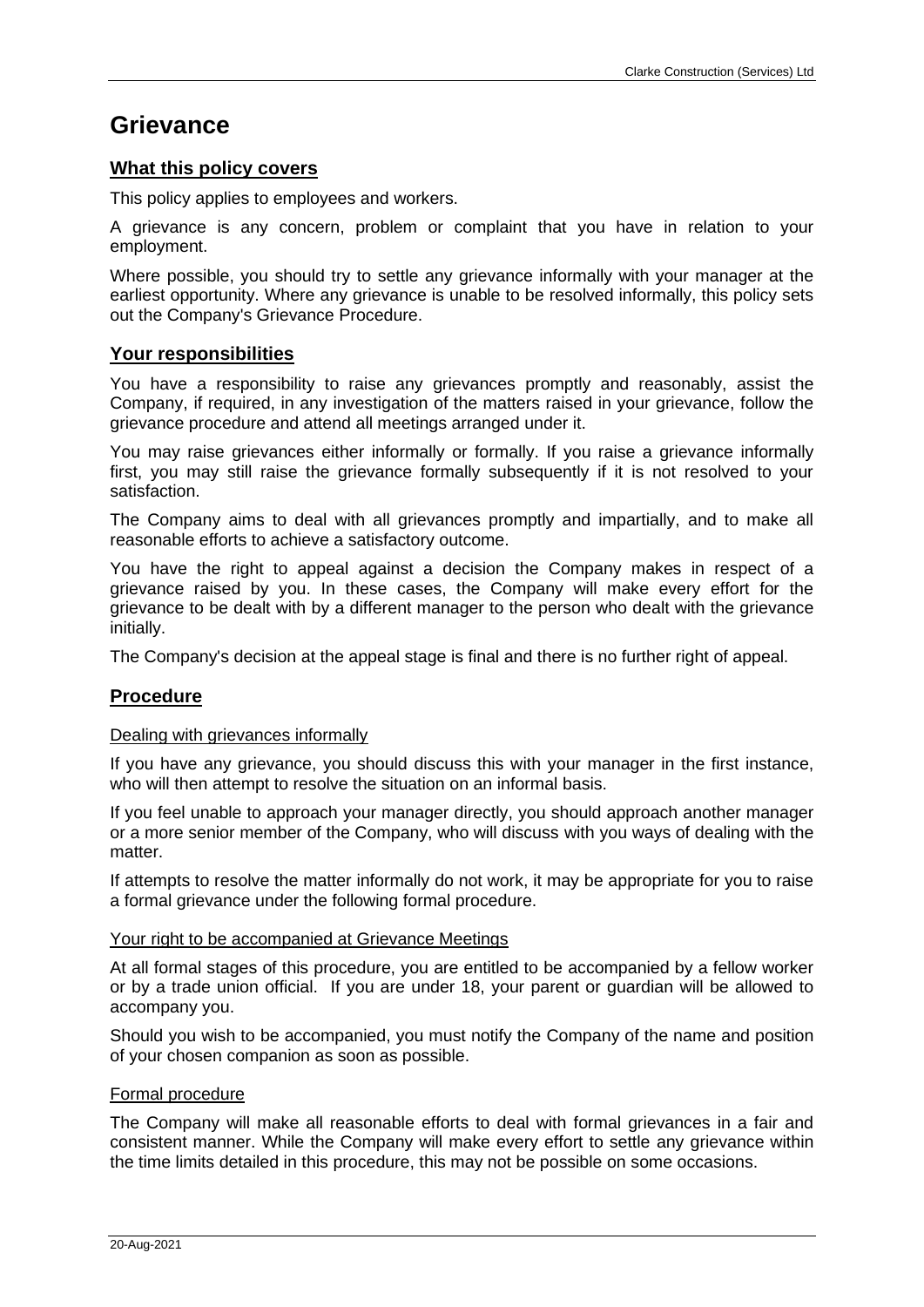You must set out the nature of the grievance, and the full particulars of it, in writing. The written grievance should be submitted to your manager in the first instance, or to the person identified in your contract of employment. If your grievance is against your manager, you should submit it to another manager or a more senior member of the Company.

#### Attending the Grievance Meeting

You will be invited to a meeting to discuss the grievance, normally within five working days of the Company receiving your grievance. You must take all reasonable steps to attend this meeting.

Prior to the meeting, you should ensure that you are fully prepared to present your grievance, share any supporting evidence and answer any questions relating to the incident/circumstances in question.

You must notify and obtain the consent of all those present at the meeting if you intend to record it.

## Notification of the outcome

After the Grievance Meeting, an appropriate period of time may be taken to allow for any further investigation and/or the consideration of all the facts before a decision is reached. The Company will then, normally, inform you in writing of its decision regarding the raised grievance without unreasonable delay. The letter will also explain your right to appeal against any decision taken.

## Recording of meetings

The Company will normally arrange for summary minutes to be taken at any formal meeting. It is not the policy of the Company to record meetings by any other means (e.g. digital, audio recording and photographs). You (or any party accompanying you) must not record any meeting without the express permission of the Company in advance. Where a meeting is to be recorded then parties must agree to it in advance. If requested, a copy of the minutes/recording will be provided (in line with data protection principles).

#### Appeals against grievance outcomes

If you are dissatisfied with a decision made regarding a grievance you have raised, you have the right of appeal. Whenever possible, the appeal will be dealt with by a different manager to the person who dealt with the grievance.

Your appeal must be made in writing, stating the reasons for the appeal, to the individual identified in the decision letter. This should be submitted no later than the end of the fifth working day after you received written notification.

# The Appeal Meeting

The Company will arrange and hold an Appeal Meeting as quickly as possible, normally within five days. You will be entitled to attend the Appeal Meeting and will be given an opportunity to state your case.

You must take all reasonable steps to attend this meeting. If you feel that you have a legitimate reason as to why you cannot attend the meeting on the proposed date, you must contact the person named on the invitation letter to inform them of this fact immediately. The meeting may then be delayed to facilitate your attendance, if this is considered reasonable.

You must notify and obtain the consent of all those present at the meeting if you intend to record it.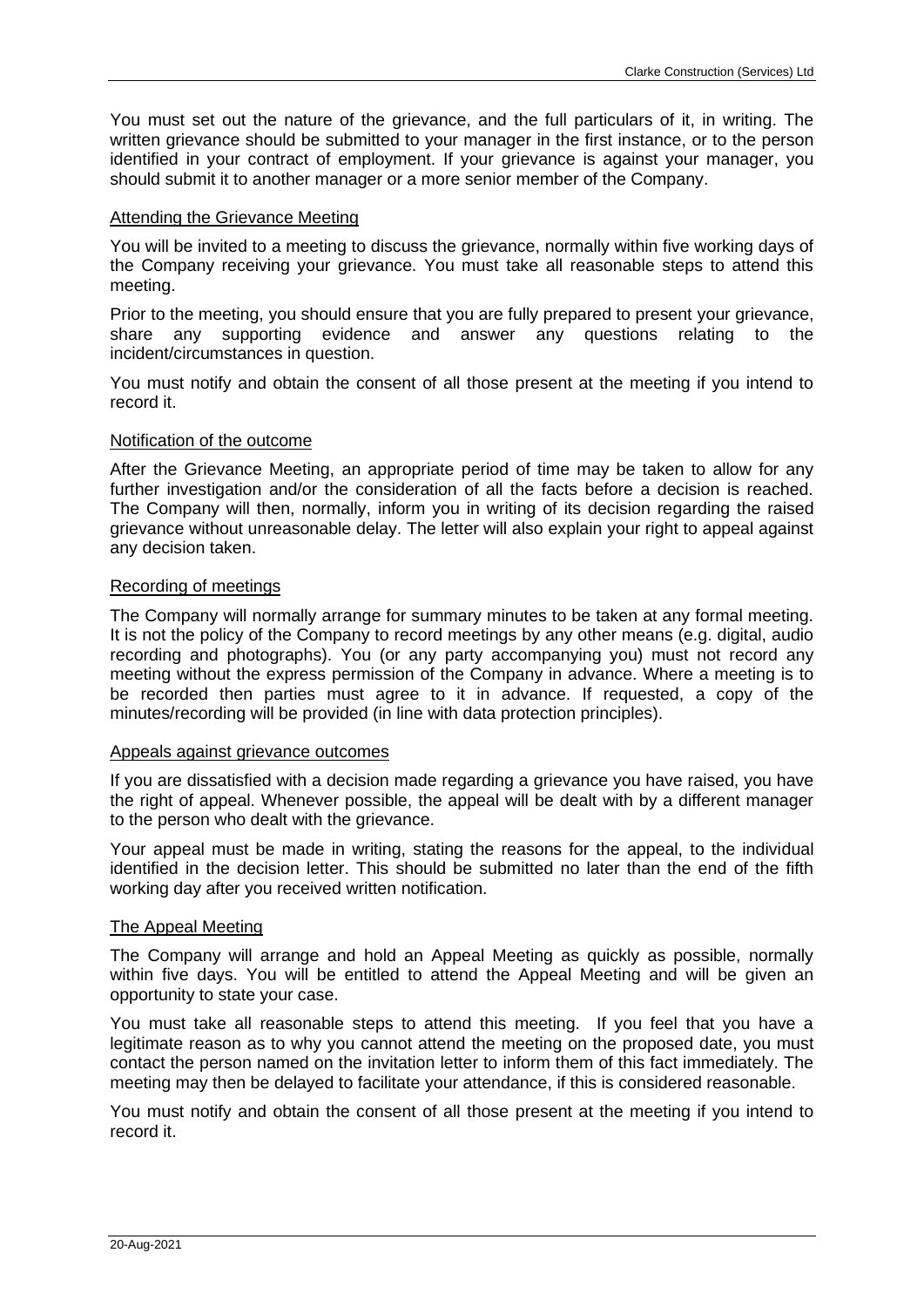# **Harassment and Bullying**

# **What this policy covers**

This policy applies to employees, workers and contractors and covers bullying & harassment of anyone in the workplace. The workplace includes normal business premises, client sites or any work-related setting (including locations for training and work-related social events). This policy also applies to virtual settings and social media where deemed to be work-related.

As part of the Company's overall commitment to equality of opportunity, it is fully committed to promoting a fair and harmonious working environment in which everyone is treated with respect and dignity and in which no individual feels bullied, threatened or intimidated. The aim of this policy is to prevent harassment and bullying in the workplace which includes harassment and bullying by other workers or by third parties you encounter while doing your job.

Harassment or bullying at work in any form is unacceptable behaviour and will not be permitted or condoned and will be viewed as a gross misconduct offence which may result in dismissal without notice.

# **What is harassment and bullying?**

Harassment and bullying detract from a productive working environment and can impact on the health, confidence, morale and performance of those affected by it, including anyone who witnesses or has knowledge of the unwanted or unacceptable behaviour.

## Definition of harassment

Harassment is any unwanted physical, verbal or non-verbal conduct based on sex, sexual orientation, marital or civil partnership status, gender reassignment, religion or belief, age, race or disability which affects the dignity of anyone at work or creates an intimidating, hostile, degrading, humiliating or offensive environment.

A single incident of unwanted or offensive behaviour can amount to harassment. Some examples are given below, but many forms of behaviour can constitute harassment. These examples are:

- physical conduct, ranging from touching, pushing or grabbing to punching or serious assault
- verbal or written harassment through jokes, offensive language, defamatory remarks, gossip, threats or letters
- unwelcome sexual behaviour, including unwanted suggestions, propositions or advances
- the sending or displaying of material that is pornographic or obscene, including e-mails, text messages, video clips, photographs, posters, emblems or any other offensive material
- inappropriate posts or comments on or via social media commonly known as "cyber bullying"
- isolation, non-co-operation at work or exclusion from social activities
- coercion, including pressure for sexual favours
- inappropriate personal contact, including intrusion by pestering or spying

It should be noted that it is the impact of the behaviour that is relevant and not solely the motive or intent behind it.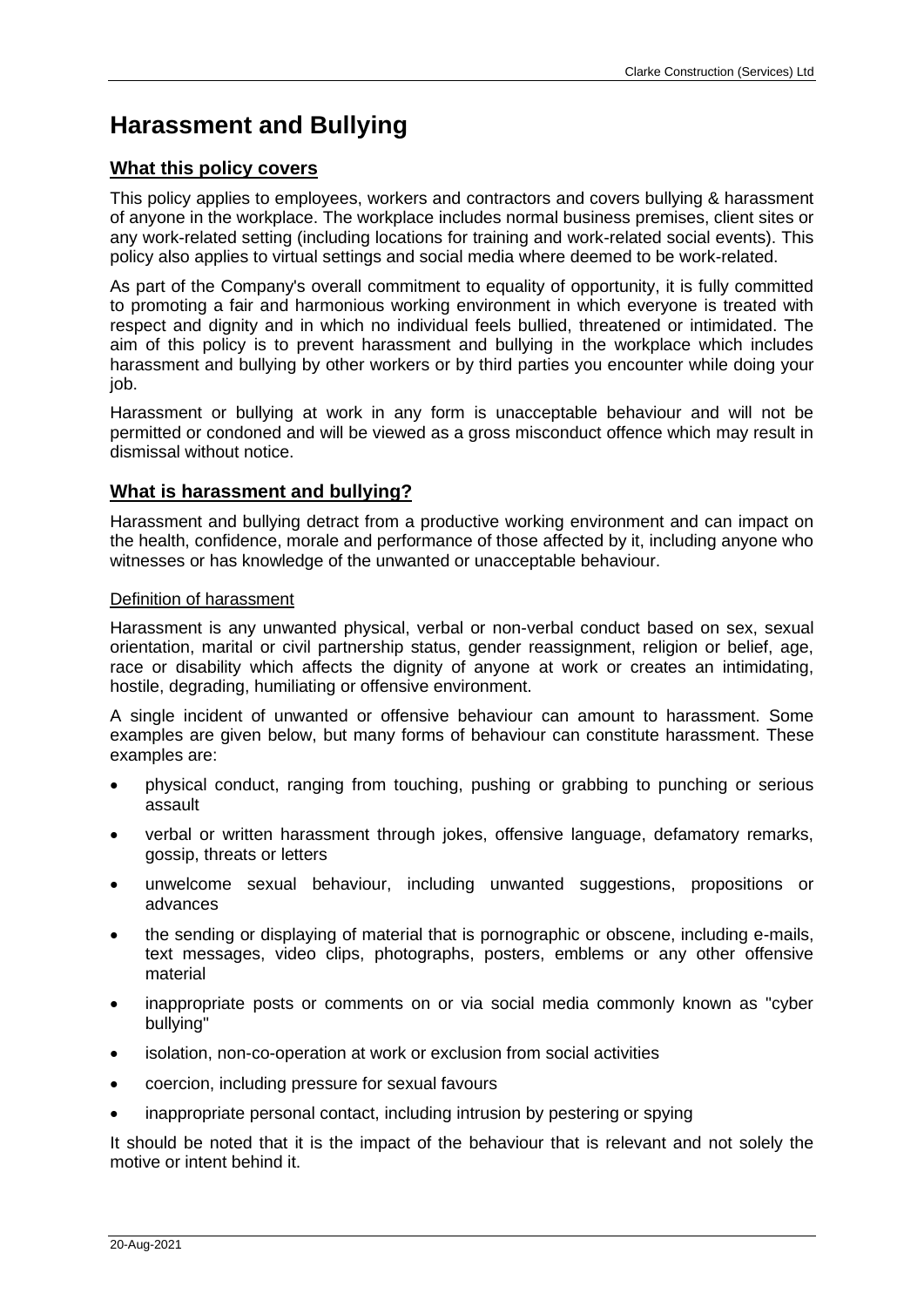# Definition of bullying

Bullying is persistent, offensive, abusive, intimidating or insulting behaviour, which, through the abuse of power, makes the recipient feel upset, threatened, humiliated or vulnerable.

Bullying can be a form of harassment and can undermine an individual's self-confidence and self-esteem and cause them to suffer stress.

Bullying can take the form of physical, verbal and non-verbal conduct. As with harassment, there are many examples of bullying, which can include:

- shouting at or humiliating others
- high-handed or oppressive levels of supervision
- unjustified, offensive and/or insulting remarks about performance
- exclusion from meetings, events or communications without good cause
- physical or emotional threats

Bullying can occur in the workplace and outside of the workplace at events connected to the workplace, such as social functions or business trips.

# **Your rights and responsibilities**

#### Your rights

You have the right to work in an environment which is free from any form of harassment or bullying. The Company recognises your right to complain about harassment or bullying should it occur. All complaints will be dealt with seriously, promptly and confidentially.

Every effort will be made to ensure that, when you make a complaint, you will be protected from further acts of bullying and harassment. If others also give evidence or information in connection with the complaint, they equally will be protected. Perpetrators of these acts will be subject to disciplinary action which may warrant dismissal.

#### Your responsibilities

You have a responsibility to help ensure a working environment in which the dignity of everyone is respected. You must comply with this policy and you should ensure that your behaviour to colleagues and anyone connected to the Company, does not cause offence and could not in any way be considered to be harassment or bullying.

You should discourage harassment and bullying by making it clear that you find such behaviour unacceptable. You should also support colleagues who suffer such treatment and are considering making a complaint. You must alert a manager or supervisor immediately to any incident of harassment or bullying to enable the Company to deal with the matter promptly and effectively.

#### The Company's responsibilities

The Company will ensure that adequate resources are made available to promote respect and dignity in the workplace and to deal effectively with complaints of harassment and bullying. This policy and procedure will be communicated effectively to all and the Company will ensure that everyone is aware of their responsibilities. Appropriate training, where necessary, will be provided.

# **Procedure**

In order to raise a complaint of harassment or bullying, please refer to the Company Grievance Procedure (outlined elsewhere in this Employee Handbook).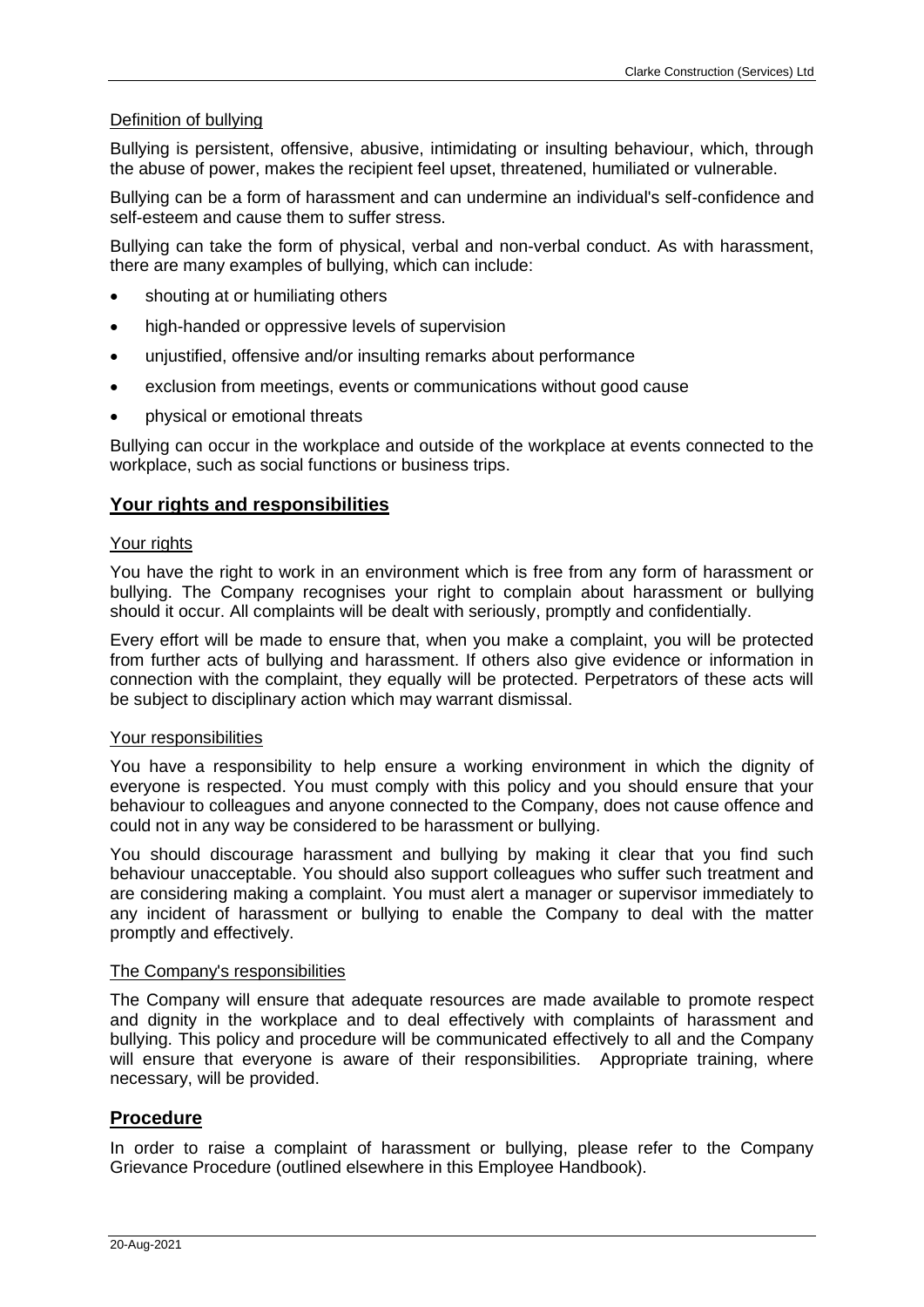# **Maternity and Adoption Leave**

# **What this policy covers**

This policy applies to employees. However, Statutory Maternity and Adoption Pay may be available to both employees and workers.

This policy outlines your statutory rights and responsibilities when you are pregnant, give birth or adopt a child. It also outlines the arrangements and notification requirements before, during and after a period of Maternity or Adoption Leave, your statutory entitlements to pay during your leave and your right to return to work following Maternity or Adoption Leave.

This policy also covers associated issues such as holidays.

Entitlements and procedures that apply to Shared Parental Leave are contained in a separate policy in this Handbook.

# **Your entitlements**

## Time off for antenatal care

If you are pregnant, you have the right to take reasonable time off work, with pay, during your working hours to receive antenatal care, regardless of your length of service. This includes relaxation and/or parent craft classes, when this has been recommended on medical grounds by your registered medical practitioner or registered midwife.

The Company requires you to give reasonable notice when making a request to take time off for scheduled antenatal appointments. Prior to time off being authorised, you will also be required to provide a copy of your appointment card and/or medical certificate confirming your pregnancy, with the exception of your first appointment.

#### Time off for adoption appointments

If you intend to adopt a child, you are entitled to time off to attend adoption appointments. Adoption appointments refer to those which take place after you are notified that a child is to be placed with you for adoption or for a fostering for adoption placement and before the placement occurs.

The amount of time off (and any entitlement to pay) depends on whether you have elected to be the main adopter or are the partner of the main adopter. No request for time off will be unreasonably refused.

If you are the main adopter, you are entitled to time off to attend adoption appointments on up to five occasions. The maximum time off which can be taken on each occasion is six and a half hours. Time off will be paid at your normal rate of pay.

If you are the partner of the main adopter, you are entitled to time off to attend up to two adoption appointments. The maximum time off which can be taken on each occasion is six and a half hours. Time off is unpaid.

#### Different types of leave available

If you are pregnant or you have recently given birth, you are entitled to Maternity Leave.

If you adopt a child, either you or your partner will be entitled to Adoption Leave. Adoption leave can be taken by either partner adopting a child jointly, regardless of your gender. To obtain the benefit of these rights, you must comply with the qualifying conditions that are outlined below.

Where you meet the eligibility criteria, you are entitled to 52 weeks' Maternity or Adoption Leave, in order to care for a new baby or a newly adopted child who is up to 18 years of age.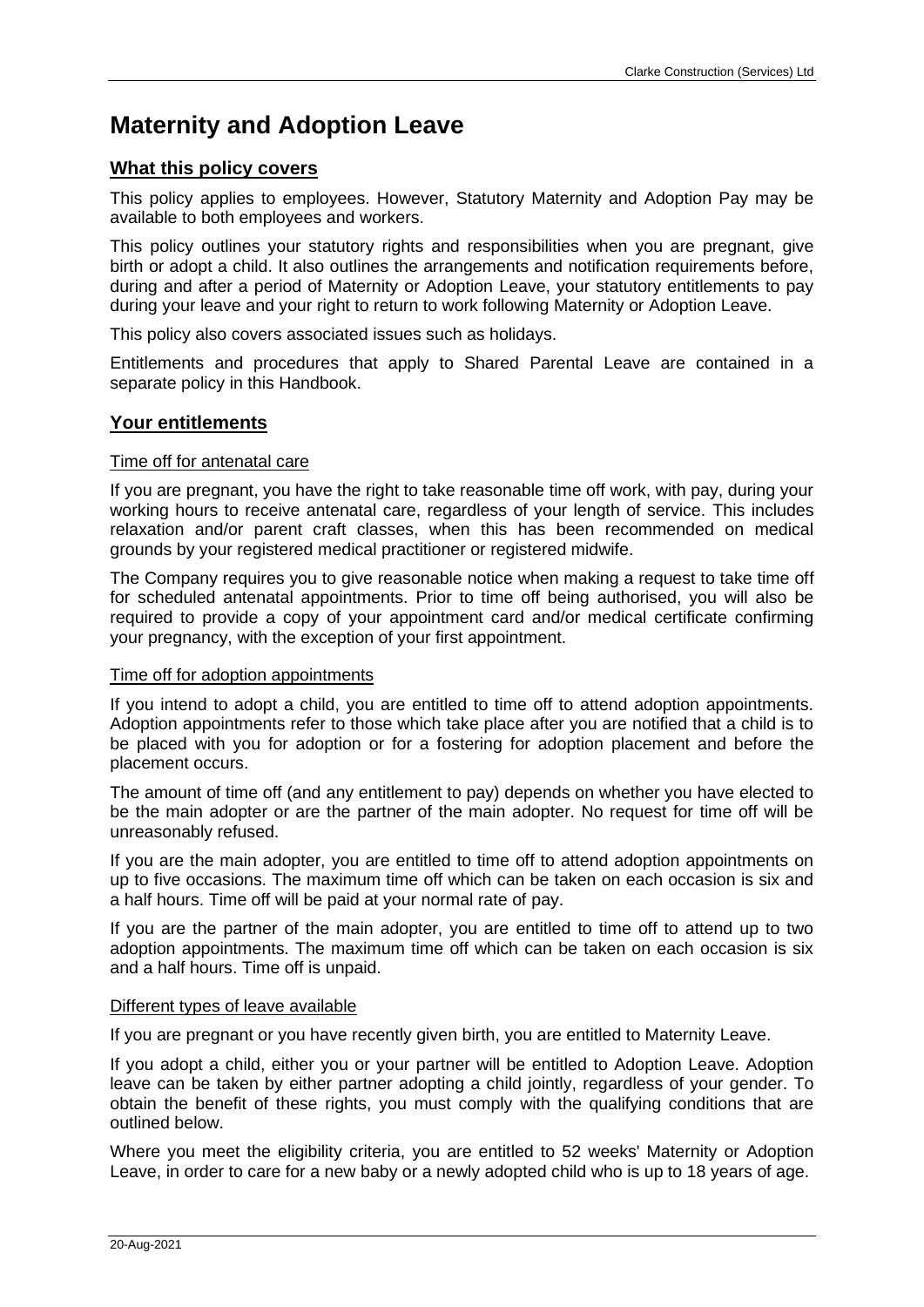Maternity and Adoption Leave is made up of 26 weeks' Ordinary Leave, followed by 26 weeks' Additional Leave. Additional Maternity Leave (AML) or Additional Adoption Leave (AAL) follows immediately after the end of your Ordinary Leave. There can be no gap between the two types of leave.

New mothers and adoptive parents have the right to transfer all, or part, of their AML or AAL entitlement to the other parent or to share Parental Leave. Further details can be found in the Paternity Leave policy and the Shared Parental Leave policy (outlined elsewhere in the Employee Handbook).

# Compulsory Maternity Leave

When you give birth, you are legally compelled to take a minimum of two weeks' Maternity Leave immediately after giving birth. For health and safety reasons, new mothers who work in a factory have a longer minimum period of four weeks.

# Benefits during Maternity or Adoption Leave

During Maternity or Adoption Leave, you are entitled to receive all your normal contractual benefits, including annual holiday entitlement, with the exception of your normal pay.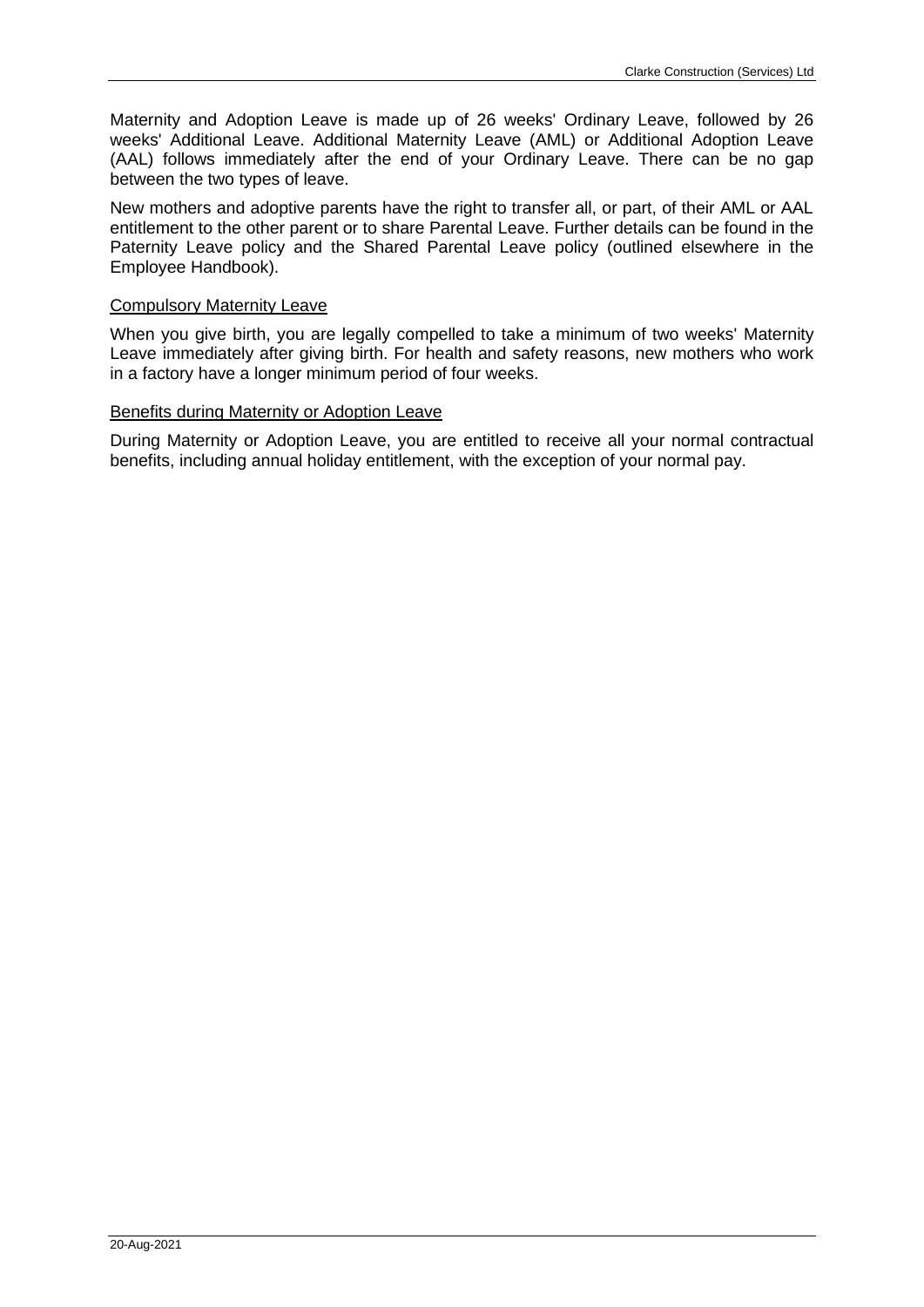## Statutory Maternity and Adoption Pay (SMP/SAP)

SMP and SAP are payable for up to 39 weeks.

The first six weeks are payable at the higher rate, which is the equivalent of 90% of your normal earnings. For SMP your normal earnings are calculated based on the eight-week period before the Qualifying Week, i.e. the 15th week before your expected week of childbirth. For SAP your normal earnings are calculated over the eight-week period ending with the week in which you are notified of having been matched with the child for adoption.

The remaining 33 weeks are payable at a standard rate for the relevant tax year and can change each year.

If your earnings are below the standard rate set by the Government, you will be paid at the equivalent of 90% of your average earnings in the eight-week period before the Qualifying Week or the date the child is matched.

If you do not qualify for SMP or SAP, you may be entitled to claim for an allowance of financial support by contacting your local benefits office.

#### Qualifying for SMP and SAP

To qualify for SMP or SAP you must:

- have average weekly earnings equal to or above the Lower Earnings Limit for National Insurance purposes during the eight-week period up to and including the Qualifying Week or the date you are matched with a child
- have been continuously employed for at least 26 weeks, ending with the 15<sup>th</sup> week before your expected week of childbirth (the 'Qualifying Week') or the date you are informed by the approved adoption agency, or the central authority, that you have been matched with a child
- (if you are pregnant) still be pregnant at the  $11<sup>th</sup>$  week before your expected week of childbirth or have had the child by that time
- give the Company at least 28 days' notice (or, if that is not possible, as much notice as is reasonably practicable) of the day you would like your SMP or SAP to start
- provide the Company with the appropriate medical certification of your expected week of childbirth, normally using the medical certificate MAT B1, or provide a written declaration that you have chosen to receive SAP rather than Statutory Paternity Pay

#### Returning to work after Maternity or Adoption Leave

You do not need to give notice of your return to work if you simply return at the end of your Maternity or Adoption Leave period.

If you wish to return to work before the full entitlement of your Maternity or Adoption Leave has ended, or change your mind about the intended date of return to work, you must give the Company a minimum of eight weeks' notice of the intended date of your return.

In the event that you fail to give the required eight weeks' notice of an earlier date of return, the Company may postpone your return until the end of the eight weeks' notice you should have given, or until the end of the Maternity or Adoption Leave period, whichever is earlier.

You are entitled to return to your original job at the end of Ordinary Maternity or Adoption Leave. Where you take Additional Maternity or Adoption Leave, you are also entitled to return to your original job at the end of the Additional Leave. However, if this is not reasonably practicable, you will be offered a similar role on no less favourable terms and conditions.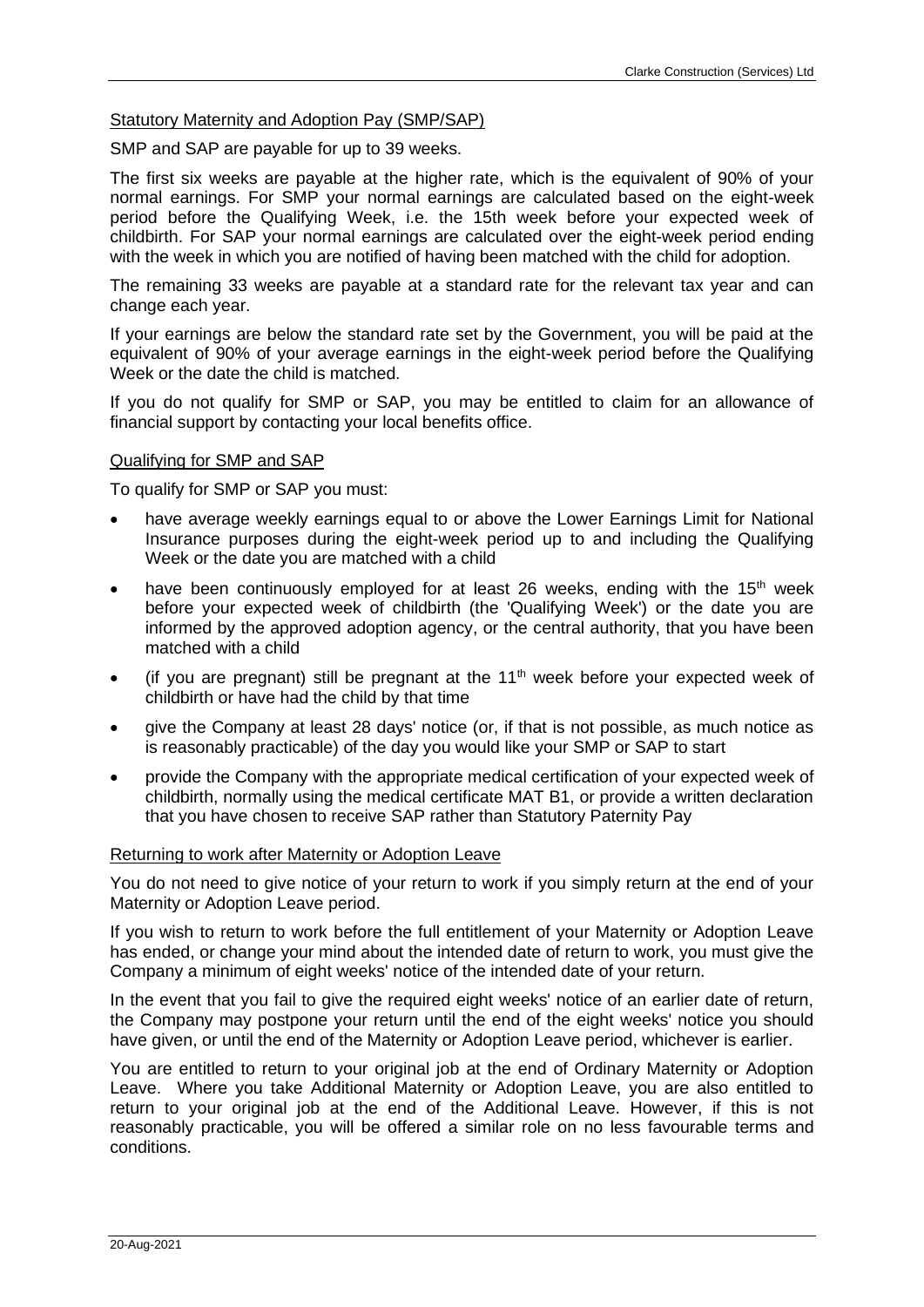You will not lose the right to return to work if you do not follow the correct notification procedures. However, the Company may take appropriate disciplinary action if you fail to return to work at the end of the Maternity or Adoption Leave period.

In the event that you are unable to return to work at the end of the Maternity or Adoption Leave due to ill health, the Company's normal sickness absence rules, procedures and payments will apply.

## Holiday entitlement and Maternity or Adoption Leave

Annual holiday entitlement will continue to accrue during the whole of your Maternity or Adoption Leave. You must discuss and agree with the Company, in advance, when your accrued holiday entitlement can be taken.

Holiday entitlement cannot be taken simultaneously with Maternity or Adoption Leave. Accrued holiday can only be taken either before the beginning of the Leave or after the end of the Leave. Authorisation must be obtained from the Company in the normal way prior to your accrued holiday being taken.

## Contact during Maternity or Adoption Leave

The Company may make reasonable contact with you during your Maternity or Adoption Leave. In addition, you may attend work during your Maternity or Adoption Leave, for a limited period, without affecting your Maternity or Adoption Leave. These days are referred to as Keeping in Touch days (see below).

## Keeping in Touch (KIT) days

During your Maternity or Adoption Leave, you may work up to 10 days for the Company, during your Leave, without losing your right to your Maternity or Adoption Leave pay.

Any days worked will be paid at your normal rate of pay, and any SMP or SAP will be taken into account for these purposes.

Neither you nor the Company is under any obligation to agree to work or provide work for KIT days.

# **Procedures**

# Notification procedures for Maternity Leave

If you are pregnant and give birth to a child, you are entitled to take Maternity Leave. To be eligible, you must comply with the rules and procedures set out below:

- no later than the end of the 15th week before the week your child is due, you must give the Company notice of:
	- o the fact that you are pregnant and the date on which you intend to start your Maternity Leave
	- o the expected week of childbirth, which must be confirmed by providing the medical certificate MAT B1
- within 28 calendar days of you giving notice, the Company will respond in writing, to confirm the date on which your Maternity Leave will end. This will normally be 52 weeks from the start of your Maternity Leave
- the earliest you may start your Maternity Leave is 11 weeks before your expected week of childbirth. However, Maternity Leave will start automatically if you give birth before this date

Your Maternity Leave will automatically start if you are absent from work for a pregnancyrelated illness during the four weeks before your expected week of childbirth.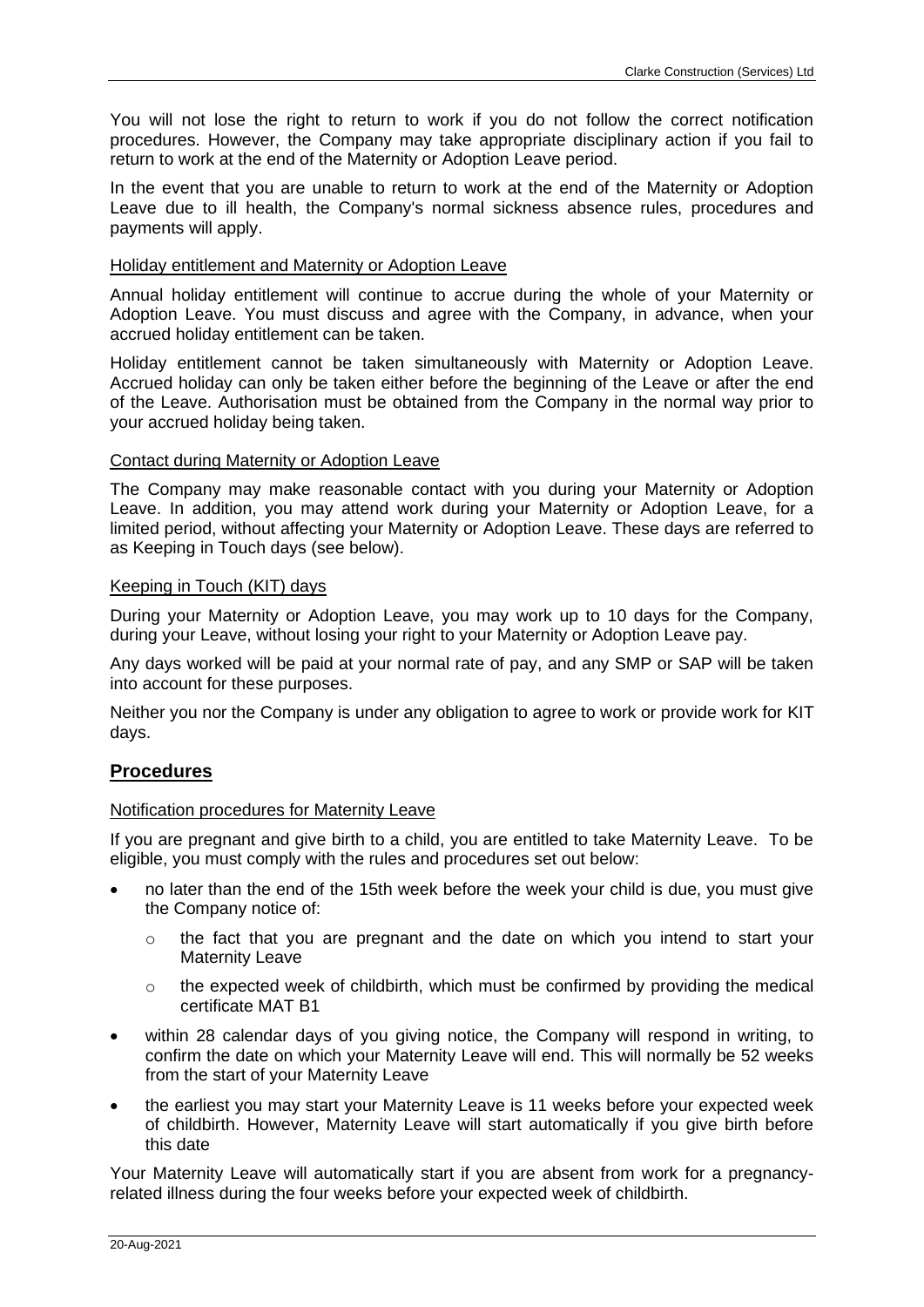## Changing the start of your Maternity Leave

You may change your mind about when you want to start your Maternity Leave, as long as you notify the Company, in writing, of your new start date. You must give the Company the relevant notice by whichever date is the earlier of the following notice periods:

• 28 days before the date on which you originally intended to start your leave

Or

• 28 days before the new date on which you want to start your leave

#### Notification procedures for Adoption Leave

If you adopt a child, you are entitled to Adoption Leave. This right applies to both men and women.

The partner of an individual who adopts, or the other partner of a couple adopting a child jointly, may also be entitled to Paternity Leave and Statutory Paternity Pay.

If you are part of a couple that adopts a child, you can choose which partner will take Adoption Leave and which will take Paternity Leave. Either partner can choose the type of leave that applies to them.

To qualify for Adoption Leave, you must:

- be newly matched with a child for adoption by an approved adoption agency (this includes placement of a child with local authority foster parents who are prospective adopters under the fostering for adoption scheme)
- have notified the agency that you agree that the child should be placed with you and have agreed the date of placement
- notify the Company of when you want to take Adoption Leave no more than seven calendar days after being notified that you have been matched with a child
- in the case of surrogacy adoption leave, be in receipt of, or in the process of applying for, a parental order.

You should also give the Company the matching certificate from the approved adoption agency as evidence of your entitlement to Adoption Leave. Only one period of Adoption Leave will be available, irrespective of whether you have more than one child placed with you for adoption as part of the same arrangement.

Within 28 calendar days of you giving notice, the Company will respond in writing to you, confirming the date when your Adoption Leave will end. This will normally be 52 weeks from the start of the Adoption Leave.

You may choose to start your Adoption Leave either from;

• the date of the child's placement

Or

• a fixed date, which can be up to 14 calendar days before the expected date of the child's placement

#### Changing the start of your Adoption Leave

You may change your mind about when you want to start Adoption Leave, as long as you notify the Company, in writing, of your new start date. You must give the Company the relevant notice by whichever date is the earlier of the following notice periods;

- 28 days before the date you originally intended to start your leave or
- 28 days before the new date you want to start your leave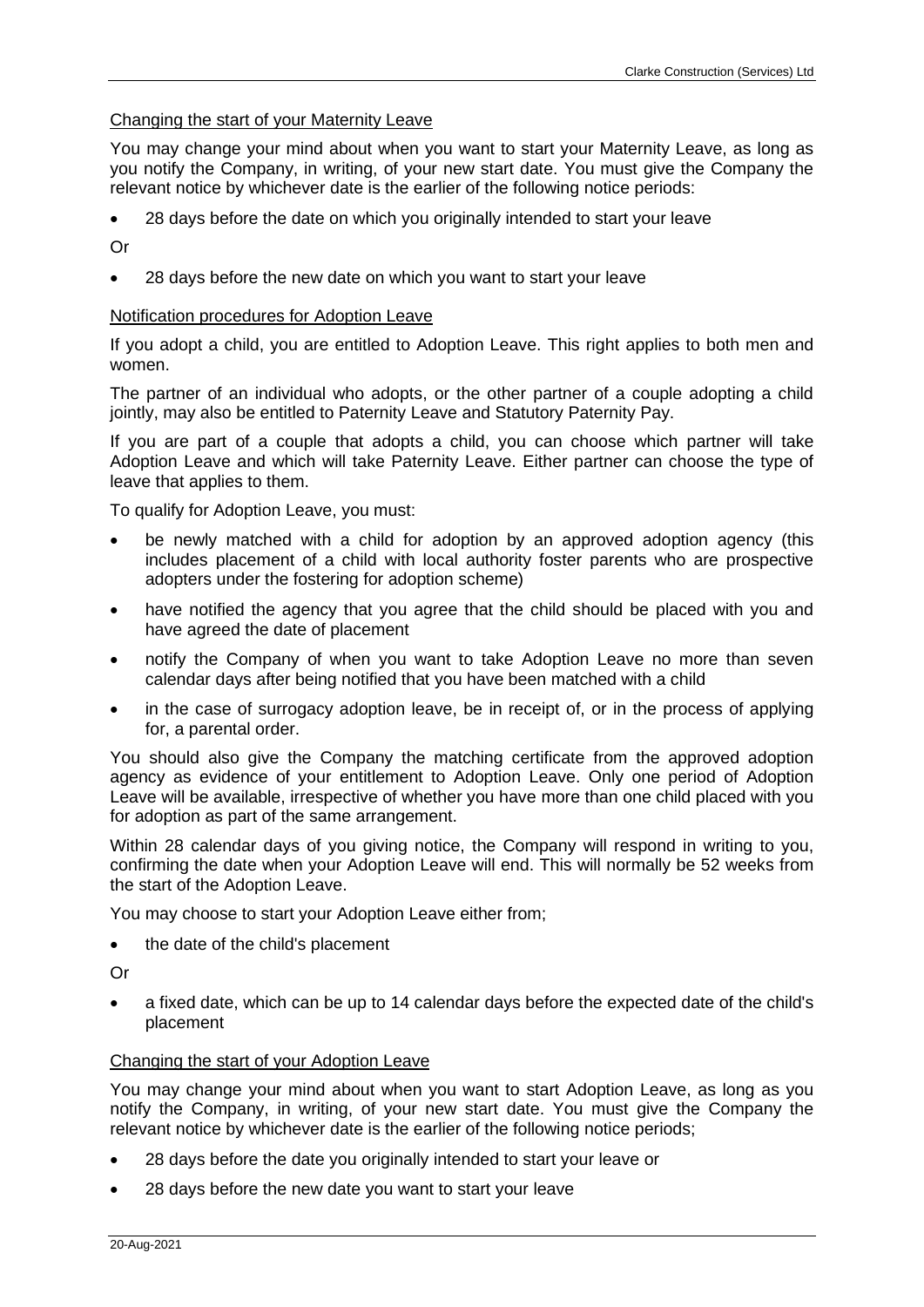## Overseas adoption

If you are adopting a child from overseas, you must have received official notification that the adoption has been approved by the central authority and give the Company notice, in writing, at each of the three notification stages.

The Company will require copies of official notification as evidence of the child arriving in the UK and to support your request to take Adoption Leave.

The procedures for overseas adoption are determined by the central authority and are thorough. In the first instance, you should discuss your intention to take Adoption Leave within 28 days of the date on which you received the official notification.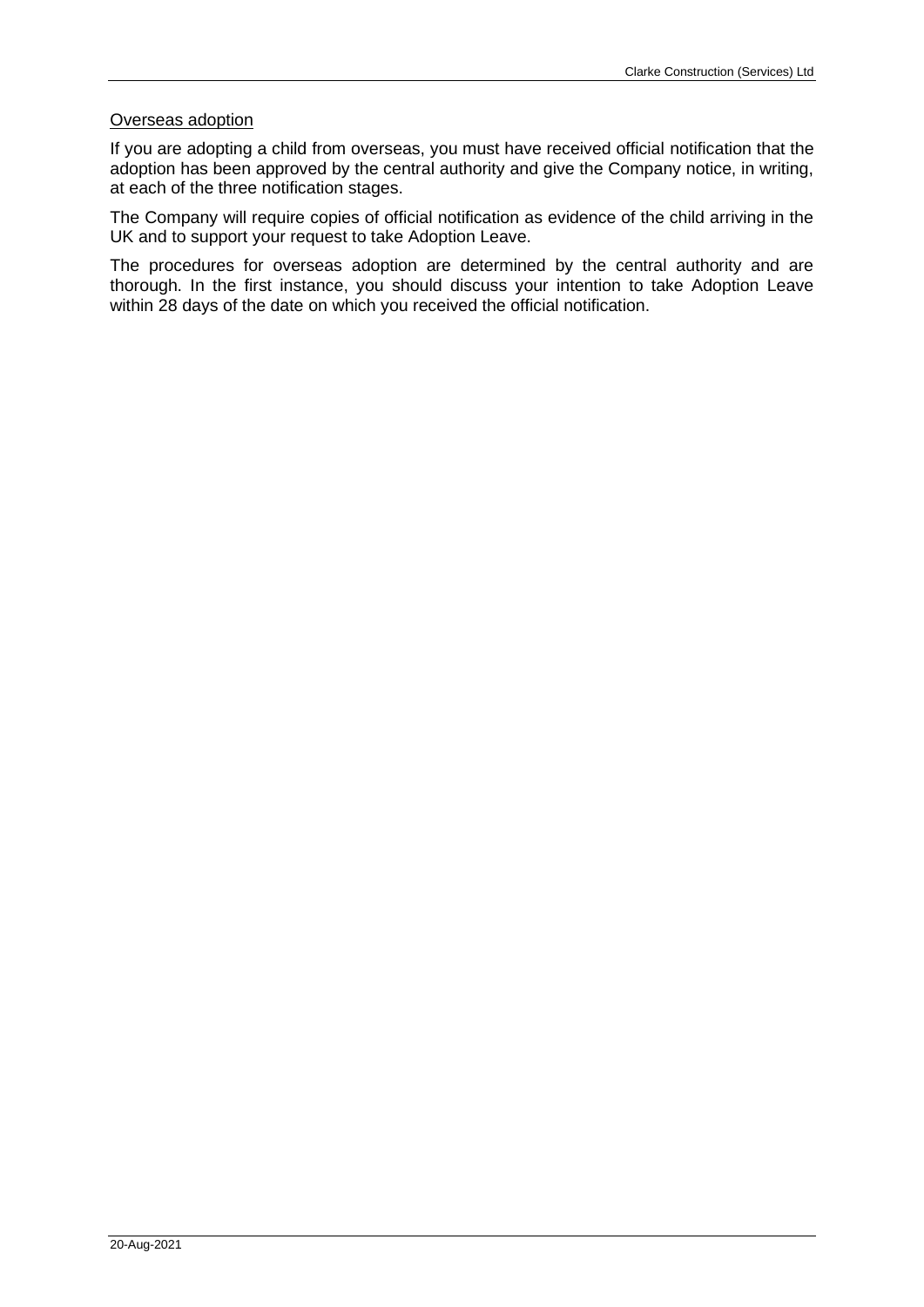# **Monitoring**

# **What this policy covers**

This policy applies to employees, workers and contractors.

This policy sets out the Company's approach to monitoring, provides information relating to the types of monitoring used and the Company's obligations in relation to such monitoring and in introducing additional monitoring.

# **The Company's responsibilities**

You should be aware that the Company may carry out monitoring of employees, workers and contractors.

Monitoring may be necessary either to allow the Company to perform its contract with you or for the Company's own legitimate interests. The Company's reasons for monitoring include:

- security and the prevention and detection of crime
- ensuring appropriate use of the Company's telecommunications and computer systems
- ensuring compliance with regulatory requirements
- monitoring attendance, work and behaviour;

# Types of monitoring

The monitoring carried out may include:

- monitoring of premises using video cameras
- monitoring e-mails and analysing e-mail traffic
- monitoring websites visited by staff using Company systems
- recording telephone calls and checking call logs
- monitoring the use of Company vehicles via vehicle-tracking systems
- monitoring, including recording, of digital meeting systems used by staff
- entry and exit systems, including the use of biometric data such as fingerprints
- tracking via mobile devices

The Company may use information gathered through monitoring as the basis for disciplinary action.

If disciplinary action results from information gathered through monitoring, you will be given the opportunity to see or hear the relevant information in advance of the disciplinary meeting.

The Company will ensure data collected through monitoring is processed in accordance with the Company's Data Protection Policy and data protection legislation and, in particular, it will be kept secure and access will be limited to authorised individuals.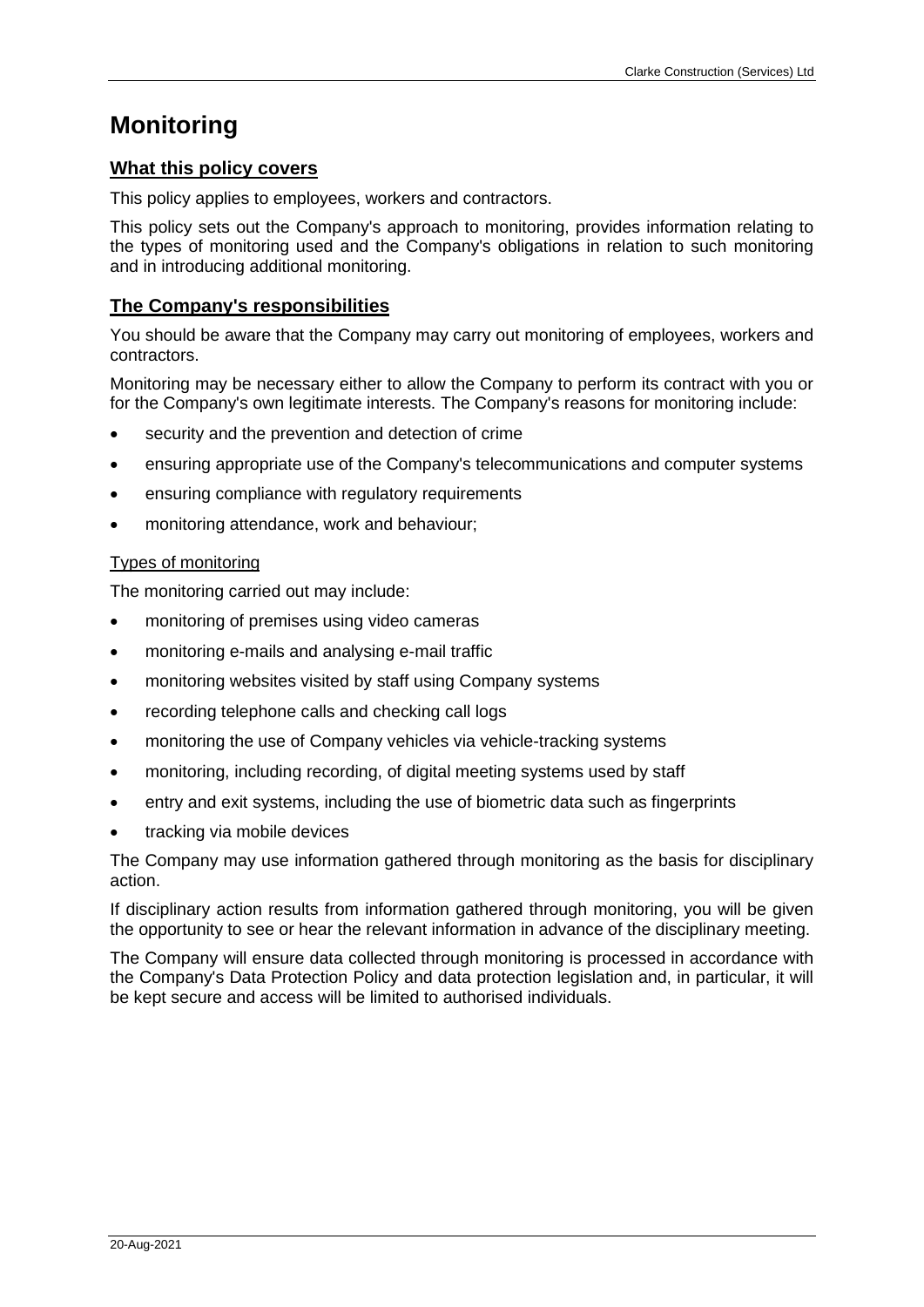## Additional monitoring

The Company reserves the right to introduce additional monitoring. Before doing so, the Company will:

- identify the purpose for which the monitoring is to be introduced
- ensure that the type and extent of monitoring is limited to what is necessary to achieve that purpose
- where appropriate, consult with affected staff in advance of introducing the monitoring
- weigh up the benefits that the monitoring is expected to achieve against the impact it may have on staff

The Company will ensure that you are aware of when, why and how monitoring is to take place and the standards they are expected to achieve.

## Covert monitoring

If the Company has reason to believe that certain employees, workers or contractors are engaged in criminal activity, the Company may use covert monitoring to investigate that suspicion. In such instances, any monitoring will take place under the guidance of the police and will be carried out in accordance with Data Protection legislation.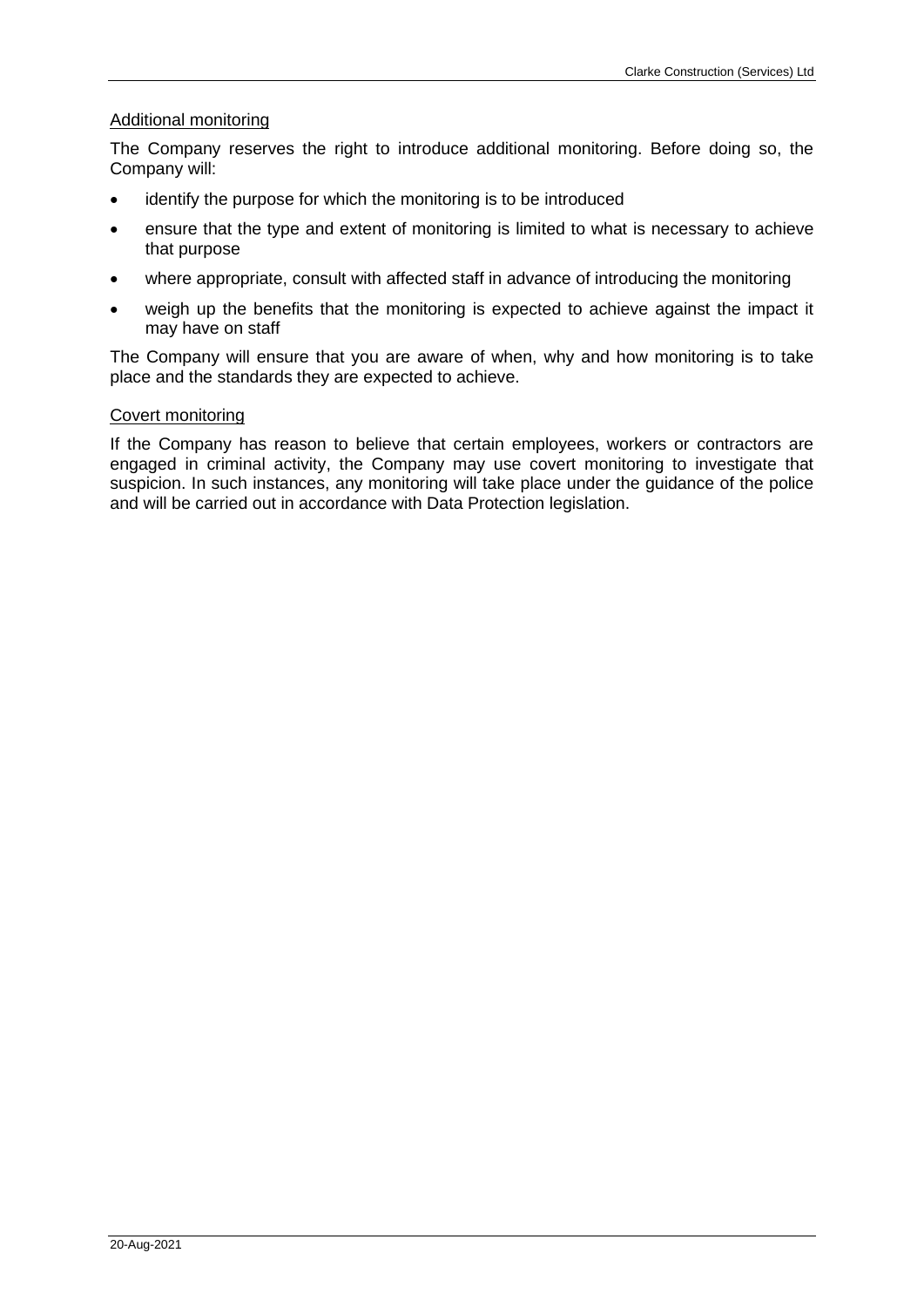# **Parental Bereavement Leave**

# **What this policy covers**

This policy applies to employees. However, Statutory Parental Bereavement Pay may be available to both employees and workers.

This policy outlines your statutory right to Parental Bereavement Leave and the qualifying conditions for Statutory Parental Bereavement Pay and the procedure that you need to follow when requesting Parental Bereavement Leave. It also provides information relating to your contractual rights and your right to return to work following Parental Bereavement Leave.

The following sections provide only a general guide; further guidance and clarification must be sought from Management.

# **Your entitlements and responsibilities**

You can take up to two weeks' Parental Bereavement Leave in the 56 weeks following the death of a child aged under 18 of which you are a parent or partner of a parent.

Leave may be taken as a single unit of two weeks, or as two units of one week each.

# Qualifying conditions for Parental Bereavement Leave

In order to qualify for Parental Bereavement Leave you must:

- be a "parent" of the child or be the partner of such a person. "Parent" is defined widely and includes adoptive parents and kinship carers.
- confirm the requested leave is parental bereavement leave.

If you are eligible you are entitled to take up to two weeks' paid parental bereavement leave.

Parental bereavement leave must be taken in units of either one whole week or two consecutive whole weeks. Leave may start on any day of the week, on or following the child's death, but must be completed within 56 weeks of the date of death of the child.

# **Statutory Parental Bereavement Leave Pay**

Statutory Parental Bereavement Leave Pay is paid at a statutory rate, or 90% of weekly earnings, whichever is the lower amount.

In order to qualify for Statutory Parental Bereavement Leave Pay you must:

- have worked continuously for the Company for 26 weeks up to the end of the week prior to the child's death (the "relevant week")
- have average weekly earnings equal to or above the Lower Earnings Limit for National Insurance purposes over the eight week period leading up to the end of the relevant week.

# Contractual benefits during your Parental Bereavement Leave

You are entitled to your normal terms and conditions of employment, with the exception of pay, whilst on Parental Bereavement Leave.

#### Right to return to work following Parental Bereavement Leave

You are normally entitled to return to the same job following your Parental Bereavement Leave.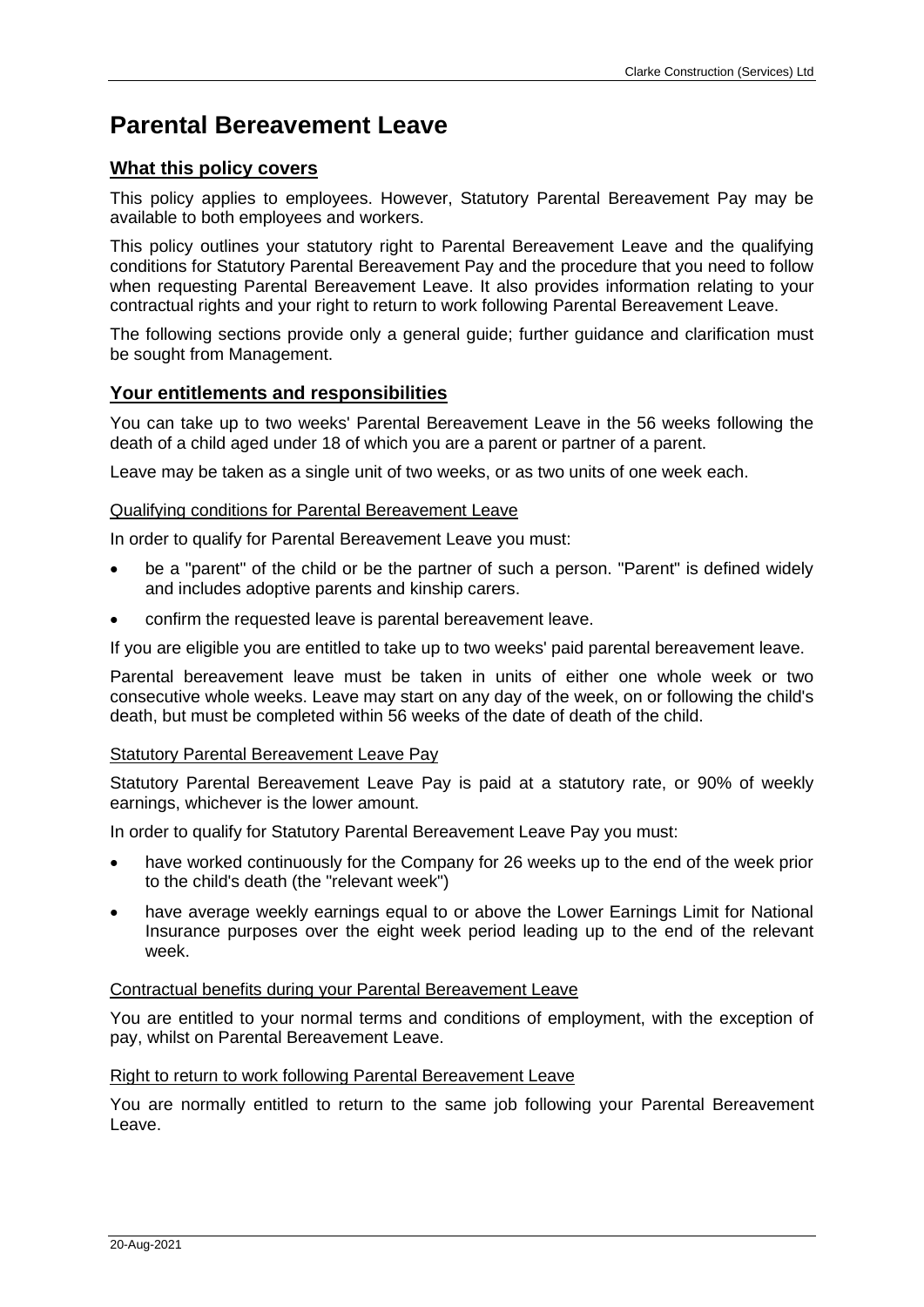If your Parental Bereavement Leave immediately follows a period of Additional Maternity Leave, Shared Parental Leave or Parental Leave of more than four consecutive weeks you are also entitled to return to your original job at the end of the Parental Bereavement Leave. However, if this is not reasonably practicable, you will be offered a similar role on no less favourable terms and conditions.

# Contact during Parental Bereavement Leave

The Company may make reasonable contact with you during your Parental Bereavement Leave.

# **Procedure**

### Requesting Parental Bereavement Leave

The Company understands that, due to the nature of the circumstances giving rise to Parental Bereavement Leave, it will not always be possible to give the Company advance notice of any leave, but you should let the Company know as soon as you can.

You must give the Company notice of your intention to take Parental Bereavement Leave, stating:

- the date of the child's death
- the date on which the leave is to begin
- whether you intend to take one or two weeks' leave

You do not have to do this in writing, but you will need to give the Company sufficient information for us to understand that your time off falls under the Parental Bereavement Leave provision.

If notice to take Parental Bereavement Leave is being given within the first 56 days after your child's death, this should be given before your scheduled start time on the first day of absence or, if this is not reasonably practicable, notice should be given as soon as reasonably practicable.

If you wish to take Parental Bereavement Leave later than 56 days after your child's death, you must give at least one week's notice.

#### Taking Parental Bereavement Leave

Leave may start on any day of the week on or following the child's death. Your leave must be completed within 56 weeks of the date of death of the child.

#### Claiming Parental Bereavement Leave Pay

Although you do not need to give notice in writing to request Parental Bereavement Leave, if you wish to claim Parental Bereavement Leave Pay (subject to the qualifying conditions), you must provide the Company with the following information in writing:

- the date of your child's death;
- a declaration that you meet the qualifying conditions (i.e. that you are the parent of the child).

#### Returning to work after your Parental Bereavement Leave

You are normally entitled to return to work following Parental Bereavement Leave to the same position you held before commencing your leave. Your terms of employment will continue to be the same as they would have been had you not been on Parental Bereavement Leave.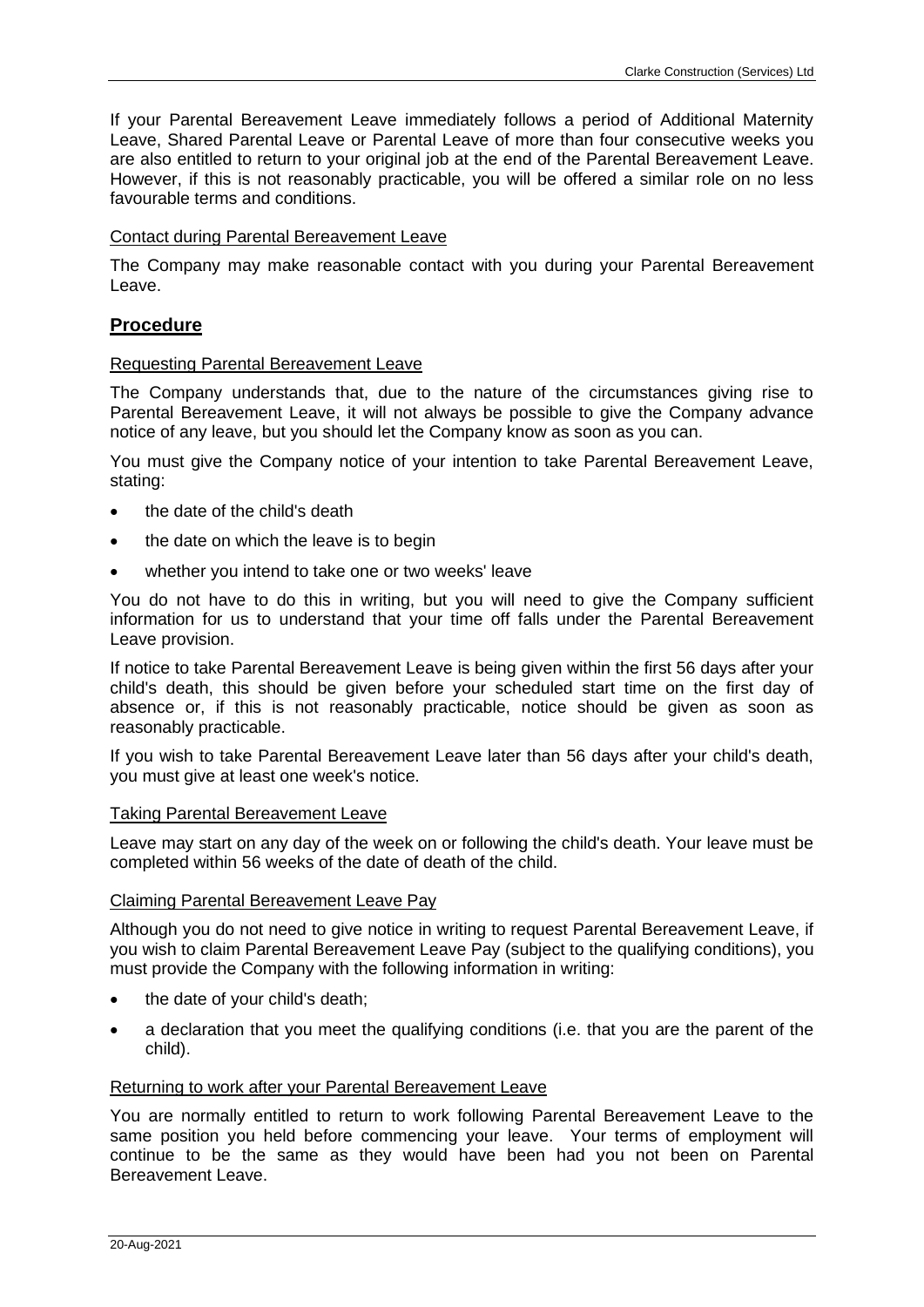If your Parental Bereavement Leave has been combined with a period of Additional Maternity Leave or Shared Parental Leave totalling more than 26 weeks or a period of Parental Leave of more than four consecutive weeks, and it is not reasonably practicable for you to return to the job you held before commencing leave, the Company will offer you a suitable and appropriate alternative position.

## **Breach of this policy**

If you take a period of Parental Bereavement Leave fraudulently, you may be subject to disciplinary action up to and including dismissal.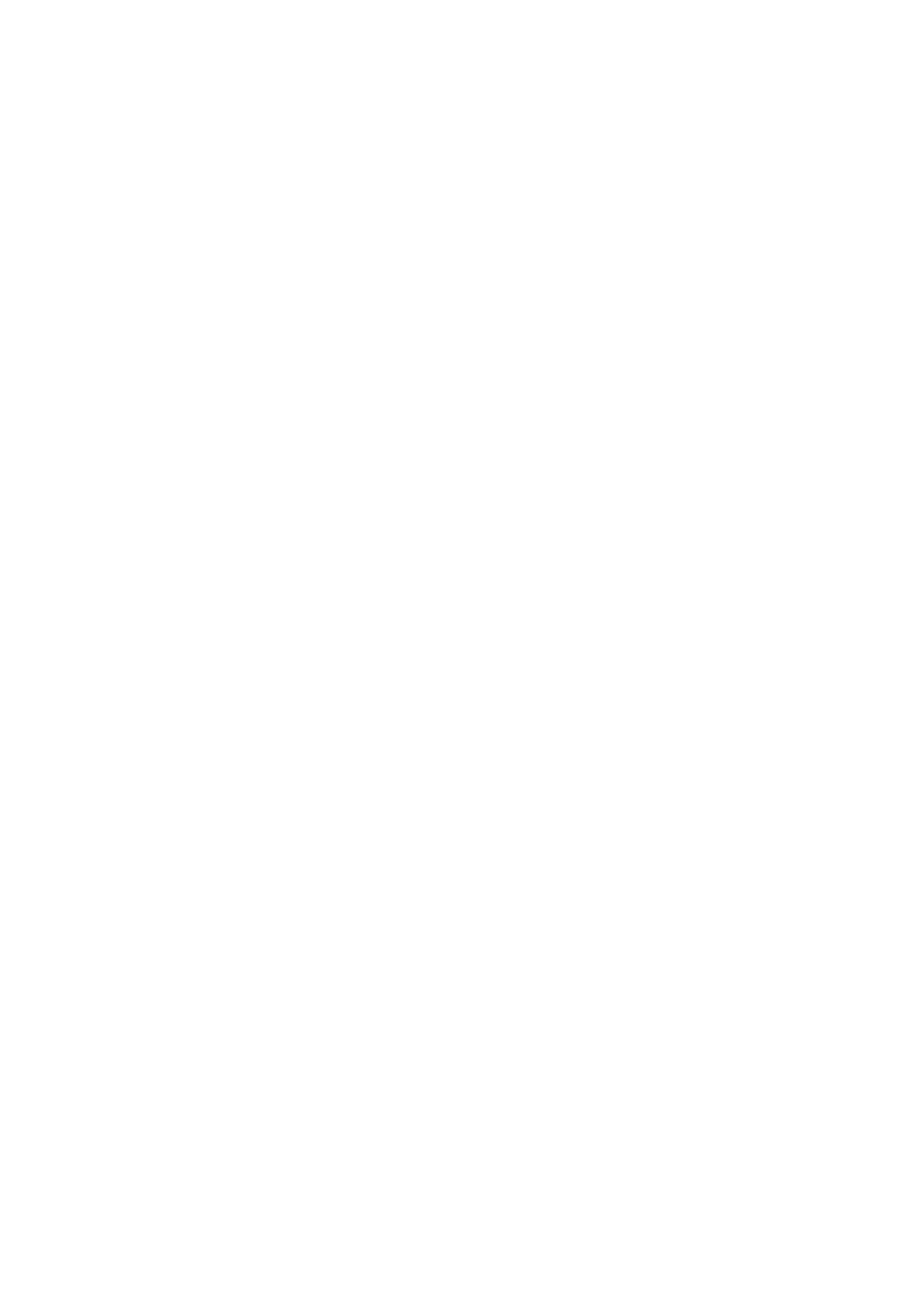# **Parental Leave**

# **What this policy covers**

This policy applies to employees only.

The Company recognises that working parents may need to take additional unpaid leave from work to care for their children. This policy outlines the qualifying conditions and the procedure to request Parental Leave. It also sets out how and when the leave can be taken, provides information on your contractual rights and your right to return to work following Parental Leave.

If you meet the qualifying conditions set out below, you are entitled to take the relevant Statutory Parental Leave for each child. The Company will consider all requests for Parental Leave, however, you must be aware that Parental Leave can only be authorised to be taken at a time to suit the needs of the business.

# **Your entitlements**

## Qualifying conditions

In order to qualify for Parental Leave, you must have been employed by the Company for a continuous period of one year or more. You must also have responsibility for the child and you must be one of the following:

- the biological mother or father of the child
- the child's adoptive parent (male or female)
- have legal responsibility for the child, such as the child's legal guardian

You must confirm that the requested leave is intended for the purpose of spending time with or caring for the child.

#### Taking Parental Leave

If you meet the qualifying conditions, you are entitled to:

• a maximum of 18 weeks' unpaid Parental Leave for each of your children under the age of 18; the leave must be taken before the child's  $18<sup>th</sup>$  birthday.

You should be aware that there is a maximum of four weeks' Parental Leave that can be taken in any one year.

Parental Leave can only be taken in blocks of one complete week or more, except in the case of children with a disability, when you may take Parental Leave one day at a time.

#### Contractual benefits during Parental Leave

You are entitled to enjoy your normal terms and conditions of employment, with the exception of pay, while on Parental Leave.

# **Procedure**

If you meet the qualifying conditions detailed above, you are required to give the Company a minimum of 21 calendar days' notice, in writing, of your request to take Parental Leave. The request must specify the start and end date of the intended leave and state that the purpose of the leave is to spend time with or to take care of the child.

You must confirm if you have previously taken Parental Leave, in relation to the same child, during any previous or other employment with another employer.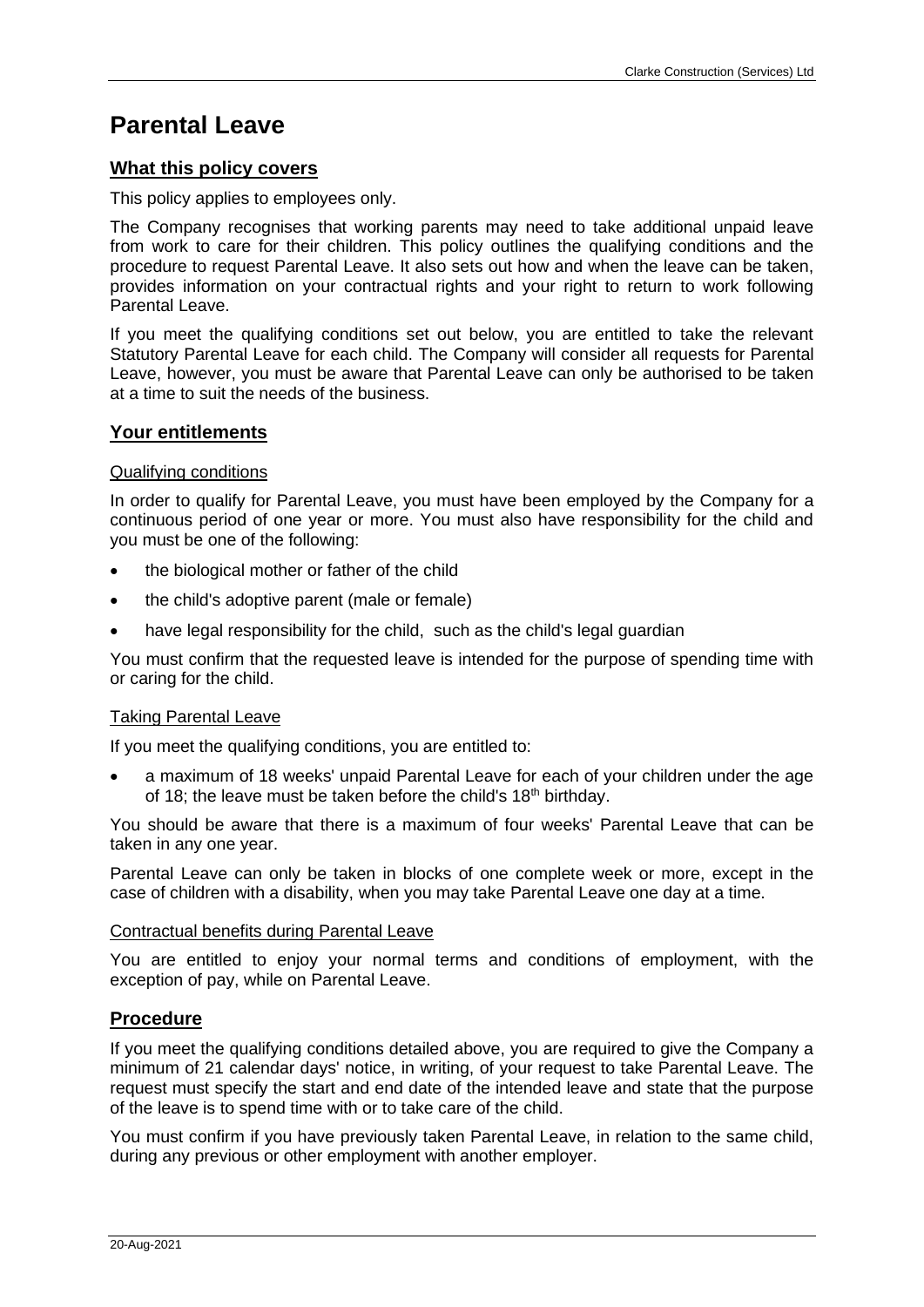You are also required to provide evidence of your responsibility to the child and the child's date of birth or date of adoption placement. This evidence can be a birth certificate; adoption or matching certificate; court order or parental responsibility agreement.

If you intend to take a period of Parental Leave immediately after a period of Paternity Leave, you must give the Company a minimum of 21 days' notice from the beginning of the expected week of childbirth or placement.

## The right to postpone Parental Leave

The Company has the right to postpone your Parental Leave for up to six months if the timing of your absence will unduly disrupt the business. However, any Parental Leave requested to take place immediately after the birth of your child, or the date of placement, will not be postponed provided that you have given 21 calendar days' notice of your intention to take Parental Leave at this time.

## Returning to work after Parental Leave

You are normally entitled to return to work following Parental Leave to the same position you held before commencing your leave. Your terms of employment will remain unchanged upon your return from a period of Parental Leave.

If your Parental Leave has been combined with a period of Maternity, Adoption, Shared Parental or Paternity Leave of more than four consecutive weeks, and it is not reasonably practicable for you to return to the same position you held before commencing leave, the Company will offer you a suitable and appropriate alternative position.

## Breach of this policy

If you take a period of Parental Leave under this policy for any purpose other than to spend time with or otherwise care for your child, you may be subject to disciplinary action, up to and including dismissal.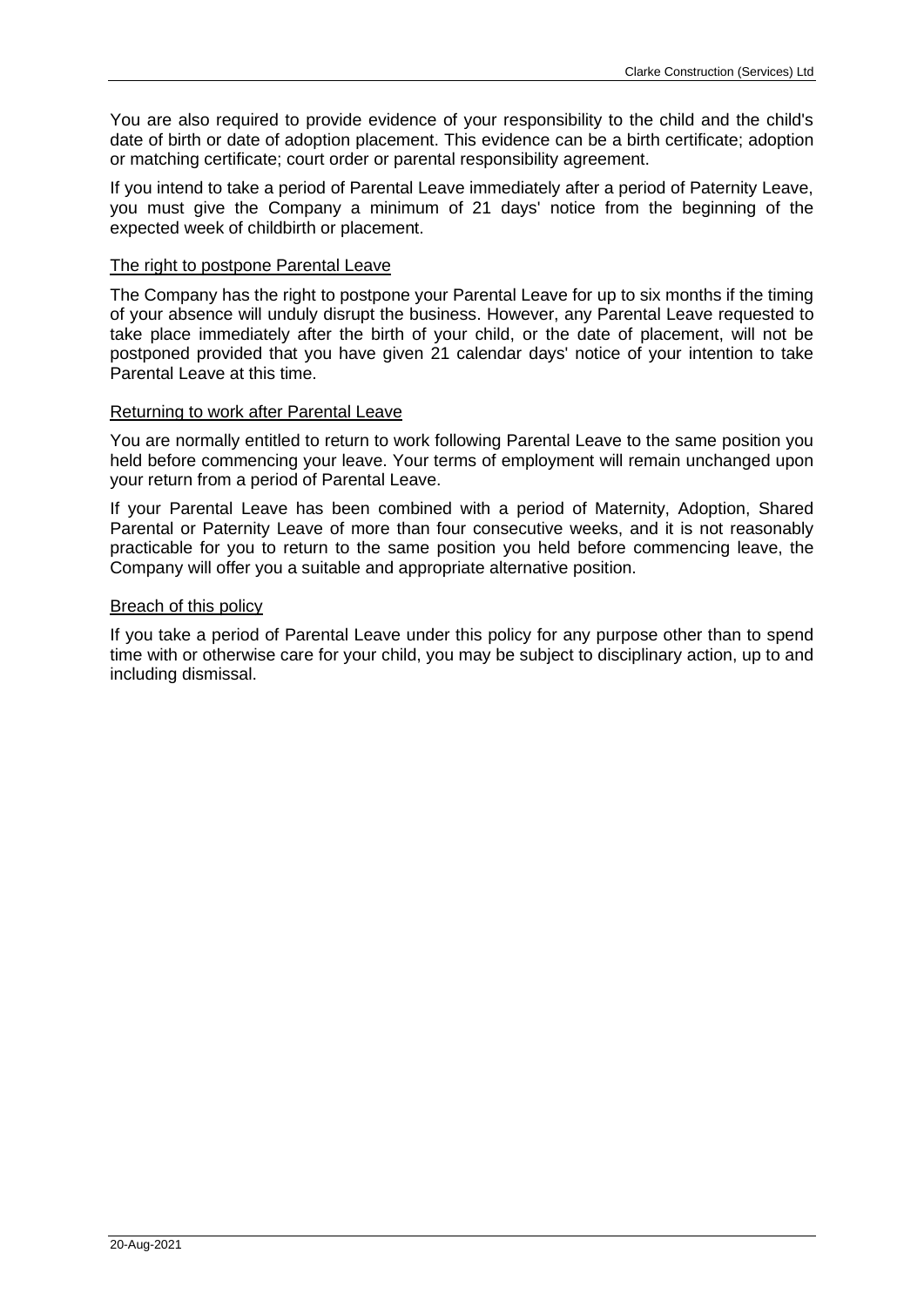# **Paternity Leave and Paternity Pay**

# **What this policy covers**

This policy applies to employees. However, Statutory Paternity Pay may be available to both employees and workers.

This policy outlines your statutory right to Paternity Leave and the qualifying conditions and the procedure that you need to follow when requesting Paternity Leave. It also provides information relating to your contractual rights and your right to return to work following Paternity Leave.

You may also be eligible to take Shared Parental Leave. Entitlements and procedures that apply to Shared Parental Leave are contained in a separate policy in this Handbook.

The following sections provide only a general guide; further guidance and clarification must be sought from Management.

# **Your entitlements and responsibilities**

#### Right to accompany a pregnant woman to antenatal appointments

You have the right to take unpaid time off during working hours to accompany a pregnant woman to antenatal appointments where you:

- are the pregnant woman's husband or civil partner, or
- live with the woman in an enduring family relationship (whether heterosexual or samesex relationship) and are not a relative of the woman, or
- are the expected child's father, or
- are one of a same-sex couple who is to be treated as the child's other parent under the assisted reproduction provisions, or
- are the potential applicant for a parental order under surrogacy laws.

This time off is limited to:

- no more than two occasions
- each lasting no more than six and a half hours

#### Paternity Leave

You can take Paternity Leave (PL) in relation to the birth or adoption of a child. If you are the partner of an individual who adopts, or you are the other member of a couple who is adopting jointly, you may be entitled to Paternity Leave.

If you have adopted the child, you can choose who will take the Adoption Leave and who will take the Paternity Leave. Only one period of Maternity or Adoption Leave and one period of Paternity Leave may be taken between the couple even if your partner works for a different company.

Further details of Adoption Leave entitlement are set out in the Maternity and Adoption Policy (outlined elsewhere in the Employee Handbook).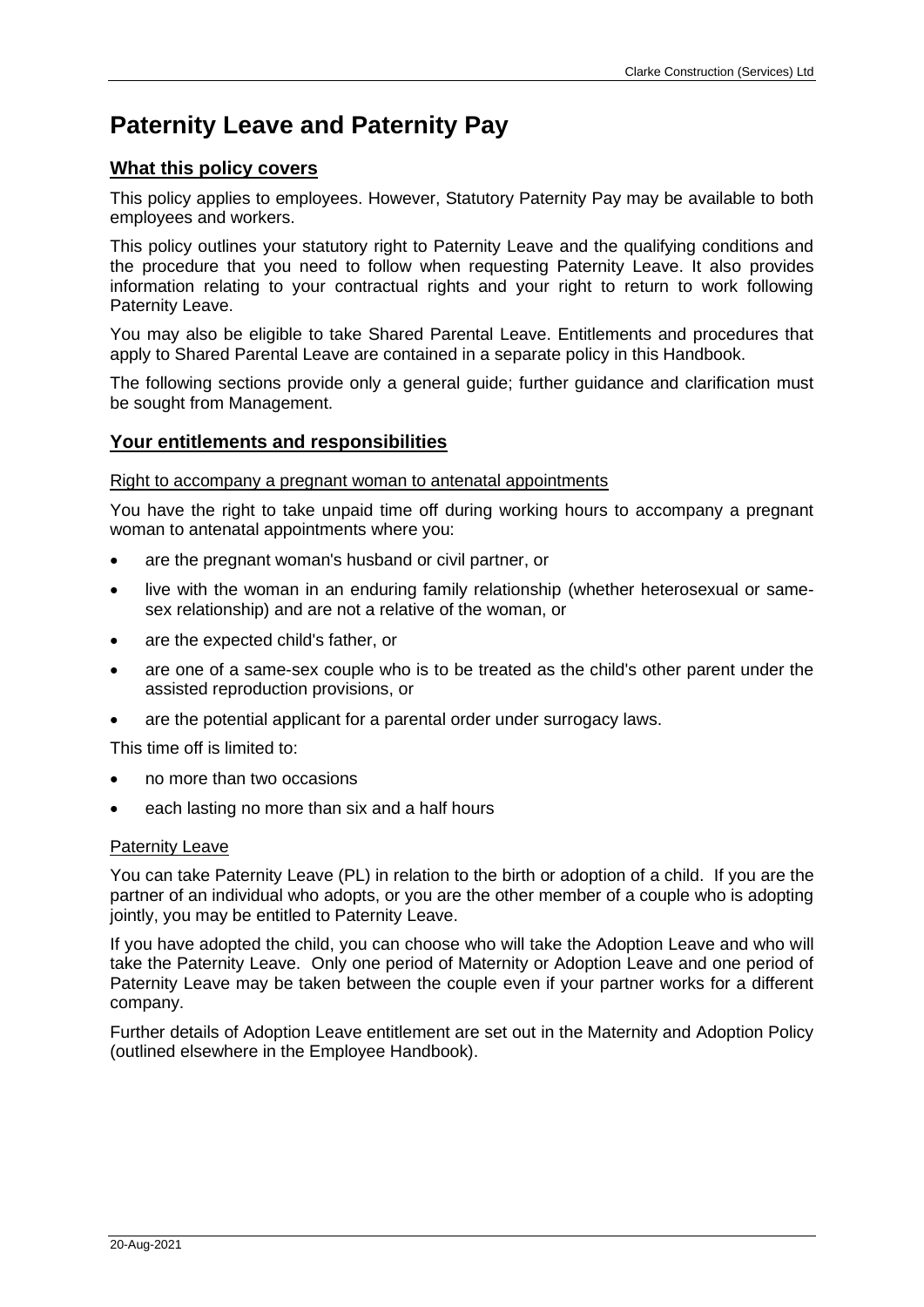## Qualifying conditions for Paternity Leave

In order to qualify for Paternity Leave you must:

- have worked continuously for the Company for 26 weeks leading into the 15th week before the child is due; or by the week in which an approved adoption agency matches you with the child (the notification week)
- be the biological father of the child or the mother's husband or partner (male or female) or have, or expect to have, responsibility for the child's upbringing
- confirm the requested leave is intended for the purpose of caring for the child, or to support the child's mother or adoptive parent in caring for the child.

If you are eligible you are entitled to take up to two weeks' paid PL. PL must be taken in units of either one whole week or two consecutive whole weeks. Leave may start on any day of the week, on or following the child's birth, but must be completed:

- within 56 calendar days of the actual date of birth of the child; or
- if the child is born early, within the period from the actual date of birth up to 56 calendar days after the expected week of birth.

You may change your mind about the starting date for PL, providing you tell the Company at least 28 calendar days in advance of the changed start date (or as soon as is reasonably practicable, if not in a position to do so within the prescribed period).

## Statutory Paternity Pay

If you are eligible you are entitled to be paid during your PL following the birth or placement of your child in order to care for the child or support its mother or adoptive parent.

During PL, it is likely that you will be entitled to Statutory Paternity Pay (SPP), which will be the same as the standard rate of Statutory Maternity Pay (SMP). In order to qualify for SPP you must:

- meet the PL qualifying conditions mentioned above and
- have average weekly earnings equal to or above the Lower Earnings Limit for National Insurance purposes over the eight week period leading up to and including, the 15th week before the child is due or, in adoption cases, the Notification Week

In addition to meeting the conditions detailed above, the Company may request you to provide a self certificate as evidence that the mother or adoptive parent meets these conditions. The self certificate must also provide the information required above and include a declaration that you meet the necessary conditions.

### Contractual benefits during your Paternity Leave

You are entitled to enjoy your normal terms and conditions of employment, with the exception of pay, whilst on Paternity Leave. You are also entitled to return to the same job following your leave.

If the Company provides you with an enhanced contractual right to Paternity Leave or Paternity Pay you should clearly understand, that when payment of contractual paternity pay is made this is inclusive of any SPP entitlement i.e. you are not entitled to both.

#### Contact during Paternity Leave

The Company may make reasonable contact with you during your Paternity Leave.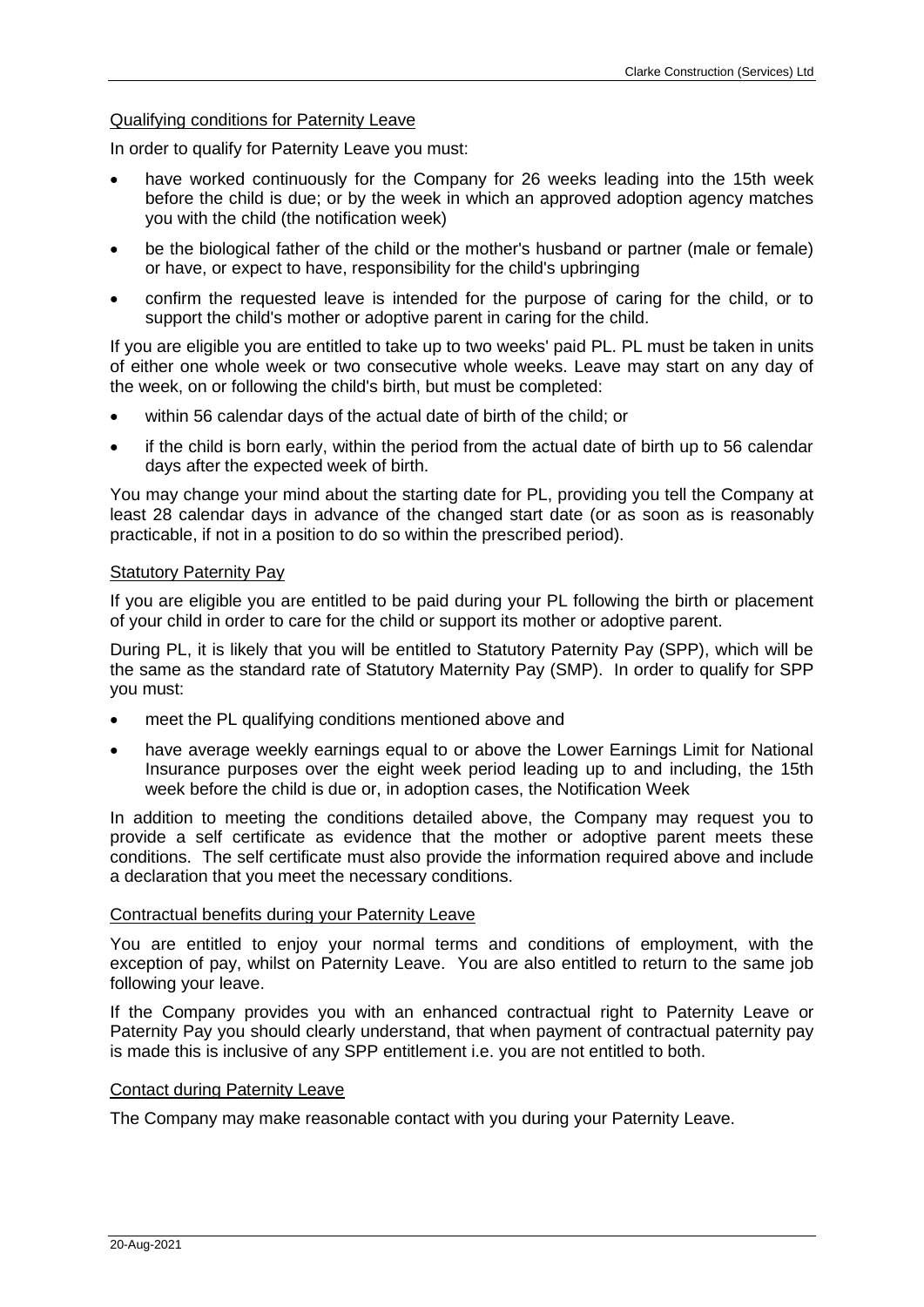# **Procedure**

## Requesting Paternity Leave

If you wish to take PL you must notify the Company by the 15th week before the expected week of childbirth or no more than seven days after you are notified of being matched with the child, stating the week the child is due, or the expected placement date; whether you wish to take one week's or two weeks' continuous leave; and the date you want the leave to start.

The Company will consider all requests for Paternity Leave. However, you must be aware that Paternity Leave can only be authorised to be taken immediately after the birth or the placement of the child or if later at a time to suit the needs of the business.

## Taking Paternity Leave

You are permitted to take PL in units of either one whole week or two consecutive whole weeks.

Leave may start on any day of the week on or following the child's birth or the date of adoption placement. Your leave must be completed within 56 calendar days of the actual date of birth of the child, or the date of the adoption placement.

If the child is born early, leave must be taken within the period from the actual date of birth up to 56 calendar days after the expected week of birth.

## Changing the start of your Paternity Leave

Where you are to take PL in respect of a child's birth or to coincide with the day a child is placed with you, you can give written notice to vary the start date of your leave from that which you originally specified.

At least 28 days before the Expected Week of Childbirth or the Expected Placement Date, notice should be given where you wish to:

- vary your leave to start on the day of the child's birth
- vary your leave to start a specified number of days after the child's birth or after the placement date of the child (minus the specified number of days)
- vary your leave to start on a specific date (or a different date from that you originally specified).

# Returning to work after your Paternity Leave

You are normally entitled to return to work following Paternity Leave to the same position you held before commencing your leave. Your terms of employment will continue to be the same as they would have been had you not been on Paternity Leave.

If your PL has been combined with a period of Shared Parental Leave totalling more than 26 weeks or a period of Parental Leave of more than four consecutive weeks, and it is not reasonably practicable for you to return to the job you held before commencing leave, the Company will offer you a suitable and appropriate alternative position.

If you are unable to return to work following a period of Paternity Leave due to sickness or injury, this will be treated as sickness absence and the normal reporting procedures will apply.

You should be aware if you do not return to work for any other reason, the Company will treat a late return as an unauthorised absence, which may result in disciplinary action up to and including dismissal without notice.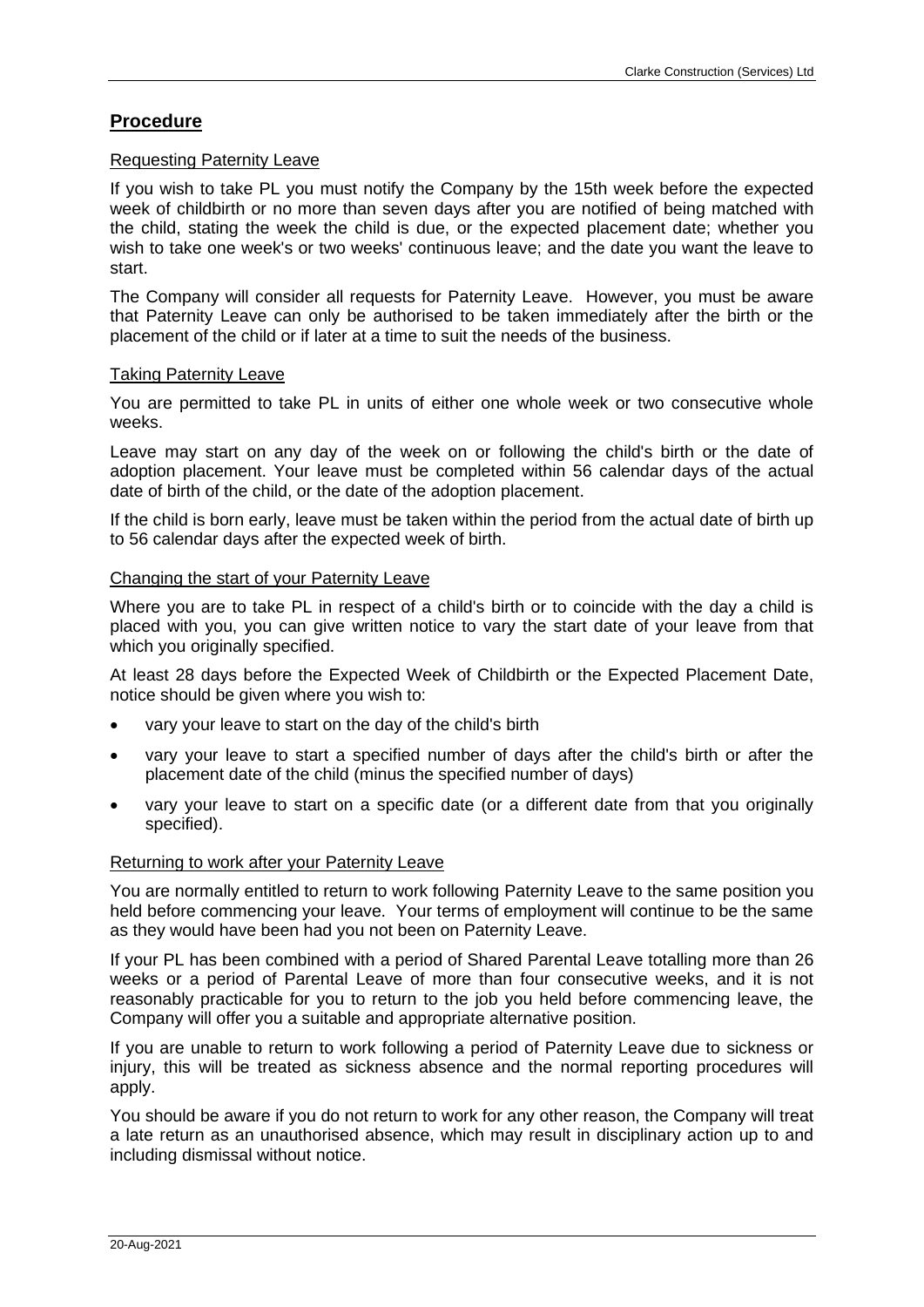# **Breach of this policy**

If you take a period of Paternity Leave under this policy for any purpose other than to care for the child, you may be subject to disciplinary action up to and including dismissal.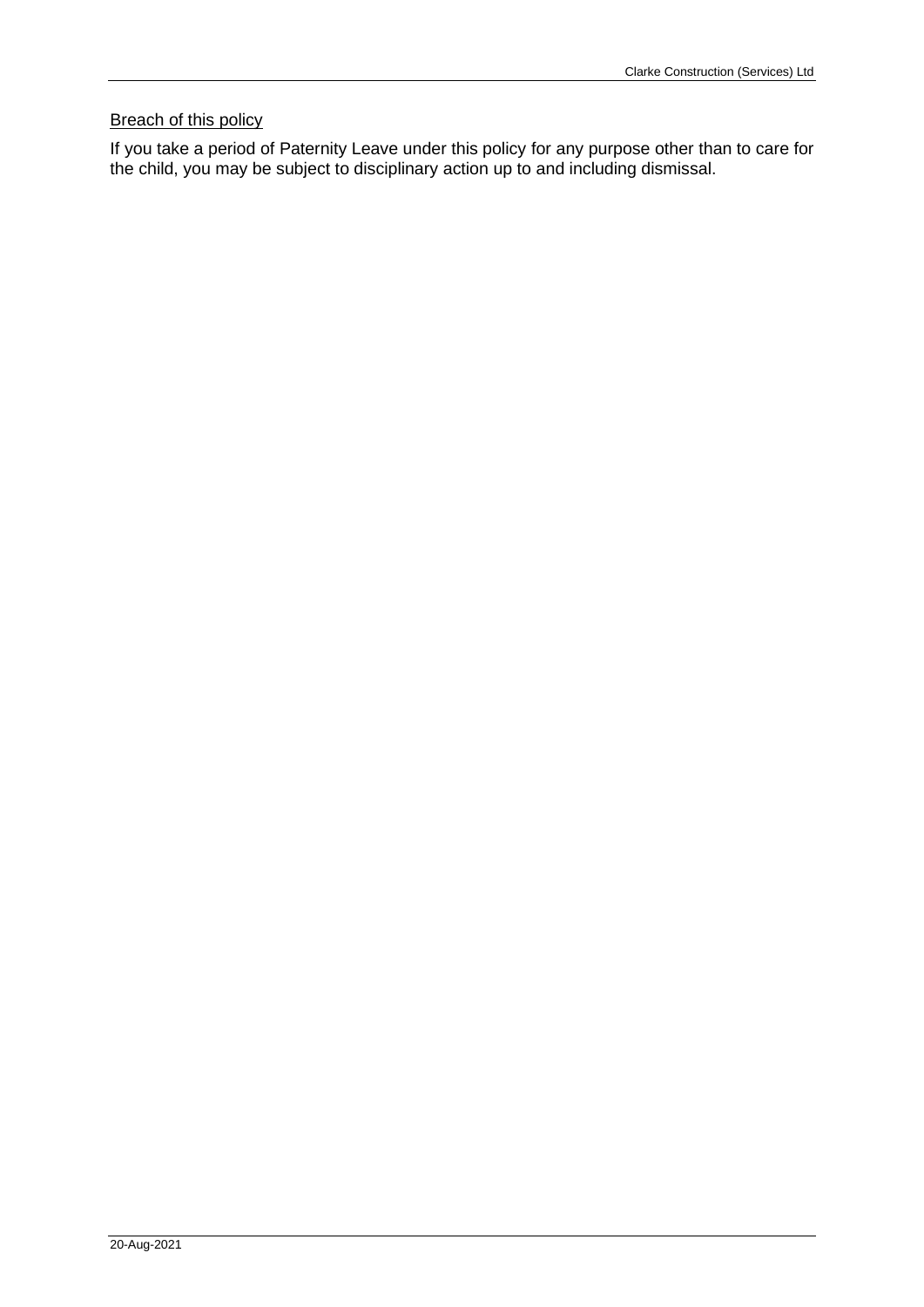# **Personal Relationships at Work**

# **What this policy covers**

This policy applies to employees, workers and contractors.

This sets out the Company's rules regarding personal relationships at work and outlines your responsibilities.

# **Your entitlements and responsibilities**

The Company recognises that working together may lead to personal friendships forming and, in some cases, close personal relationships.

These rules are aimed at striking a balance between your right to a private life and the Company's right to protect its business.

The Company does not, as a general rule, wish to interfere with such friendships and relationships. However, the Company must also ensure that whilst at work everyone continues to conduct themselves in an appropriate, professional and responsible manner while at work and that everyone continues to fulfil their job duties both diligently and effectively.

Intimate personal relationships that cause disruption to the business, or that may bring the Company into disrepute, can adversely affect service to customers or colleagues.

This will not be tolerated and may render you liable to disciplinary action, up to and including dismissal.

Those engaging in close personal relationships at work, whether the relationship is with a fellow worker or with any person connected to the Company, must adhere to the following

- you must not allow relationships to influence conduct at work. Intimate behaviour at work during working hours or on Company or client premises is prohibited
- if you begin a relationship with a colleague, client, supplier or contractor that exposes you to the potential for a conflict of interest, or for the abuse of your level of authority, you must inform your manager as soon as it is reasonably practicable

# **Procedure**

If a relationship or breakdown of a relationship starts to affect your performance or conduct at work, it may be managed through the Company's disciplinary procedures.

In these circumstances, or if there is a clear conflict of interest or you are exposed to the risk of an abuse of authority, the Company reserves the right to transfer you to an alternative job or department to limit the risk of such exposure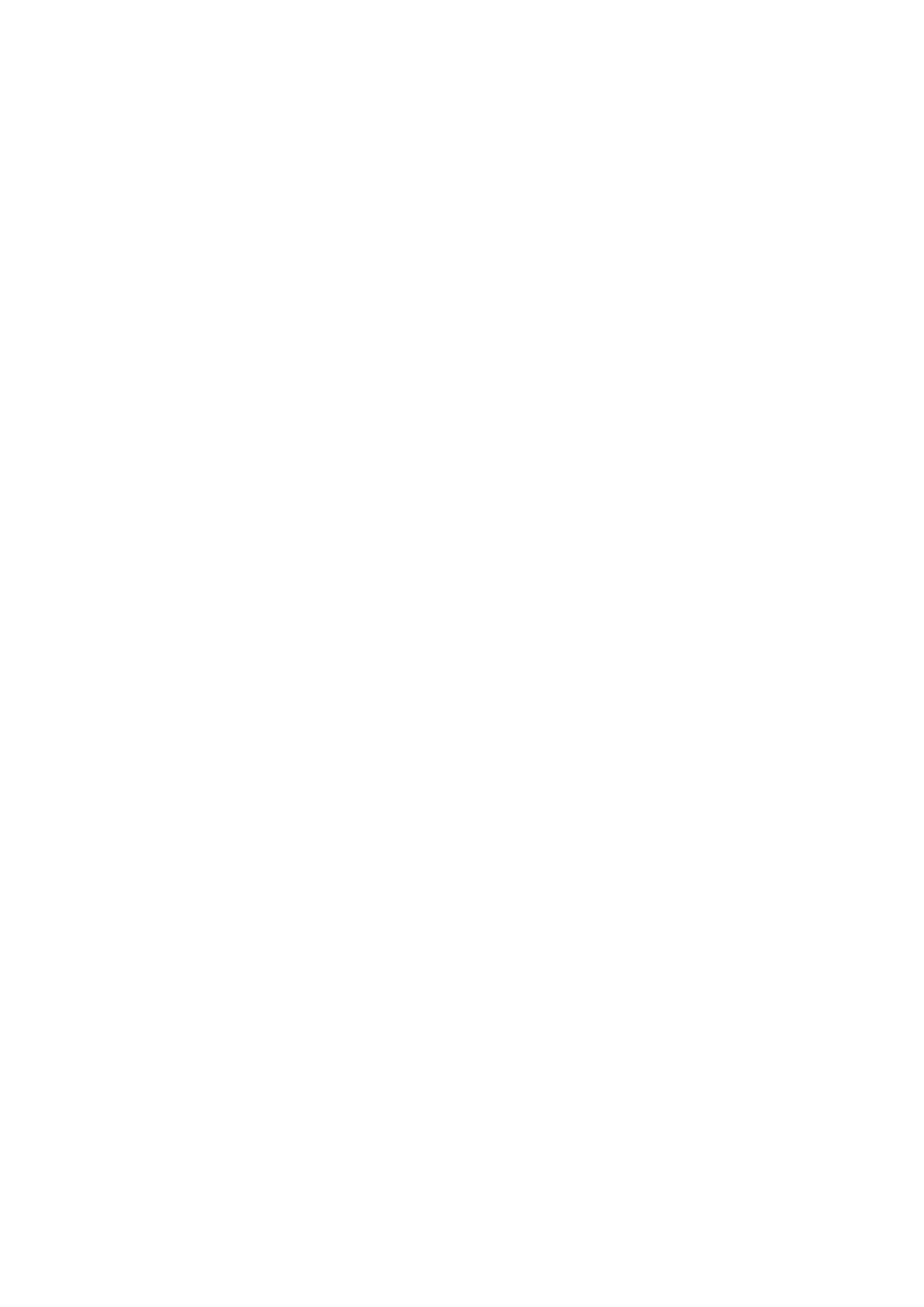# **Public Interest Disclosure ('Whistleblowing')**

# **What this policy covers**

This policy applies to employees, workers and contractors.

The Company constantly strives to safeguard and act in the interest of the public and its staff. It is important to the Company that any fraud, misconduct or wrongdoing, by employees or other agents, is reported and properly addressed.

This policy applies to all employees and all other agents of the Company, who are encouraged to raise concerns in a responsible manner. The Company prefers that a concern is raised and dealt with properly, rather than kept quiet.

# **Your responsibilities**

You are encouraged to bring to the attention of the Company any practice or action of the Company, its employees or other agents that you reasonably believe is against the public interest, in that the practice or action is:

- a criminal offence
- a failure to comply with any legal obligation
- a miscarriage of justice
- a danger to the health and safety of any individual
- an attempt to conceal information on any of the above

Any individual raising legitimate concerns will not be subject to any detriment, either during or after employment. The Company will also endeavour to ensure that the individual is protected from any intimidation or harassment by any other parties.

This policy should not be used for complaints relating to your own personal circumstances, such as the way you have been treated at work, which should be raised under the Company's Grievance Procedure.

# **Procedure**

In the first instance, you should raise any concerns you have with your manager. If you believe your manager to be involved, or if, for any reason, you do not wish to approach your manager, then you should raise it with a more senior person in the Company.

Any matter raised under this policy will be investigated promptly and confidentially. The outcome of the investigation, as well as any necessary remedial action to be taken, will be confirmed to you. If no action is to be taken, the reason for this will be explained to you.

Allegations regarding potential breaches of this policy will be treated in confidence and investigated thoroughly. If you raise any concerns under this policy, the Company is committed to ensuring that you are protected from victimisation, harassment or less favourable treatment. Any such incidents will be dealt with under the Company's Disciplinary Procedures.

# Escalating your concern

If you are dissatisfied with this response, you should raise your concerns in writing directly with a more senior person in the Company.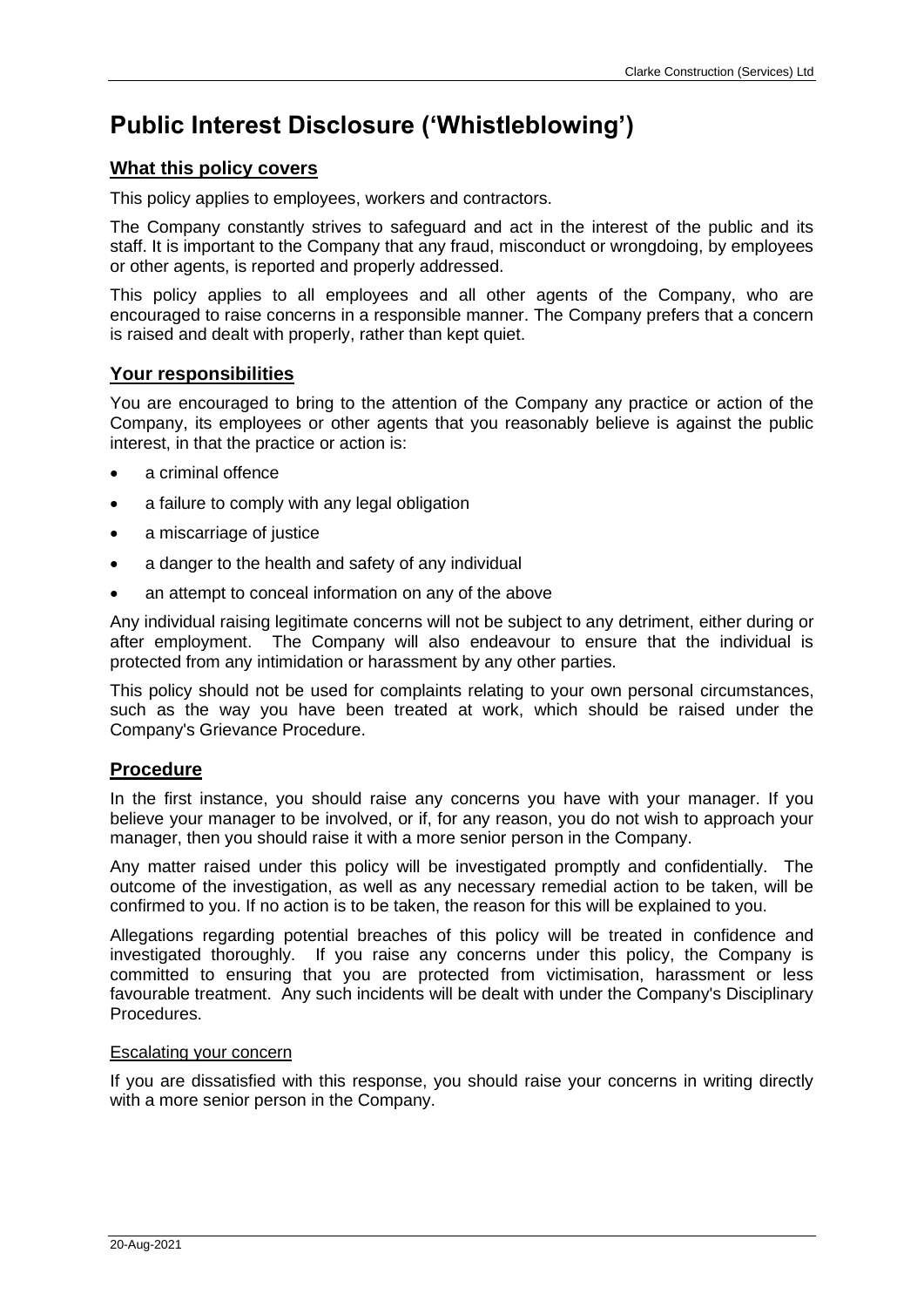If, after escalating your concerns, you believe that the appropriate remedial action has not been taken, you should then report the matter to the proper authority. These authorities include:

- HM Revenue & Customs
- the Financial Conduct Authority
- the Health and Safety Executive
- the Environment Agency or Scottish Environmental Protection Agency
- the Information Commissioner

This list is not intended to be exhaustive, and you must take care to ensure you contact the proper authority in relation to the particular concerns you have.

If you are unsure as to the appropriate authority, advice can be sought from Protect (formerly known as "Public Concern at Work") which is an independent Whistleblowing Charity. Their contact details are at the end of this policy.

If you raise a false allegation and you are found to be culpable, or in any way involved in the wrongdoing, or if you raise a concern maliciously or in a manner not prescribed in this policy, then you may be subject to disciplinary action up to and including dismissal without notice for gross misconduct.

You should not disclose to a non-relevant third party any details of any concern raised in accordance with this policy, and you must not, in any circumstances, publicise your concerns in any way.

## Independent advice

Independent advice and support can be obtained from Protect (formerly known as "Public Concern at Work") (Independent Whistleblowing Charity):

| Email address | whistle@protect-advice.org.uk |
|---------------|-------------------------------|
| Tel           | Tel. 0203 117 2520            |
| Website       | www.protect-advice.org.uk     |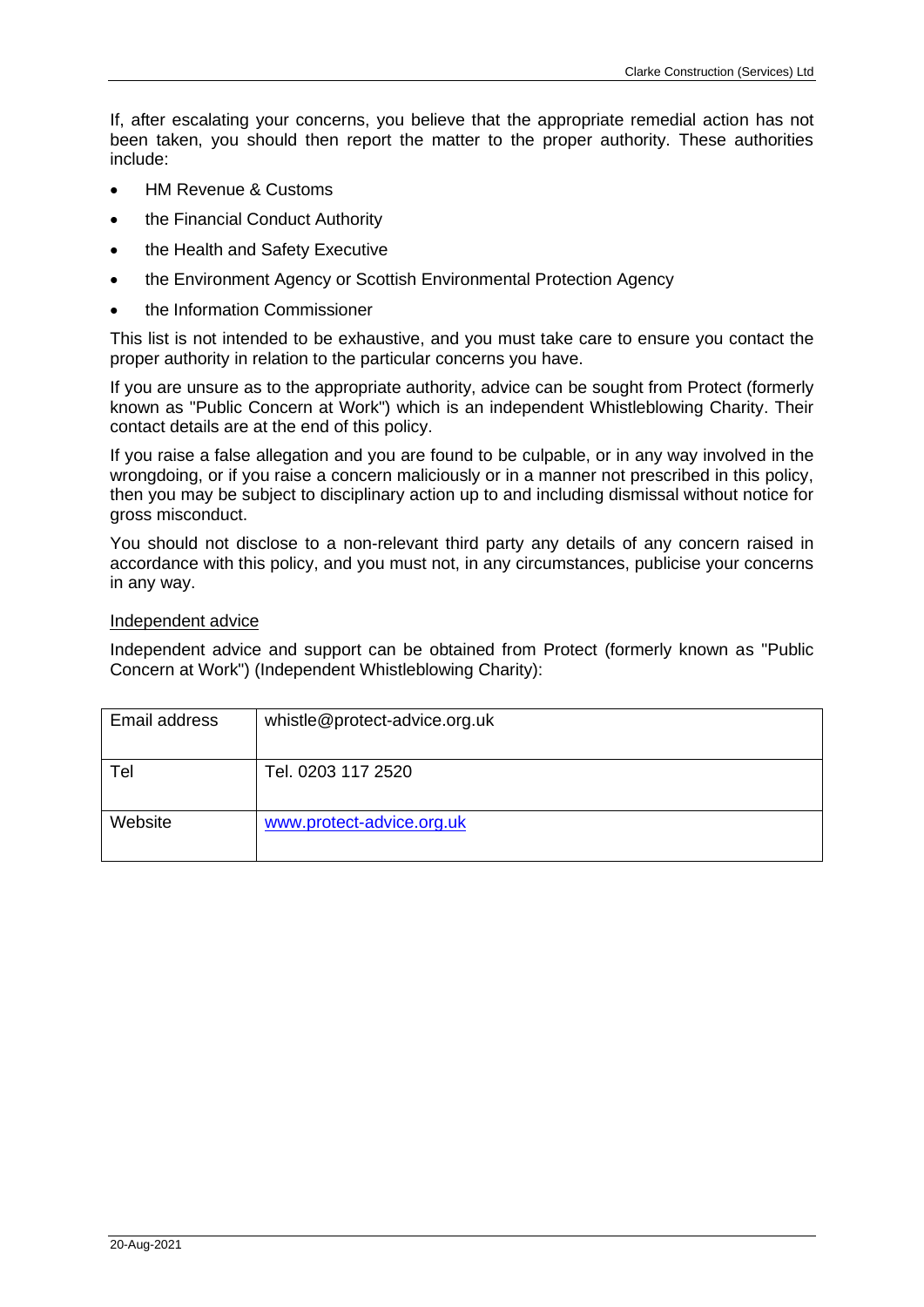# **Shared Parental Leave**

# **What this policy covers**

This policy applies to employees. However, Shared Parental Pay may be available to both employees and workers.

This policy outlines the statutory right to take Shared Parental Leave (SPL) to care for a child following its birth or placement for adoption. It also outlines notification requirements before a period of SPL and entitlement to pay during SPL.

SPL gives those with caring responsibilities for babies or newly adopted children the opportunity to share up to 52 weeks' leave should they wish to do so. Parents taking SPL can take leave in separate blocks, returning to work in between blocks, and both parents can be on leave at the same time. Eligible carers are entitled to submit up to three 'period of leave' notices and are entitled to take SPL on those dates if a continuous period of leave is requested.

# **Your entitlements**

# Qualifying for Shared Parental Leave

To be entitled to SPL you must:

- be the mother, father, or main adopter of the child, or the partner of the mother or main adopter (each will be referred to in this policy as a parent)
- have (or share with the other parent) the main responsibility for the care of the child
- have at least 26 weeks' continuous service at the 15th week before the expected week of birth or at the week in which the main adopter was notified of having been matched for adoption with the child (known as the 'relevant week')
- still be in continuous employment until the week before any SPL is taken.

In addition, the other parent must:

- have at least 26 weeks' employment (employed or self-employed) out of the 66 weeks prior to the relevant week
- have average weekly earnings of at least £30 during at least 13 of the 66 weeks prior to the relevant week

If the other parent meets those conditions, but does not qualify for SPL, you may be entitled to the whole SPL period.

You must also follow the statutory notification and information requirements detailed in this policy.

# Amount and timing of Shared Parental Leave

SPL must be taken in weekly blocks and within a one year period beginning with the date of the baby's birth or the child's placement for adoption.

The maximum of 52 weeks' SPL will be reduced by the number of weeks' maternity or adoption leave that has already been taken by the mother or main adopter (or the number of weeks' Statutory Maternity/Adoption Pay or maternity allowance already taken if the mother or main adopter is not entitled to Statutory Maternity/Adoption Leave).

After the birth of a child it is compulsory for the mother to take two weeks' maternity leave (four weeks for new mothers who work in a factory), so in the majority of cases working parents will have the opportunity to split 50 weeks of SPL.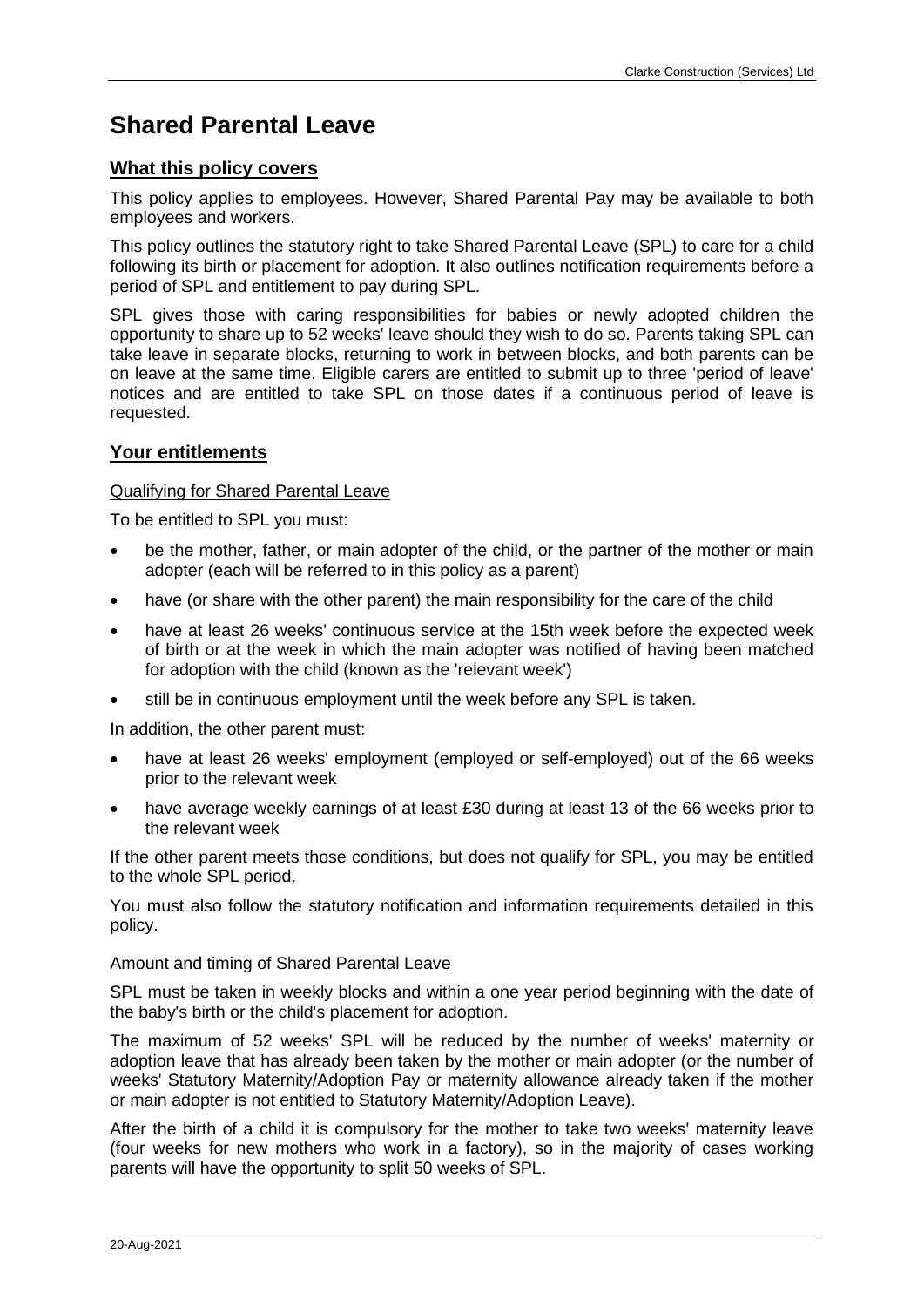SPL is in addition to the statutory right to two weeks' paternity leave for fathers and partners. If you wish to take paternity leave you must do so before you take any SPL.

## Benefits during Shared Parental Leave

During SPL, you are entitled to receive all your normal contractual benefits, including annual holiday entitlement, with the exception of your normal pay.

## Shared Parental Pay

In addition to the requirements regarding entitlement to leave outlined above, if you wish to claim Shared Parental Pay (ShPP) you must have average weekly earnings equal to or above the Lower Earnings Limit over the eight week period ending with the relevant week.

A maximum of 39 weeks' ShPP is payable, and this will be reduced by the number of weeks' Statutory Maternity/Adoption Pay or maternity allowance already taken by the mother or main adopter. ShPP is a standard weekly rate (or 90% of your normal weekly earnings if this is lower) which is set by government each tax year.

You must follow the statutory notification and information requirements detailed below.

## Holiday entitlement and Shared Parental Leave

Annual holiday entitlement will continue to accrue during the whole of your SPL. You must discuss and agree with the Company, in advance, when your accrued holiday entitlement can be taken.

Holiday entitlement cannot be taken simultaneously with SPL. Accrued holiday can only be taken either before the beginning of the leave, after the end of the leave or in between blocks of leave. Authorisation must be obtained from the Company in the normal way prior to your accrued holiday being taken.

# Contact during Shared Parental Leave

The Company may make reasonable contact with you during your SPL. In addition, you may work for up to 20 days without bringing the SPL to an end, but work during SPL will not have the effect of extending your SPL period. These days are referred to as Shared Parental Leave In Touch (SPLIT) days. If you do work, you will be paid your normal rate of pay inclusive of any ShPP entitlement. You are under no obligation to work during SPL, and the Company is under no obligation to offer work.

The 20 SPLIT days available during SPL are in addition to the 10 "Keeping in touch" days available during Maternity and Adoption Leave.

# **Procedure**

Where possible you should have an informal discussion prior to giving formal notification of intention to take SPL so that statutory entitlements to other types of leave and pay can be discussed, and to ensure that plans for any discontinuous periods of leave can be considered as early as possible.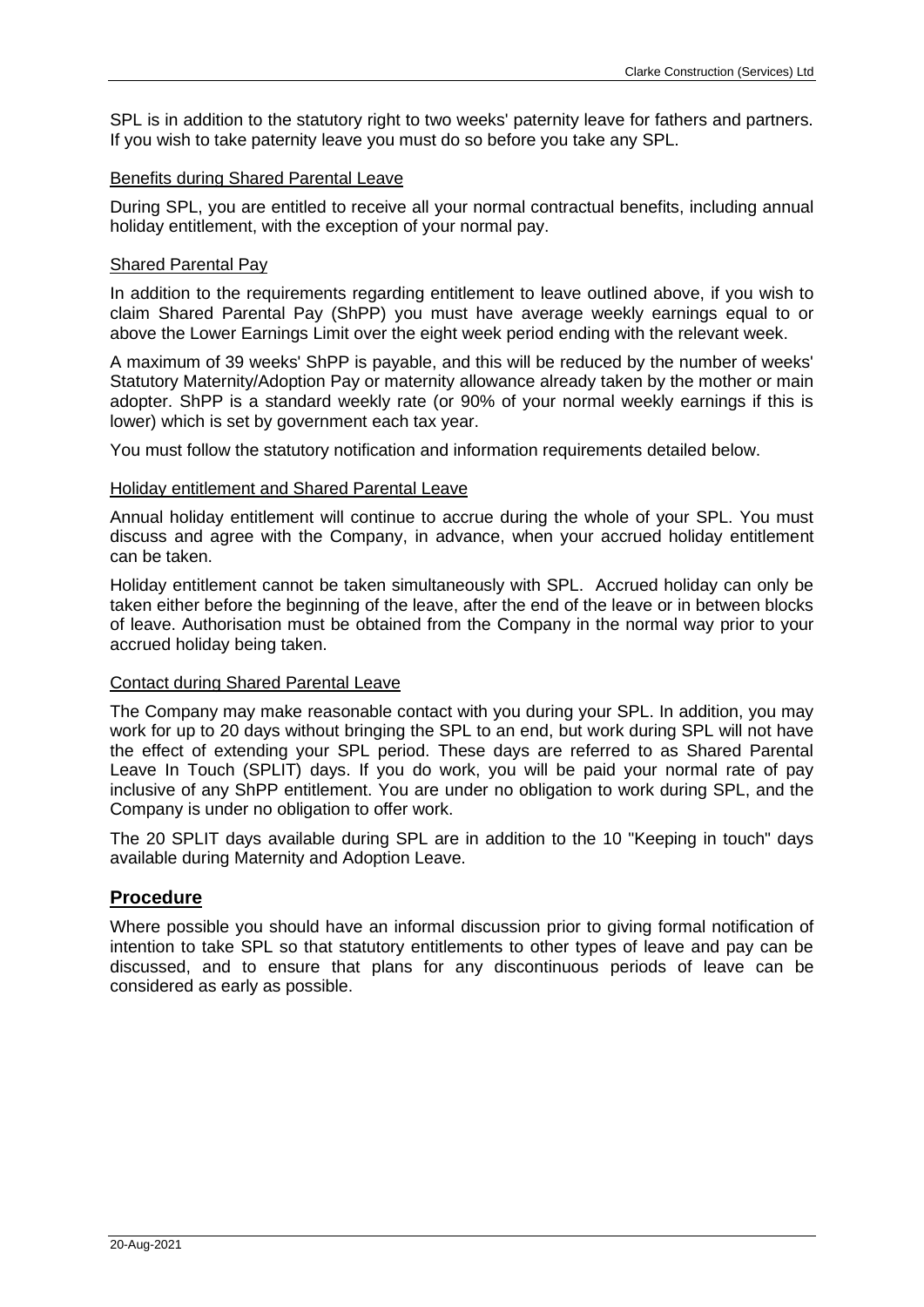# Notice of entitlement and intention to take SPL and ShPP

You must notify the Company in writing at least eight weeks before the start date of the first period of SPL. The written notice must contain the following information:

- your name and the other parent's name
- the start and end dates of the mother's or main adopter's maternity/adoption leave (or the start and end dates of the statutory maternity/adoption pay or maternity allowance period if the mother/main adopter is not entitled to statutory leave)
- the expected date of birth/placement and the actual date of birth/placement if the written notice is given after the birth/placement
- the amount of SPL and ShPP available and an indication of how much each parent intends to take (this may be varied by a subsequent written notice signed by both parents)
- an indication of the start and end dates of the periods of SPL and ShPP that you intend to take. This indication is not binding and can be amended at a later date
- a signed declaration that you meet the conditions for entitlement to SPL, that the information provided is accurate and that you will notify the Company immediately if you cease to meet the conditions for entitlement
- a signed declaration from the other parent containing:
	- o their name, address and National Insurance number
	- o confirmation that they meet the employment and earnings conditions
	- $\circ$  confirmation that, at the time of the birth, they will share the main responsibility for the care of the child
	- o their consent to the amount of leave you intend to take
	- $\circ$  confirmation that they will immediately inform you if they cease to satisfy the employment and earnings conditions

#### Notice of curtailment of Statutory Maternity/Adoption Leave and payments

At the same time that a notice of entitlement and intention to take SPL is submitted, the mother/main adopter must give the Company a leave and pay curtailment notice giving 8 weeks' notice of the date on which Maternity/Adoption Leave and Pay is to end (or the date on which Maternity/Adoption Pay is to end if they are not entitled to Maternity/Adoption Leave). If the mother is only entitled to maternity allowance (and not Maternity Leave) her notice of curtailment must be submitted to Jobcentre Plus. Her maternity allowance cannot be reinstated, so she is in effect giving consent for her partner to take the whole of any ShPP entitlement.

A notice of curtailment is usually binding, but may be revoked in the following circumstances:

- if it becomes apparent that neither parent is entitled to SPL or ShPP; or
- if the curtailment notice was given before the birth and is revoked up to six weeks following the birth (in this case another curtailment notice can be submitted); or
- if the other parent dies.

#### Notice to take a specific period of SPL and ShPP

The first period of SPL may be identified in the initial notice of entitlement and intention to take SPL. You are entitled to submit a maximum of three formal periods of leave notices.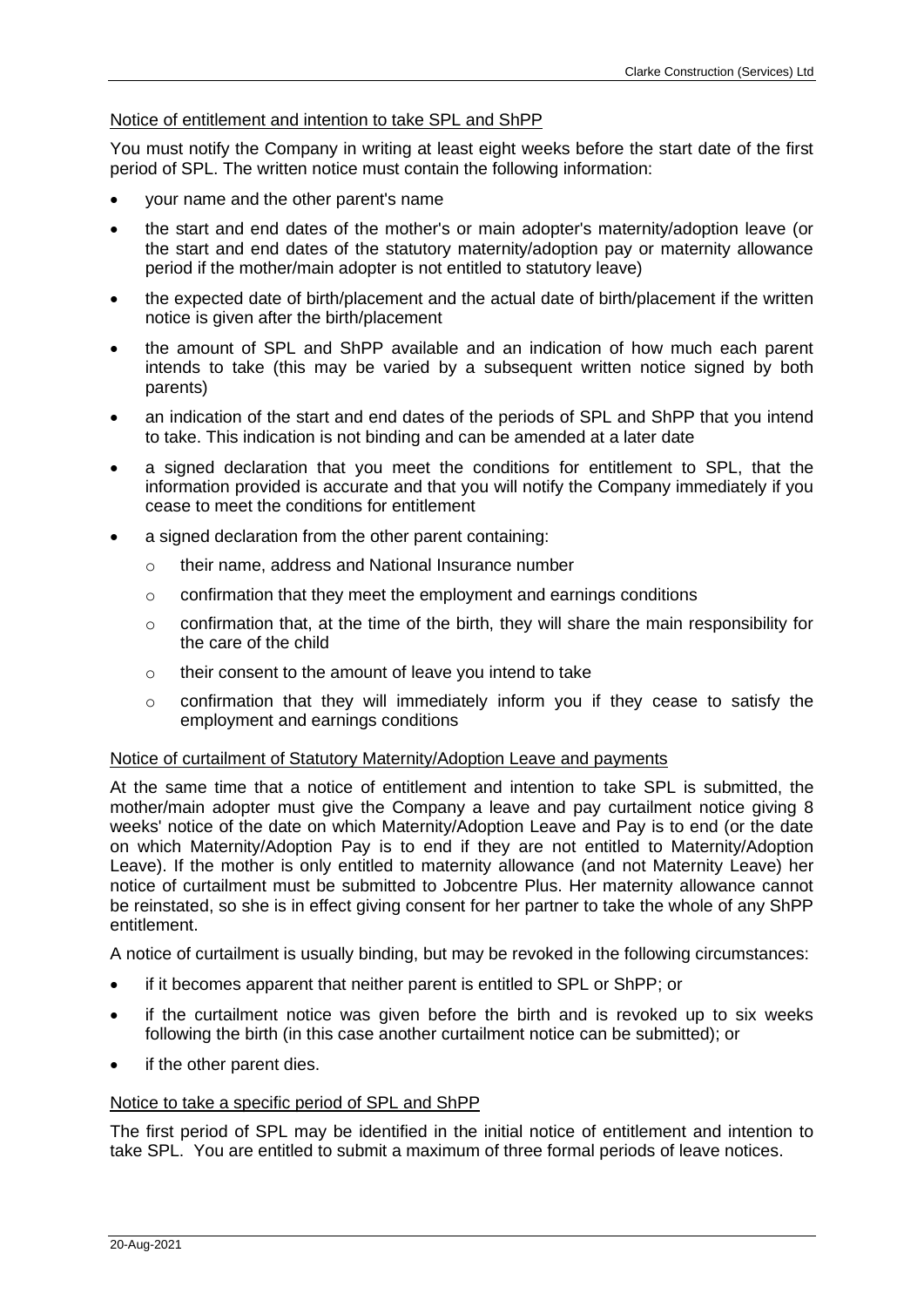Each period of leave notice must be given at least eight weeks before the start of a period of leave, stating the dates of the leave and the dates on which ShPP will be claimed, if applicable.

If the first period of leave notice is given prior to the birth of a child, the notice may express the start date in relation to the date of birth, for example 'starting two weeks after the baby is born for a period of four weeks'.

# Confirmation of SPL & ShPP

If a continuous period of leave is requested in each period of leave notice, you will be entitled to take that period of leave and this will be confirmed in writing.

If more than one period of leave is requested in a period of leave notice, the Company will seek to accommodate the request but this cannot be guaranteed. Your manager will discuss the request with you to determine if it can be accommodated. If it cannot be accommodated, there may be an alternative pattern of leave which can be agreed, or the request may be refused. The Company's decision will be confirmed in writing.

If no agreement is reached within 14 calendar days of the period of leave notice being submitted you can:

- take the discontinuous periods of leave requested in one continuous block, beginning on the original start date; or
- withdraw the request within 15 calendar days of the request being submitted. If the request is withdrawn in these circumstances it will not count as one of your three requests; or
- take the continuous block starting on a new date, as long as the new date is later than the original start date, and you notify the Company of the new date within 19 calendar days.

# Varying a period of leave

If you wish to vary your period of SPL, you are entitled to submit a request to:

- vary the start date as long as the variation is requested at least eight weeks before the original start date and the new start date; or
- vary or cancel the amount of leave requested at least eight weeks before the original start date; or
- request that a single period of leave becomes a discontinuous period of leave, or vice versa

A variation will count as one of your three periods of leave notices unless:

- it is made as a result of the child being born earlier or later than the expected week of childbirth
- the Company has requested the variation
- the Company has agreed to accept more than three period of leave notices

The usual eight week notice requirement may be modified if your child is born early and the new start date for the period of leave is the same length of time following the birth as in the original notice. In this case notice to vary the start date should be given as soon as reasonably practicable after the birth of the child.

#### Evidence requirements

The Company may request a copy of the child's birth certificate and the name and address of the other parent's employer.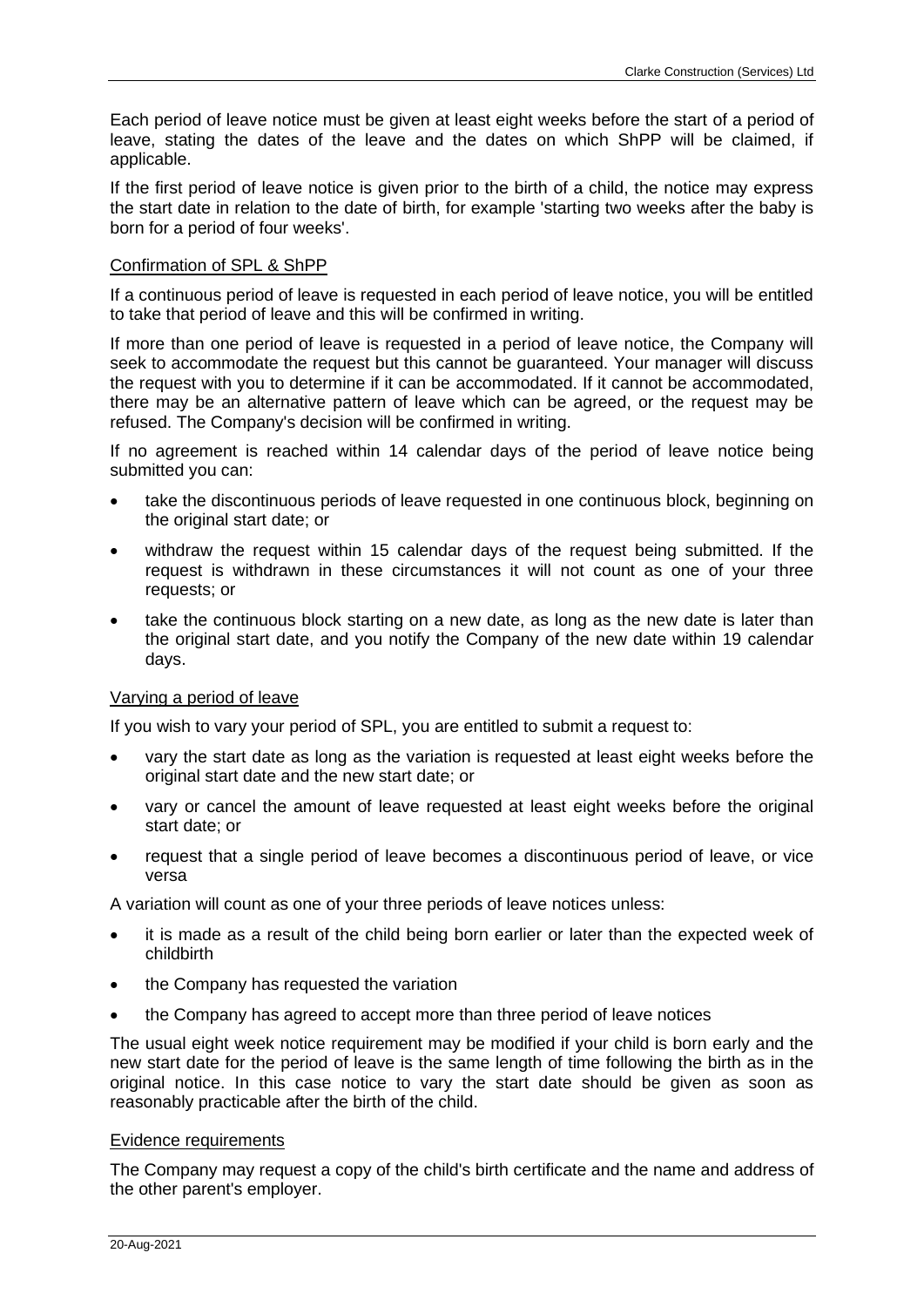In the case of adoption, the Company may request the name and address of the other parent's employer, along with evidence confirming the following:

- the name and address of the adoption agency
- the date that the main adopter was notified of having been matched for adoption with the child
- the date on which the adoption agency expects to place the child

Any such request will be made by the Company within 14 days of receiving your notice of entitlement and intention to take SPL and ShPP. You must respond to the request for evidence within 14 days (or within 14 days of the birth of the child if our request was made before the child was born).

If a birth certificate has not yet been issued, you must sign a declaration stating that fact along with the date and location of the child's birth. If the other parent has no employer, this must also be declared.

## Returning from Shared Parental Leave

If you wish to return early from SPL, or extend the period of your SPL, you must notify the Company at least 8 weeks before both the original end date and the new end date.

If you return to work immediately after a period of SPL which (together with any Statutory Maternity/Adoption Leave you may have taken to care for the same child) was 26 weeks or less, you will return to work in the same job that you left.

If you return to work from a period of SPL which (together with any Maternity/ Adoption Leave you may have taken to care for the same child) was more than 26 weeks you will normally be entitled to return to the job in which you were employed before your absence. If that is not reasonably practicable, you will be offered a similar role on no less favourable terms and conditions.

You will not lose the right to return to work if you do not follow the correct notification procedures. However, the Company may take appropriate disciplinary action if you fail to return to work at the end of the SPL period.

In the event that you are unable to return to work at the end of the SPL due to ill health, the Company's normal sickness absence rules, procedures and payments will apply.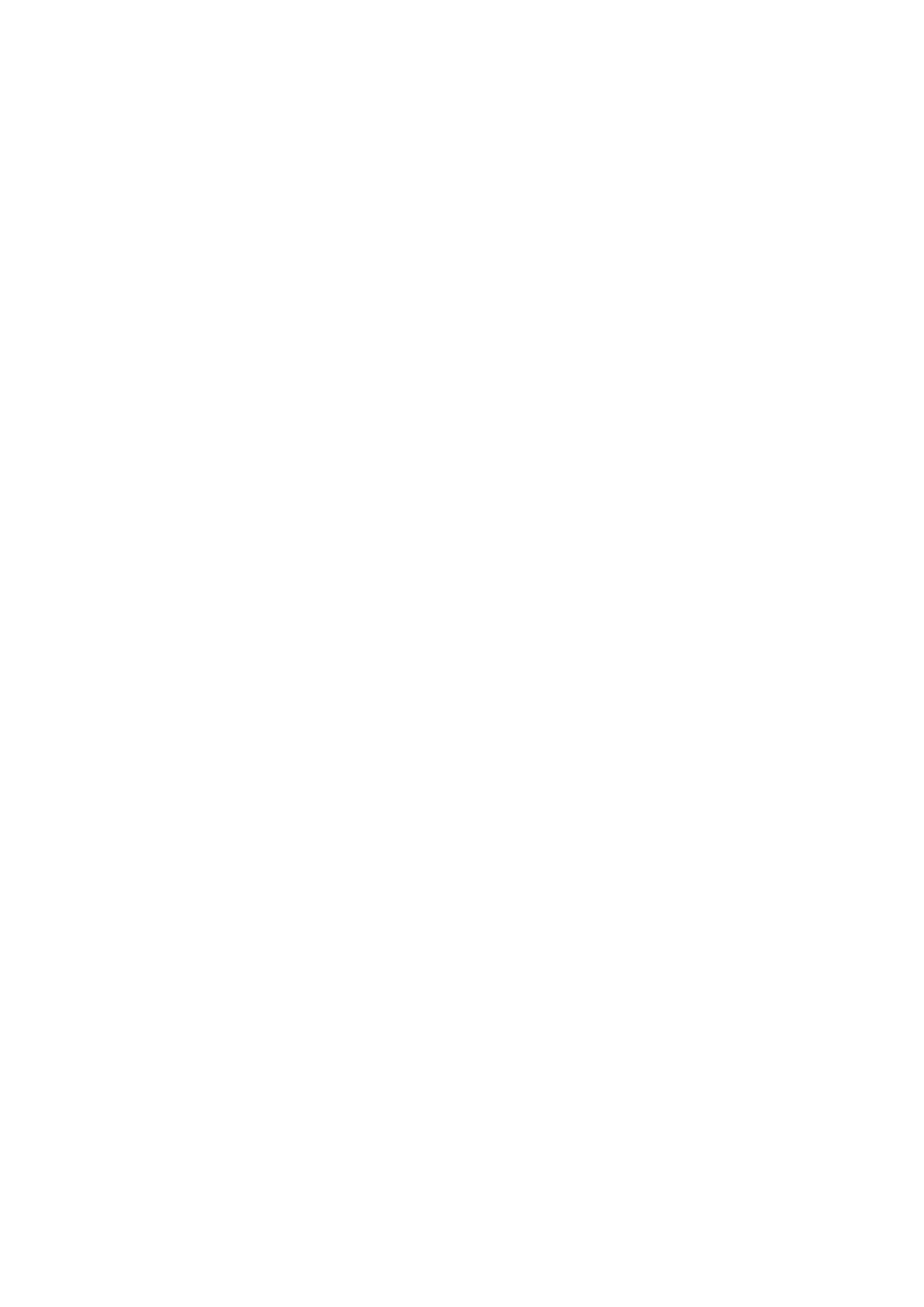# **Sick Pay**

# **What this policy covers**

This policy applies to employees and workers.

This policy sets out your entitlement to sick pay and outlines the basic rules and qualifying criteria that apply to sick pay. The payment of sick pay is dependent on your adherence to the Company's Absence Procedures, which can be found in this Employee Handbook.

# **Your entitlements**

## Statutory Sick Pay

Regardless of your length of service, if you are absent from work because of sickness or injury, you will normally be entitled to receive Statutory Sick Pay (SSP) from the Company at the prevailing rate. The payment of SSP is conditional upon you satisfying the following qualifying conditions:

- your period of absence consists of at least four consecutive days
- you earn at least the 'Lower Earnings Limit' for National Insurance Contributions (NIC), which is reviewed on an annual basis

The first three days of sickness absence are classed as waiting days, and SSP will not normally be paid.

Once you have met the necessary qualifying conditions and provided the required medical evidence that you are unfit for work, SSP will be paid for each subsequent work day that you remain absent due to sickness or injury. You will only be paid for those days on which you would normally work or are scheduled to work.

SSP is normally payable for a maximum of 28 weeks.

If your absence is as a result of an injury or illness caused by a third party, any Statutory Sick Pay paid is required to be repaid if any compensation for loss of earnings is recovered from the third party.

The provisions relating to SSP are extremely complex. If you have any questions about this policy, you should discuss these with your manager.

## **Procedure**

You must comply with the Company's Absence Procedure, which is outlined in this Employee Handbook.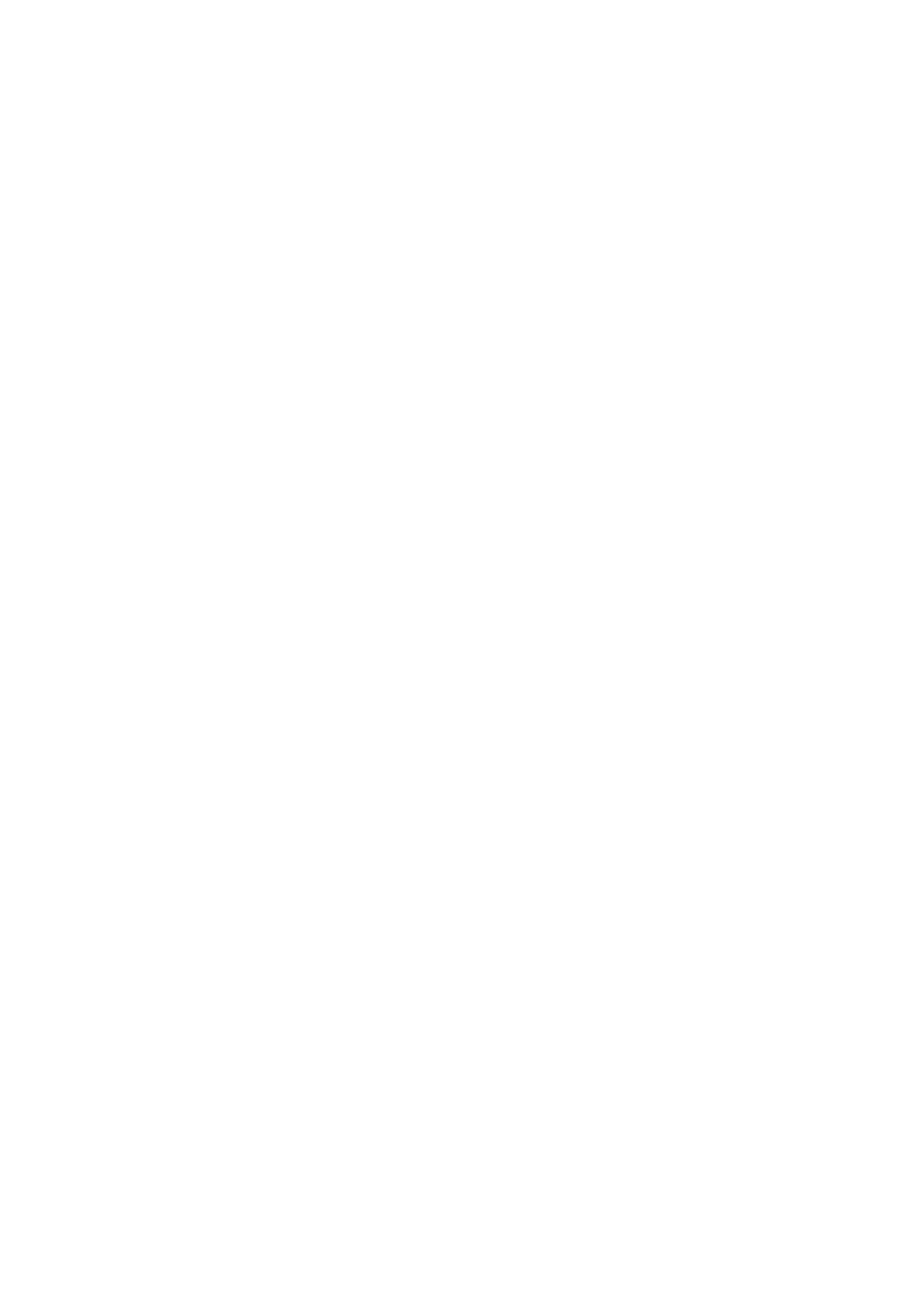# **Social Networking Sites and Blogs**

## **What this policy covers**

This policy applies to employees, workers and contractors.

This policy sets out the Company's position on use of social networking sites and blogs, whether conducted on Company media and in work time or your own private media in your own time.

# **Your responsibilities**

Social networking sites and blogs offer a useful means of keeping in touch with friends and colleagues, and they can be used to exchange views and thoughts on shared interests, both personal and work-related.

The Company does not object to you setting up personal accounts on social networking sites or blogs on the internet, in your own time and using your own computer systems. However, you must not do so on Company media or in work time.

You must not link your personal social networking accounts or blogs to the Company's website. Any such links require the Company's prior consent.

You must not disclose Company secrets, breach copyright, defame the Company or its clients, suppliers, customers or any individual who works for the Company, or disclose personal data or information about any individual who works for the Company, colleague, or worker on your blog or on your social networking site.

Social networking site posts or blogs should not be insulting or abusive to employees, workers, contractors, suppliers, Company contacts, clients or customers.

## Compliance with related policies

Social media should never be used in a way that breaches any of the Company's other policies. If an internet post would breach any of our policies in another forum, it will also breach them in an online forum.

For example, you are prohibited from using social media to:

- breach our Computers and Electronic Communications Systems Policy;
- breach our obligations with respect to the rules of relevant regulatory bodies;
- breach any obligations contained in those policies relating to confidentiality;
- breach our Disciplinary Policy or procedures;
- harass or bully other staff in any way or breach our Anti-harassment and Bullying Policy;
- unlawfully discriminate against other staff or third parties or breach our Equal Opportunities Policy;
- breach our Data Protection Policy (for example, never disclose personal information about a colleague online); or
- breach any other laws or regulatory requirements.

You should never provide references for other individuals on social or professional networking sites, as such references, positive and negative, can be attributed to the organisation and create legal liability for both the author of the reference and the Company.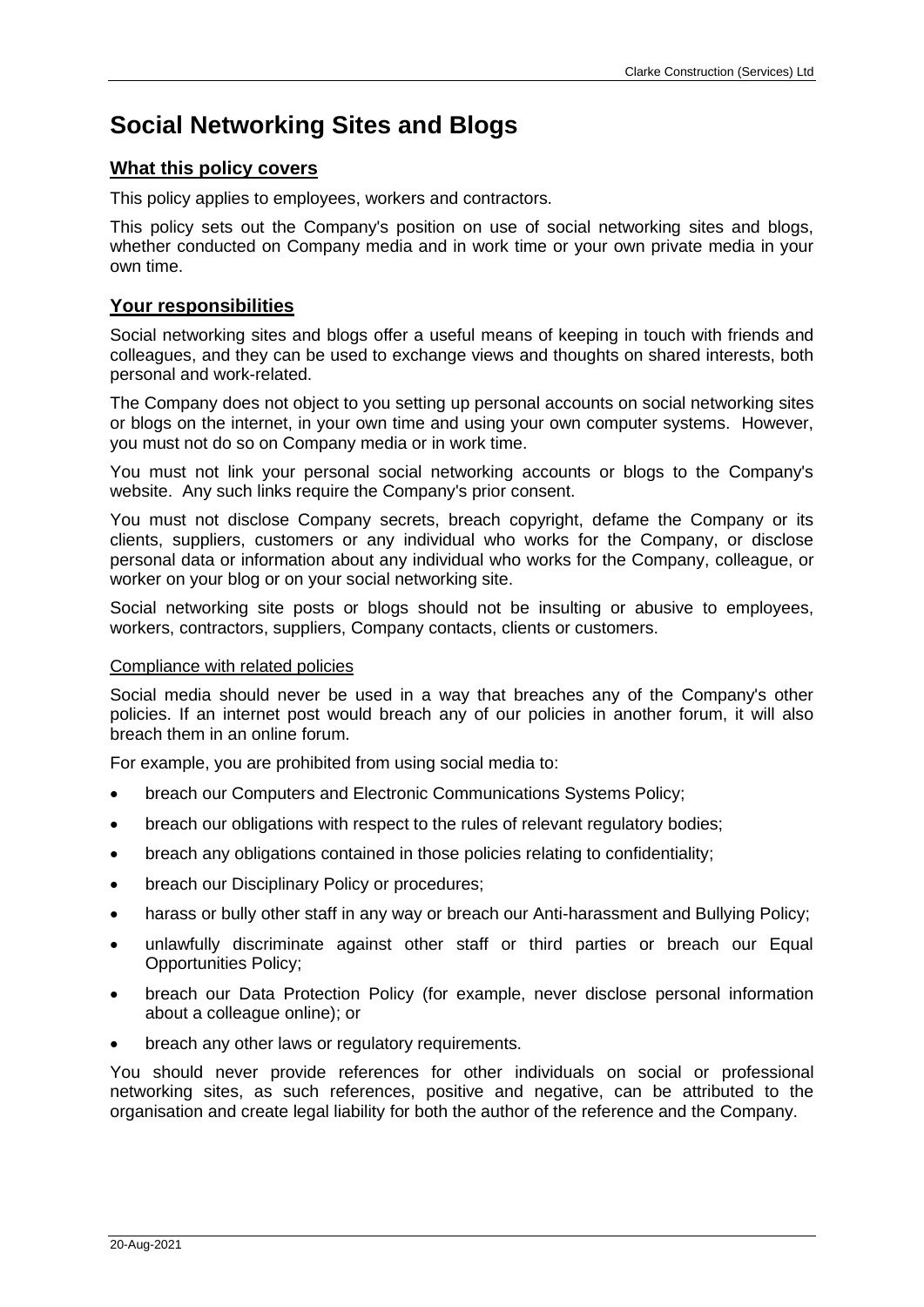#### References to the Company

If reference is made to your employment or to the Company, you should state to the reader that the views that you express are your views only and that they do not reflect the views of the Company. You should include a notice such as the following:

'The views expressed on this website/blog are mine alone and do not reflect the views of my employer'

You should always be conscious of your duty to act in good faith and in the best interests of the Company under UK law. The Company will not tolerate criticisms posted in messages in the public domain or on blogs about the Company or any other person connected to the Company.

You must not bring the Company into disrepute through the content of your website entries or your blogs.

Any misuse of social networking sites or blogs as mentioned above may be regarded as a disciplinary offence and may result in dismissal without notice.

You should be aware that any information contained in social networking sites may be used in evidence, if relevant, to any disciplinary proceedings.

#### Business Use of Social Media

If your job duties require you to speak on behalf of the Company in an online social media environment, you must still seek approval for such communication from your manager, who may require you to have training before you are permitted to participate in social media on behalf of the Company.

Similarly, if you are invited to comment about the Company for publication anywhere, including in any social media outlet, you should inform your manager and you must not respond without prior written approval.

If you disclose your affiliation with the Company on your business profile or in any social media postings, you must state that your views do not represent those of your employer, unless you are authorised to speak on our behalf. You should also ensure that your profile and any content you post are consistent with the professional image you present to clients and colleagues.

#### Third parties

You must not disclose any information that is confidential or proprietary to the Company or to any third party that has disclosed information to the Company.

This policy should be read in conjunction with the Company's policies on Computers and Electronic Communications and Monitoring.

#### Confidential Information and Intellectual Property

You must not post comments about sensitive business-related topics, such as the Company's performance, or do anything to jeopardise trade secrets, confidential information and intellectual property. You must not include the Company's branding, logos or other trademarks in any social media posting or in your profile on any social media platform.

You are not permitted to add business contacts made during the course of your employment to personal social networking accounts.

Details of business contacts made during the course of your employment are regarded as Company confidential information, and are the property of the Company. This includes information contained in databases such as address lists contained in Outlook, or business and contacts lists created and held on any electronic or social media format, including but not limited to LinkedIn and Facebook.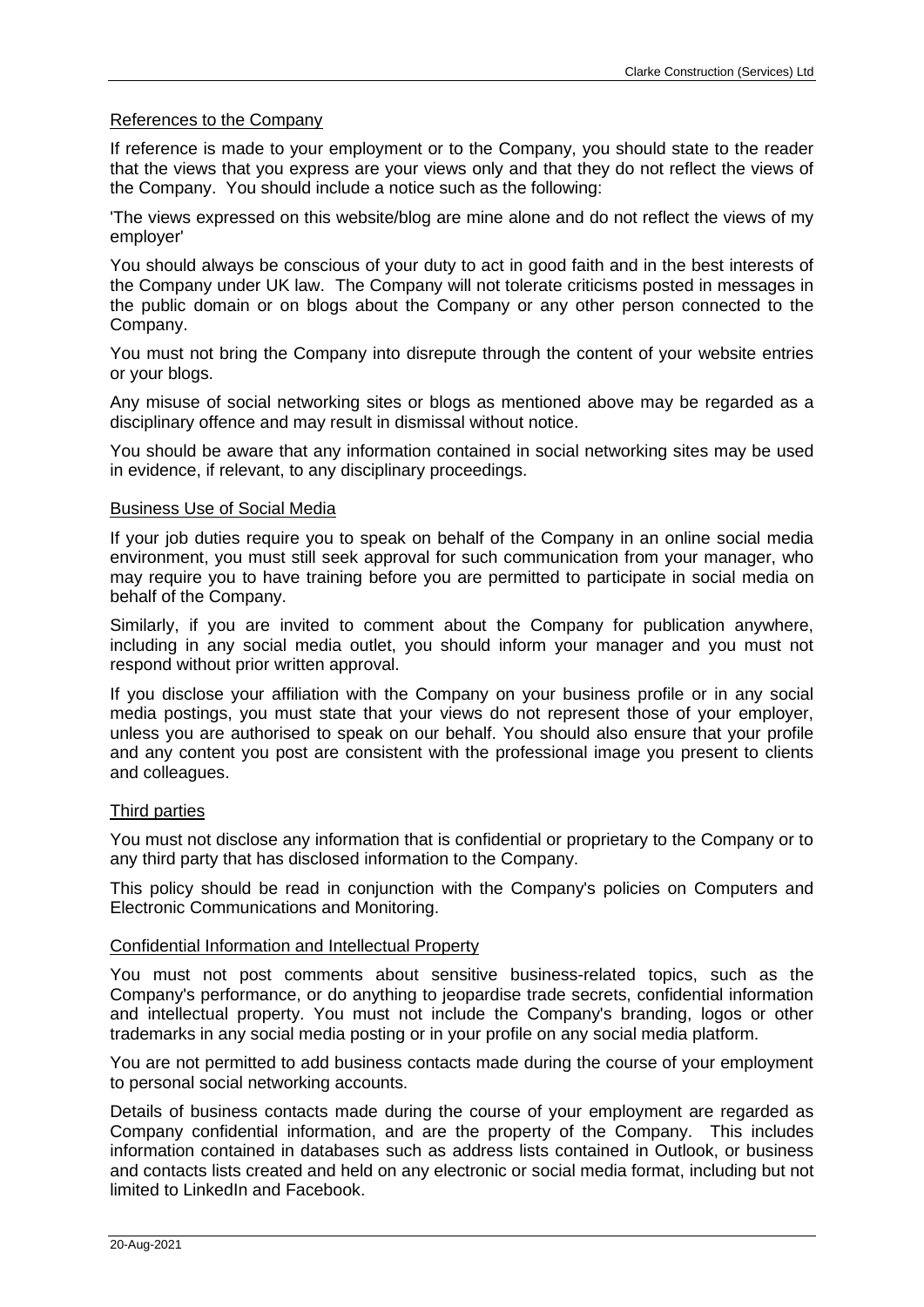On termination of employment you must provide the Company with a copy of all such information, surrender or delete all such information from your personal social networking accounts, and destroy any further copies of such information that you may have.

Updating your LinkedIn profile to refer to your new employer and setting up your account to ensure that your contacts receive notification of this will be regarded as an act of unlawful solicitation and/or an unlawful attempt to deal with customers, colleagues, and business contacts of the Company and may result in civil proceedings being brought against you.

### Monitoring

The Company reserves the right to monitor, intercept and review, without further notice, staff activities using our IT resources and communications systems, including but not limited to social media postings and activities, to ensure that our rules are being complied with and for legitimate business purposes and you consent to such monitoring by your use of such resources and systems.

## **Procedure**

Breaches of this policy will be dealt with under the Company's Disciplinary Procedure. You should be aware that the Company regards breach of any part of this policy as gross misconduct that may result in disciplinary action up to and including dismissal without notice.

If you become aware of information relating to the Company posted on the internet, you should bring this to the attention of your manager.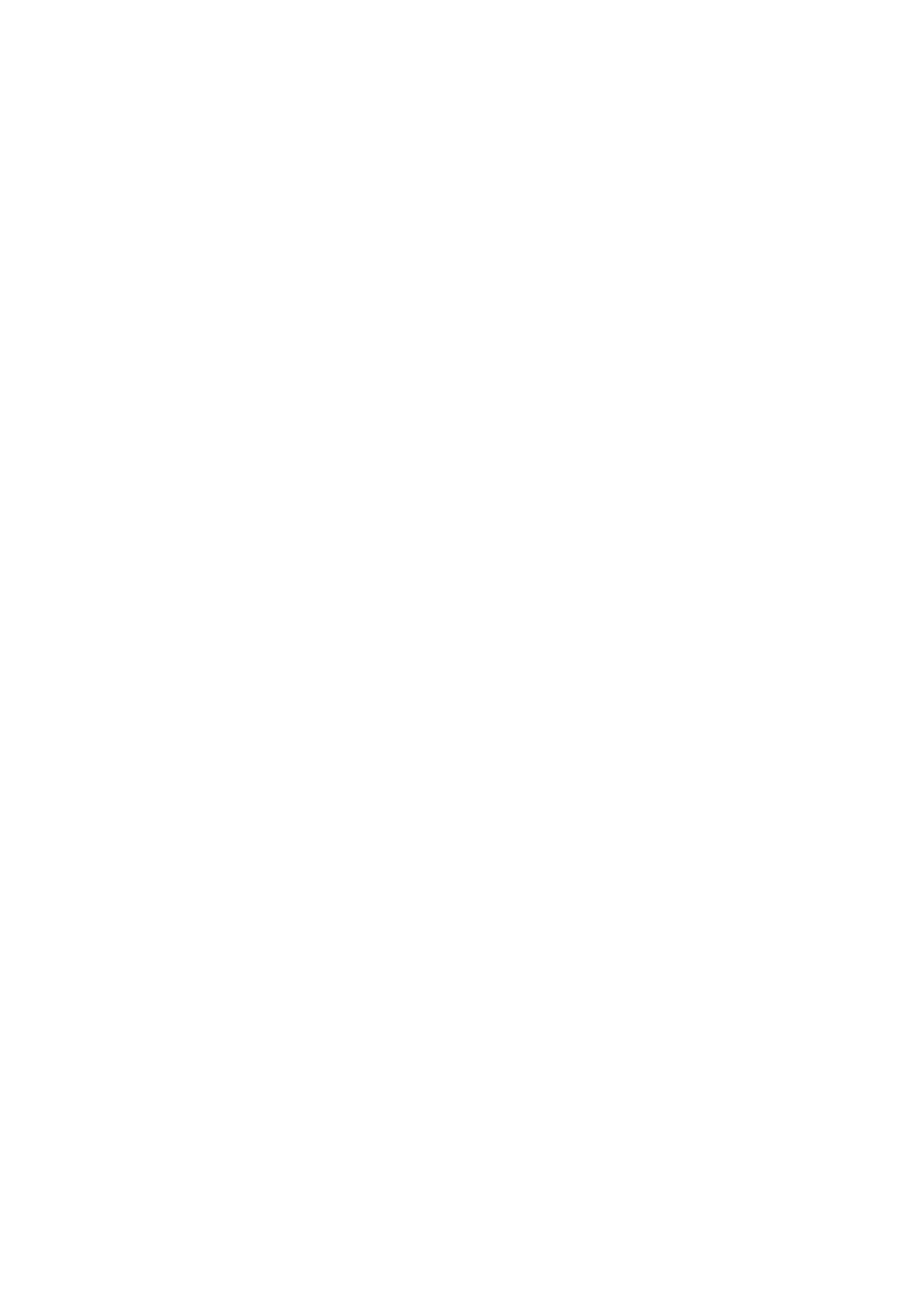# **Time Off for Dependants**

## **What this policy covers**

This policy applies to employees only.

The purpose of this policy is to ensure those who are genuinely in need of unpaid time off in order to deal with an emergency are treated fairly and consistently while minimising the impact on the business.

You are entitled to take a reasonable amount of unpaid time off during working hours to deal with particular situations affecting your dependants. The amount of time off will depend on the nature of the incident and your individual circumstances.

This policy explains what is meant by dependant and in which circumstances unpaid time off can be granted and sets out the notification procedures.

## **Your entitlements and responsibilities**

#### Definition of dependant

A dependant is:

- a spouse
- a civil partner
- a child
- a parent
- a person who lives in the same household as you other than as your tenant, lodger, boarder or someone you employ
- any person who would reasonably rely on you for assistance or who would rely on you to make arrangements for the provision of care in the event of illness or injury
- any other person who may rely on you for the provision of care or arrangements for the provision of care

#### What counts as time off

Reasonable time off will be granted in the following circumstances:

- to provide assistance when a dependant falls ill, gives birth or is injured or assaulted
- to make arrangements for the care of a sick or injured dependant or to make arrangements to deal with an unexpected disruption to their care provision
- in consequence of the death of a dependant
- to deal with an unexpected incident involving your child during school hours or those of another educational establishment

The right is only to deal with emergencies and to put care arrangements in place - for example, arranging to employ a temporary carer or arranging for the dependant to stay with relatives. You would not be entitled to time off under this policy for the ongoing care of the dependant.

## **Procedure**

You must inform the Company as soon as practicable of your unavailability for work, the reason for it and how long you expect to be away from work.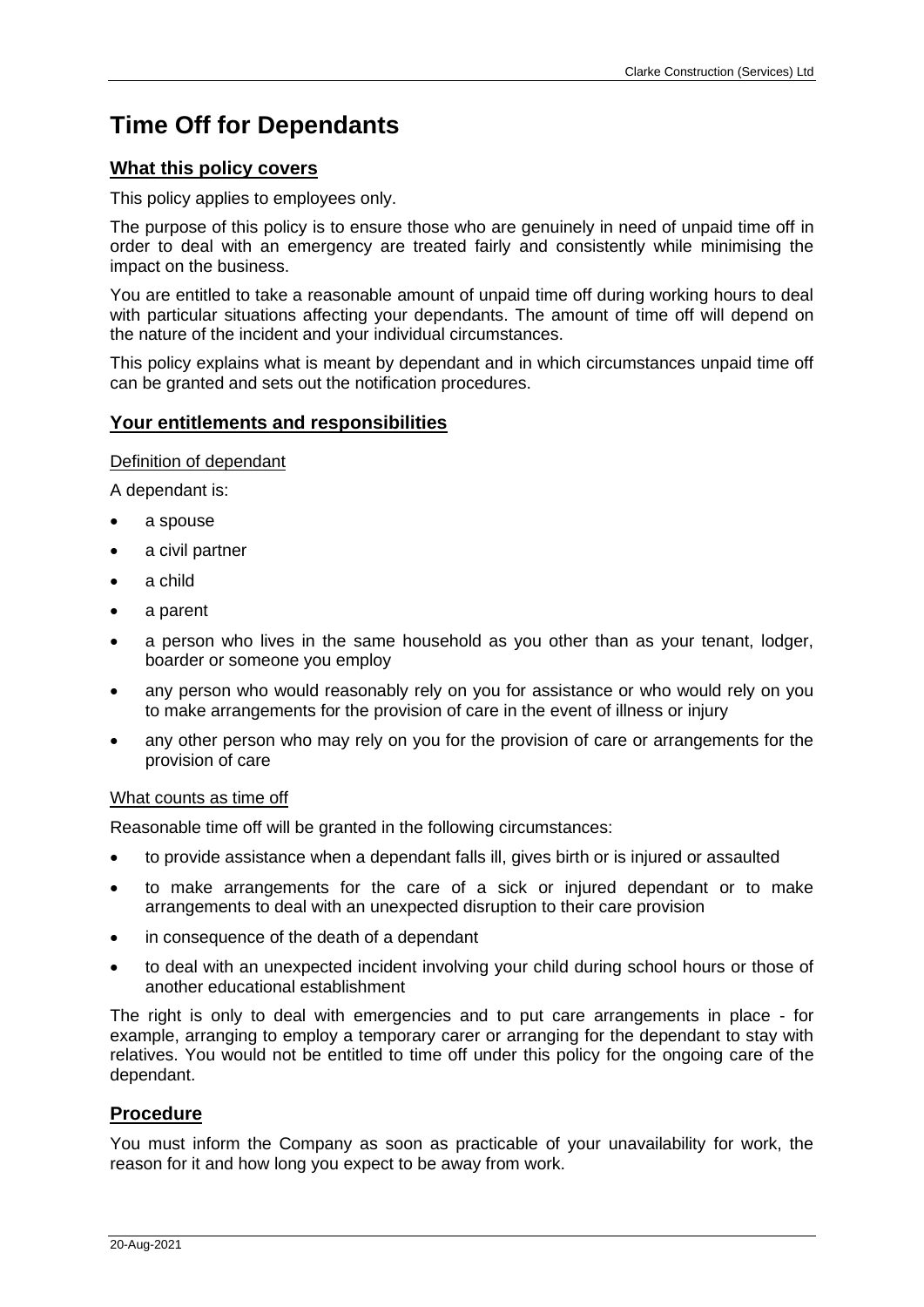You do not have to do this in writing, but you will need to give the Company sufficient information for it to be determined that your time off falls under the Time Off for Dependants provision.

You may be required to provide evidence to the Company of your need to take time off under this provision.

If you fail to inform the Company as soon as is reasonably practicable that you need time off, or if you abuse the rights under this provision, you may be subject to disciplinary proceedings, up to and including dismissal without notice.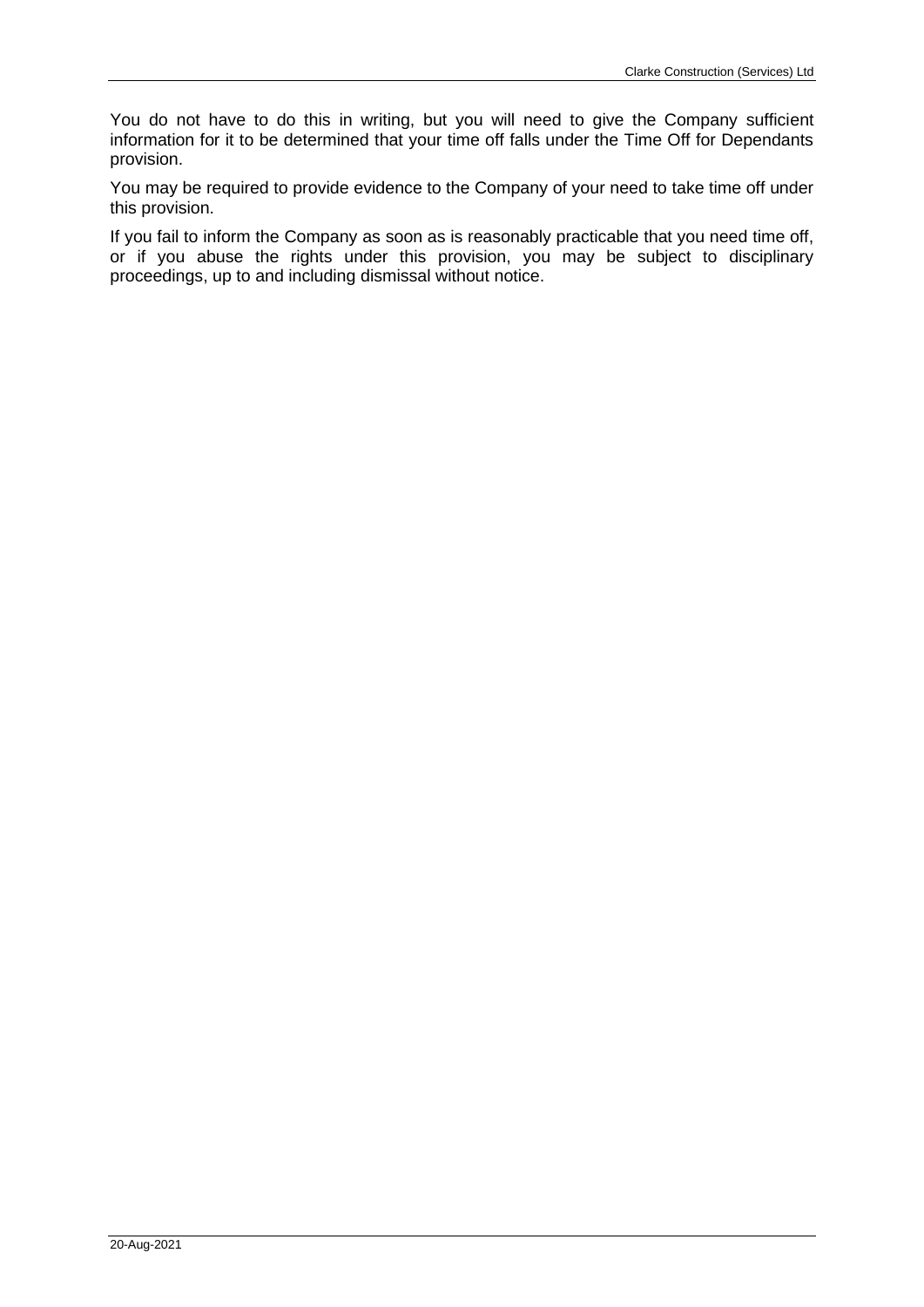# **Training**

## **What this policy covers**

This policy applies to employees and workers.

The Company recognises that it is it's people who play a crucial role in ensuring the success of the business and is therefore committed to providing training and development to improve your skills and competence.

The Company will provide you with appropriate training to develop the knowledge and skills necessary for you to perform your duties effectively. Wherever possible, the Company will ensure you have every opportunity for career development.

This policy covers the different types of training and development you might expect and how the Company may recover the costs of training from you in particular cases.

## **Your entitlements**

The types of training that the Company provides falls into four broad categories: induction, occupational, internal and external.

## Induction training

As a new starter, you will be given a comprehensive introduction to the workplace, your colleagues, catering facilities, duties, health and safety and other procedures.

Your manager or supervisor will assess your training requirements and arrange for that training to be provided. As far as possible, the Company will meet your training needs by a combination of occupational, internal and external training.

#### Occupational training

Throughout your time with the Company, there may be a need to acquire new skills and these can be gained through occupational training delivered by colleagues.

#### Internal training

Occasionally, the Company may arrange for external training providers to deliver training courses in the workplace. This form of training might be triggered by the introduction of new equipment or working methods and will be arranged when the Company feels the training cannot adequately be provided in-house.

#### External training

External training may be provided in a variety of forms, ranging from short courses of a few hours' duration through to lengthy courses leading to the award of qualifications.

Where necessary, the Company will arrange for you to undertake external training if this cannot be provided internally.

## **Procedure**

#### Paying back your training costs

When you undertake external training courses with significant cost implications, you will be required, prior to commencing the course, to sign an agreement to repay all or a proportion of the costs of the course if you leave the Company's employment within a certain time period. Full details will be set out in your training cost agreement.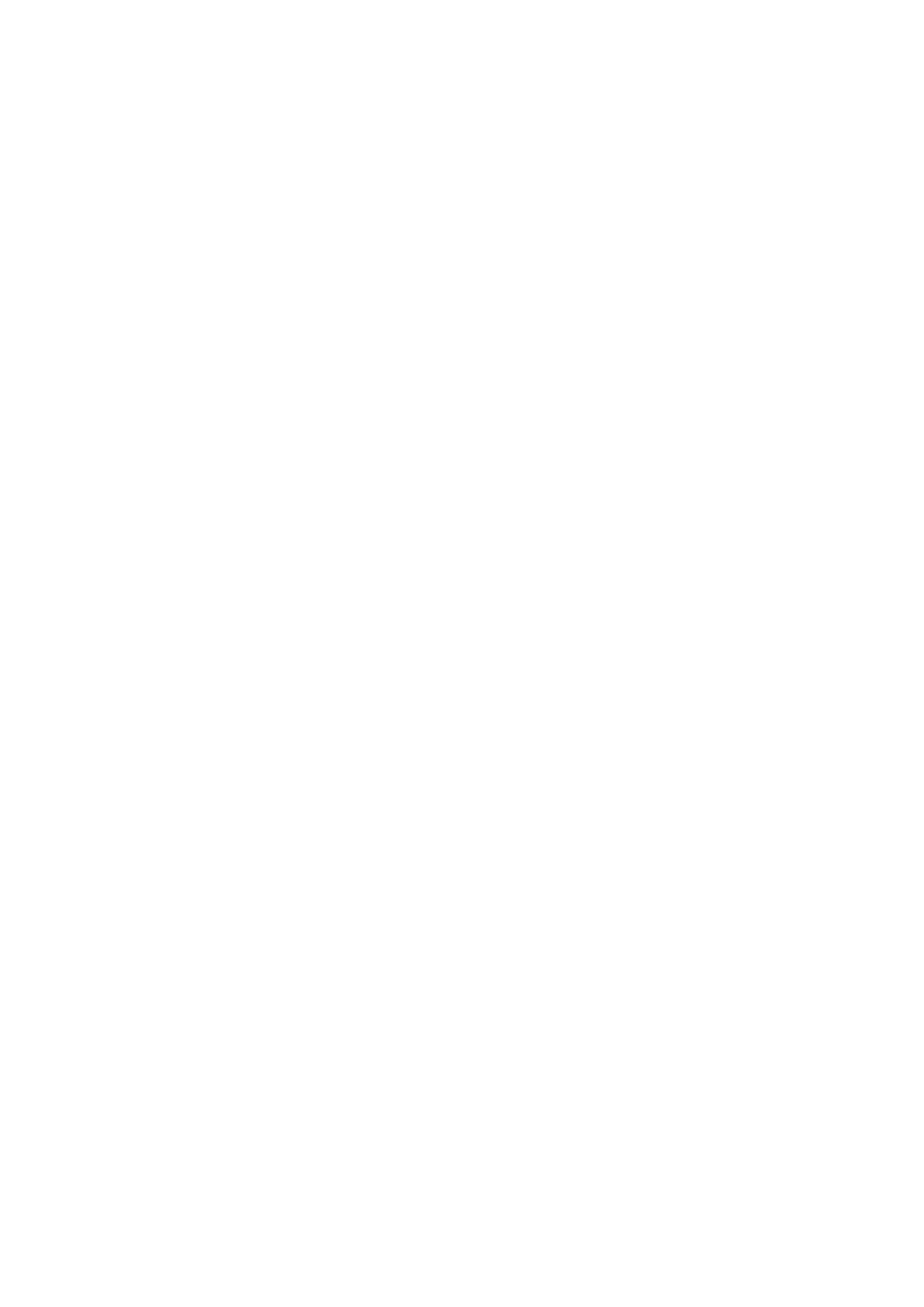# **Vehicles and Driving**

# **What this policy covers**

This policy applies to employees, workers and contractors.

This outlines the Company's expectations and your responsibilities when driving either a vehicle provided by the Company or your own vehicle for business purposes.

It also highlights the actions that you must take to ensure you drive safely and the procedures you must follow in the event of an accident. In addition, it sets out the circumstances in which the Company can recover related costs if you are responsible for an accident or damage to a vehicle provided by the Company.

# **Your responsibilities**

It is your responsibility to ensure that you are familiar with the procedures and that you understand your responsibilities when using a vehicle for business purposes to ensure the vehicle is roadworthy and does not pose a risk to other users. You must ensure you are aware of all applicable driving laws and comply with them; this includes, but is not limited to, ensuring that you properly use a tachograph and make records of driving hours when the law requires it. You are also responsible for ensuring your health and safety and that of your passengers and/or other road users.

## Driving whilst carrying out your duties

To be permitted to drive as part of your duties, you must hold a full and valid driving licence that permits you to drive in the UK.

Prior to driving for business purposes, you are responsible for ensuring that your vehicle is roadworthy. You may also be responsible for completing any checklist relating to the vehicle as instructed by management. Under no circumstances should you drive a vehicle that is not roadworthy, does not have a valid MOT or is illegal to drive.

You are required to drive in a safe, lawful and efficient manner, paying due regard to all traffic and weather conditions. You must use the most direct route when carrying out your duties and you should advise management of any problems or delays that could affect the scheduling for that day.

You must normally be at least 25 years old to be permitted to drive a vehicle belonging to the Company unless otherwise authorised by management.

## Mobile phones and driving

You must not use a mobile phone, including a hands-free phone, while driving. Mobile phones should only be used when the vehicle has been parked in a safe place and the engine has been switched off.

You should divert your phone to voicemail so that messages can be left while you are driving and picked up when it is safe to do so.

## Driving under the influence of alcohol or drugs

You must not drive on business while you are under the influence of alcohol, illegal drugs or prescribed drugs if the prescribed drug has any potential effect on your fitness to drive.

## Company vehicles

Any entitlement to drive a vehicle provided by the Company and any provision in respect of payment of private mileage will be set out in your Contract of Employment.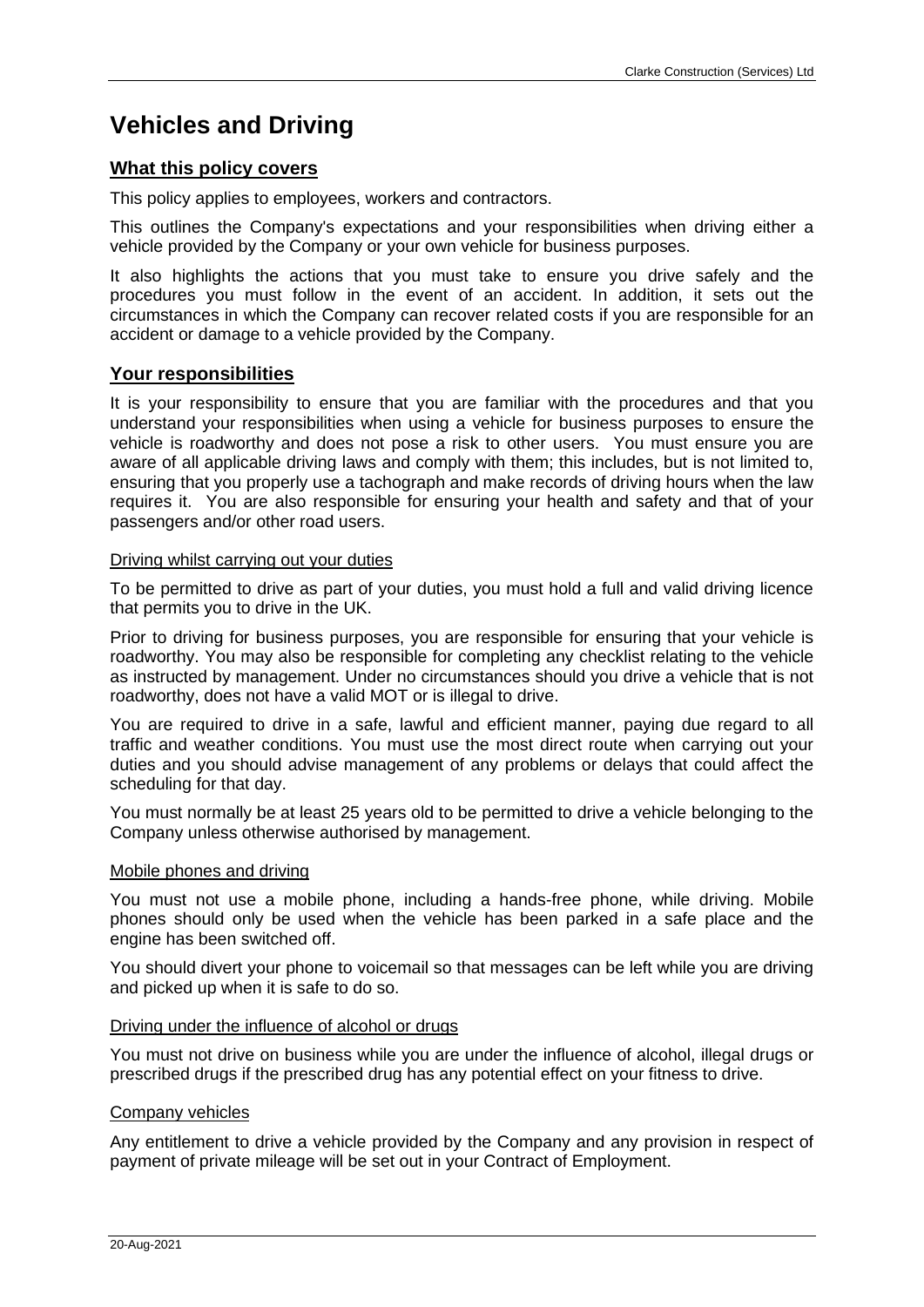You are not authorised to permit anyone else to drive a vehicle provided by the Company without prior approval from your manager. You are not permitted to carry passengers in Company vehicles except for staff of the Company, unless otherwise agreed with management.

If you are absent from work for any reason, the Company reserves the right to require you to make your Company vehicle available for business use by other staff.

The safety and security of the vehicle, passengers or loads are your responsibility and you must always lock and alarm the vehicle when you leave it unattended.

You must wash and clean your Company vehicle, both inside and outside, as often as is necessary to maintain a smart professional image. Failure to comply may result in the Company arranging for the vehicle to be valeted and deducting the associated costs from your pay.

The Company will normally meet the costs of maintaining and repairing Company vehicles if those costs arise in the course of normal use of the vehicle.

If damage to a vehicle provided by the Company is incurred as a result of your negligence or breach of this policy, you will be liable for the total cost of repairing the vehicle, for paying any insurance excess and/or any increase in premiums following a claim as a result of damage to a vehicle provided by the Company. Payments will be deducted from your pay unless an alternative method of payment is agreed with management.

#### Using your own vehicle when carrying out your duties

If you use your own vehicle when carrying out your duties, it is your responsibility to ensure that your vehicle is roadworthy and properly taxed and that your vehicle insurance cover extends to business usage.

The Company rules relating to Vehicles and Driving also apply if you drive your own vehicle at any time for the purpose of undertaking your duties You must read, understand and follow these rules.

#### Vehicle tracking

You should be aware that all vehicles provided by the Company may be fitted with a tracking system that allows the Company to locate vehicles provided by the Company at any time and to analyse its use.

Interference with the tracking unit is viewed as a gross misconduct offence and will result in disciplinary action up to and including dismissal without notice.

You should be aware that data obtained from the tracking system will be analysed and may be used in any disciplinary proceedings. If evidence of inappropriate use of the vehicle whilst undertaking your duties is obtained, disciplinary action may be taken against you.

## **Procedures**

#### Taking your driving licence details

If you drive a vehicle provided by the Company or drive your own vehicle on business you must provide the latest Shared Driving Licence Information to the Company every six months.

To do this, log on to [www.viewdrivingrecord.service.gov.uk](http://www.viewdrivingrecord.service.gov.uk/) and enter your details as required. You must then create a licence check code to share your driving record with the Company and supply this to the Company within 21 days.

You must also notify your manager whenever there is any change to the details on your driving licence, such as the addition of penalty points.